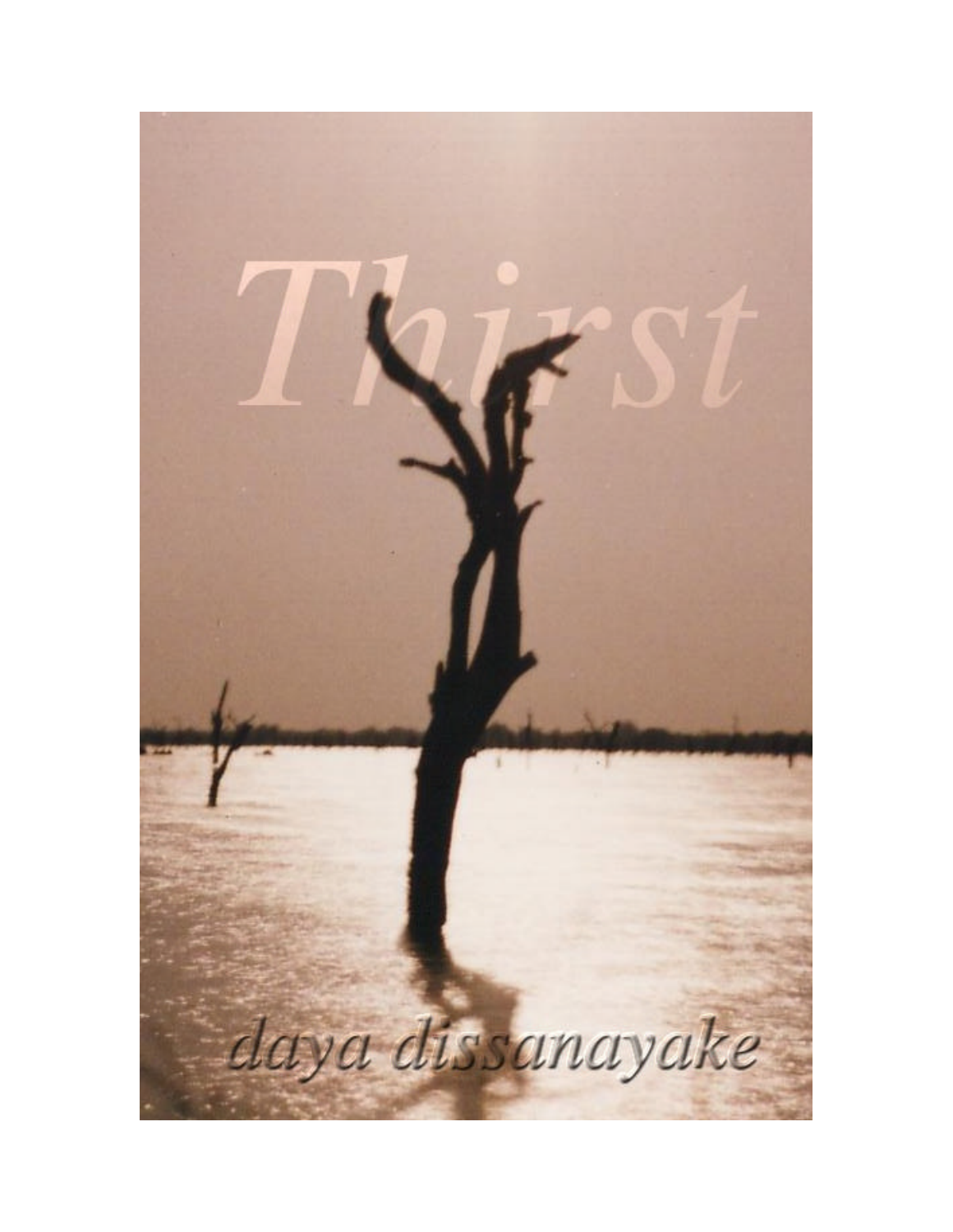*thirst*

**daya dissanayake**

**winner of the State Literary Award 1998, for the Best English Novel**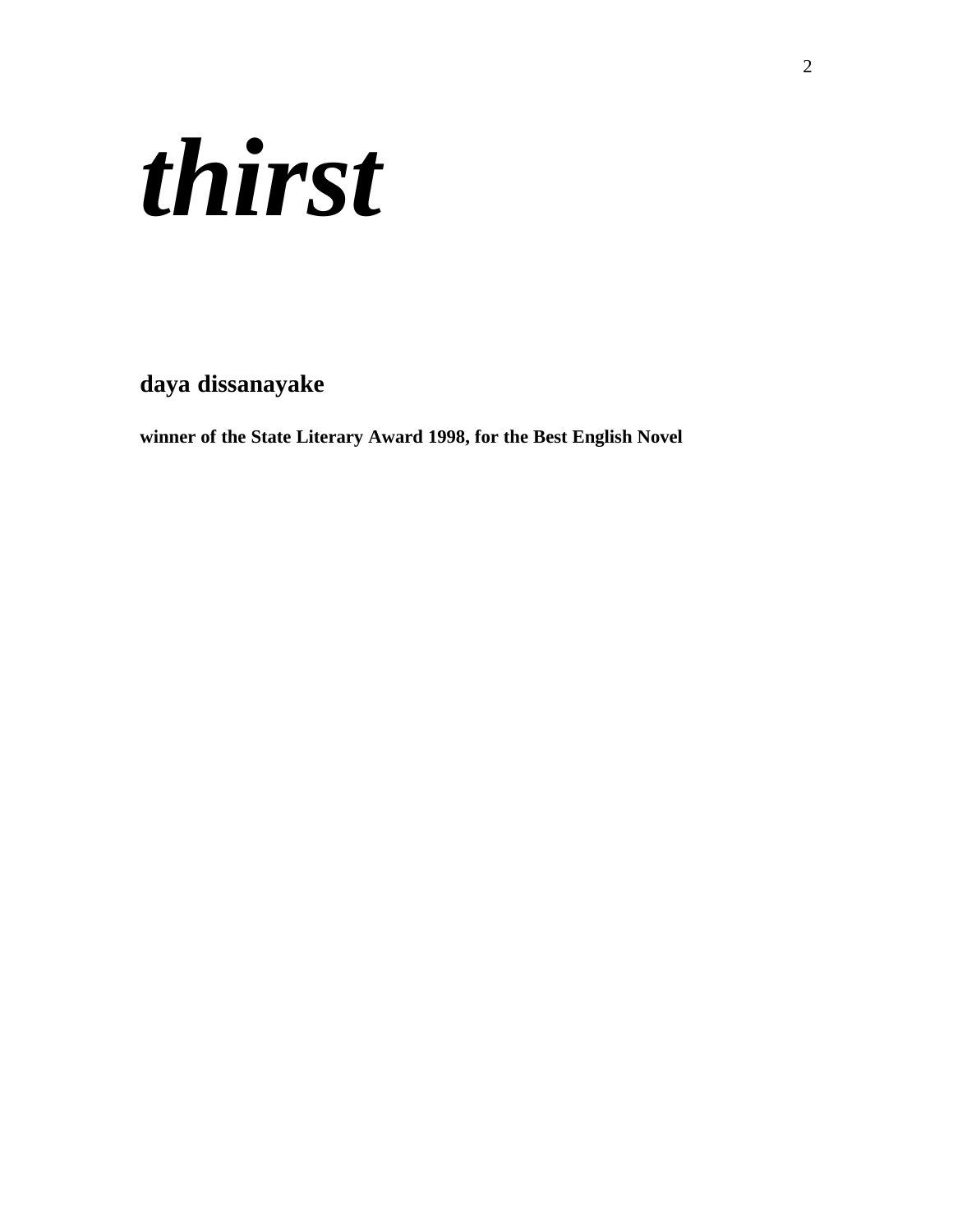# **thirst**

All rights reserved  $\circ$  2004 daya dissanayake

### ISBN 955-06508-5-8

### **'thirst' is dedicated to my granddaughter Radinka**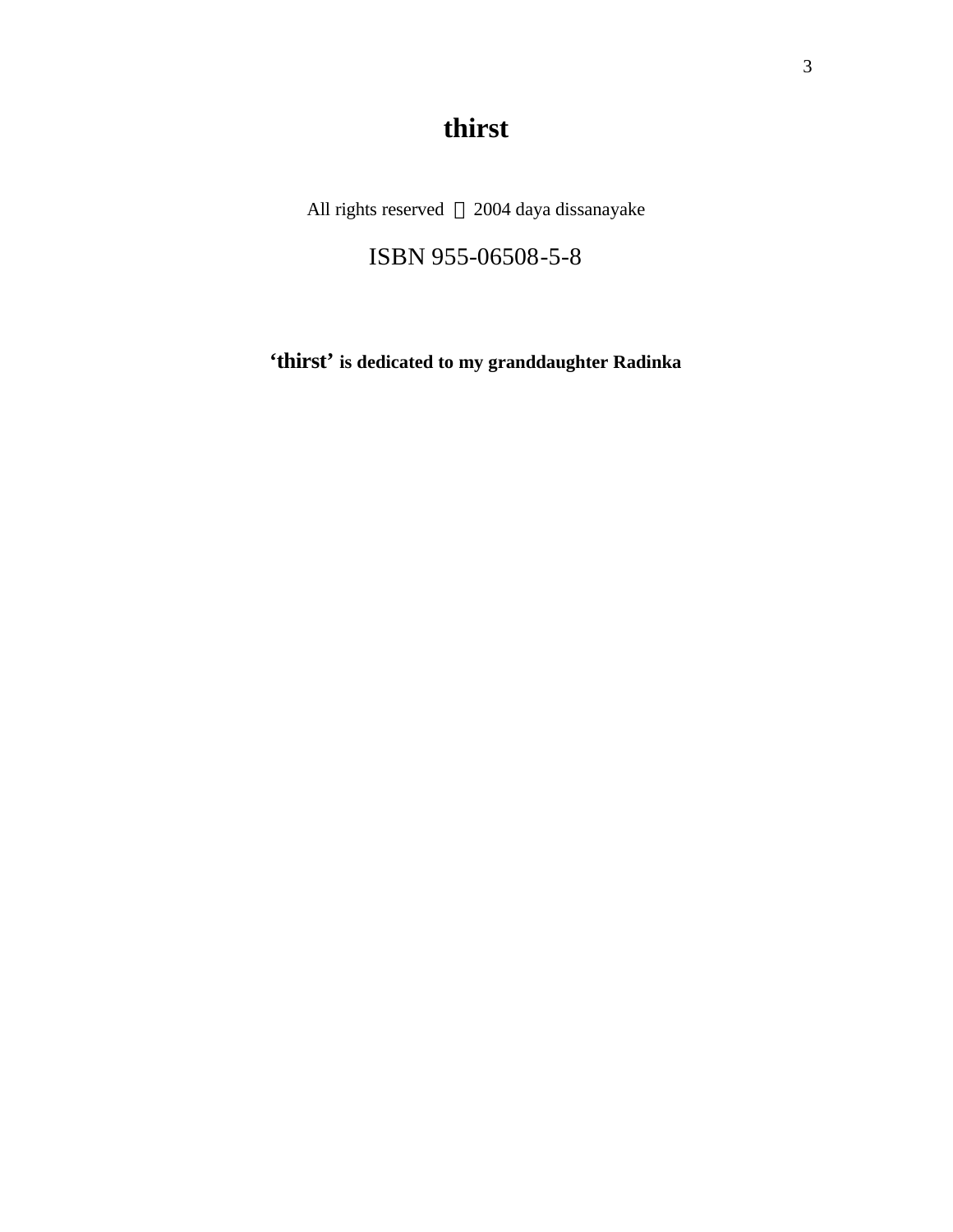**other books by daya dissanayake**

**kat bitha - ISBN 955-96508-0-7, 1998. – won the State Literary Award for the Best English Novel**

**the saadhu testament – ISBN 955-96508-1-5, 1998. the First E-novel from Asia**

**the healer & the drug pusher – ISBN 955-96508-2-3, 2000 published by**

 **Writers Club Press**

**the bastard goddess – ISBN 955-96508-3-1, 2003 published on-line**

**'fjiaika fkdjQ fjoqka - ISBN 955-96508-4-X, 2003. First Sinhala e-novel**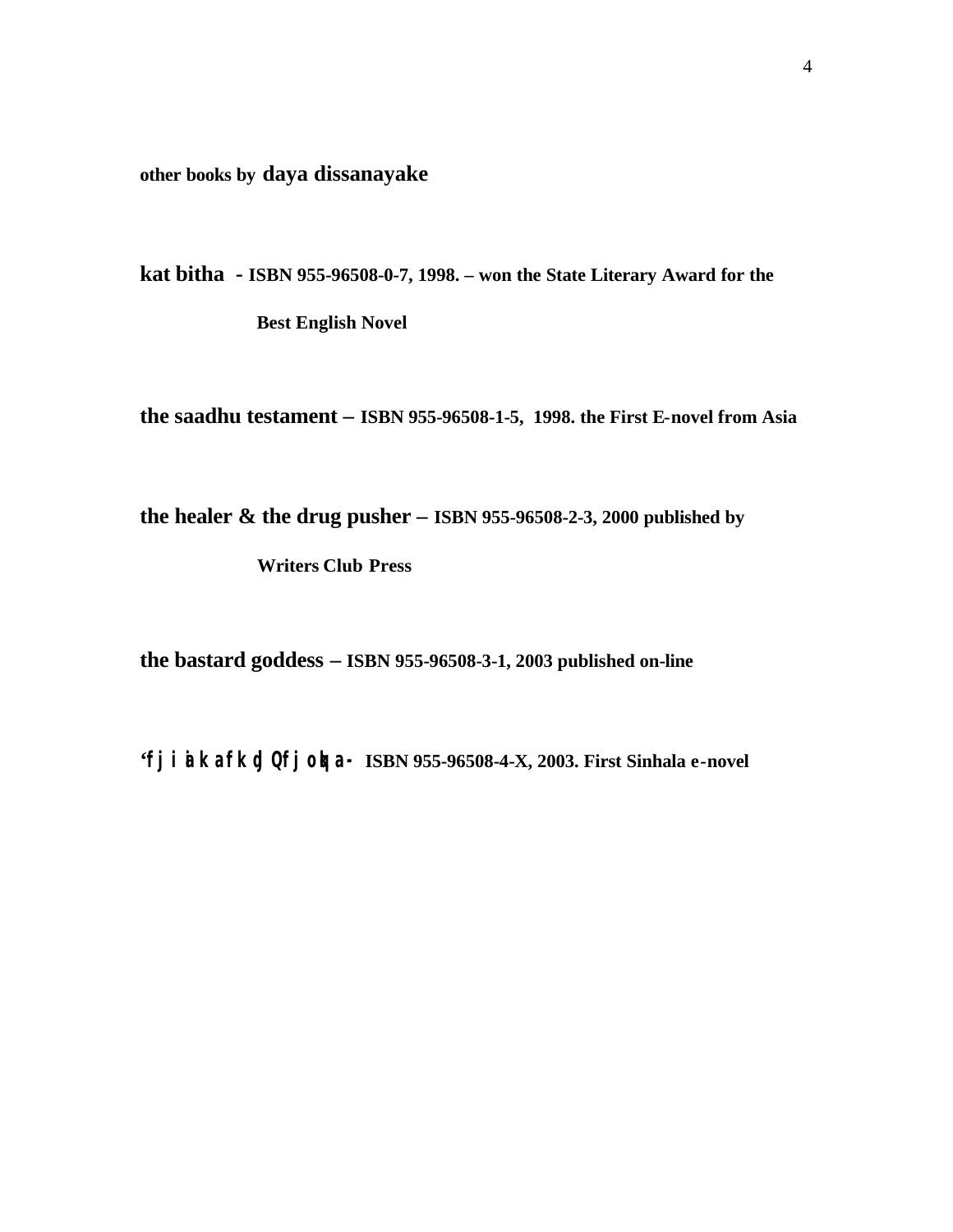#### **forward**

The idea for this story came to my mind, around 1030 hrs on May 3, 2003, when I saw the preparations for a protest rally against the Upper Kotmale Hydro-power Project, while travelling from Talawakele to Pundaluoya, in the Central Hills of Sri Lanka,. However i appeal to the reader not to make an attempt to identify any king or ruler in Sri Lanka or India, past or present, with the characters in my book. This chain of events could have happened anywhere in South Asia.

Since i began writing fiction, i have used the simple 'i' for the First Person singular. I have not used capitals for the title of the book, or the chapter headings or my name.

As always, it was the love, support and encouragement from my wife Indrani, and our children Aditha, Nishantha, Raditha and Madhavi that made this creation possible.

daya dissanayake 9/27, Nuge Road Peliyagoda, Sri Lanka http://www.saadhu.com daya@saadhu.com

November  $28<sup>th</sup>$ , 2003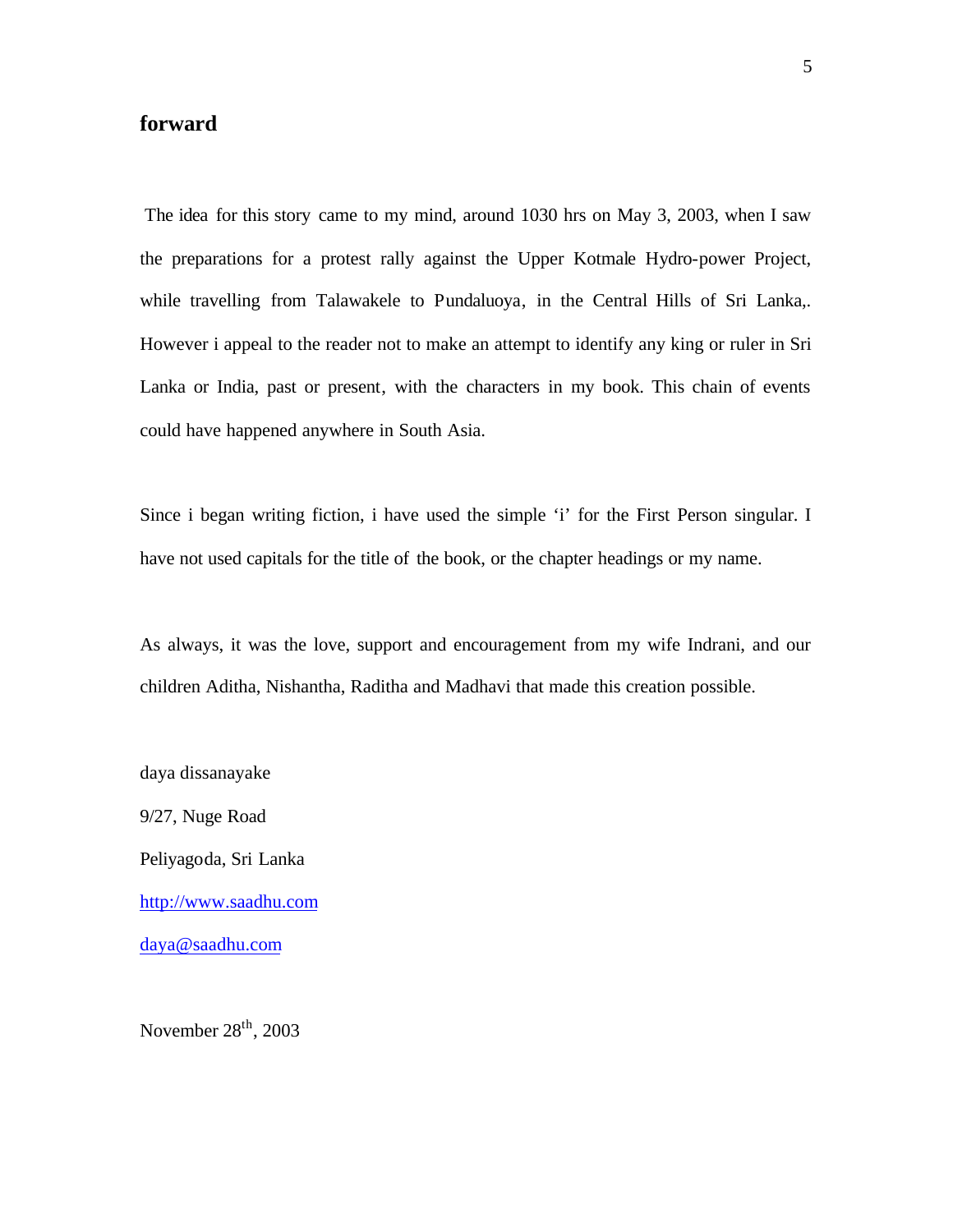#### Place – somewhere in Asia

# Time - sometime in the  $1<sup>st</sup>$  Millennium

#### Names of people and places - given only for the purpose of identification

| Reta                                     | – Chief Minister                    |
|------------------------------------------|-------------------------------------|
| <b>Hagara</b>                            | - Chief Irrigation Engineer         |
| Puna                                     | - Chief Minister's daughter         |
| Abi                                      | - chief Minister's younger daughter |
| Taba                                     | - Project Manager                   |
| <b>Tisaguta</b> thera- the Buddhist monk |                                     |
| Cita                                     | - sister of Tisaguta thera          |
| Uti                                      | - foreign Irrigation Engineer       |

- **Mayahala** Tisaguta thera's village
- **Delwita** Sumana's village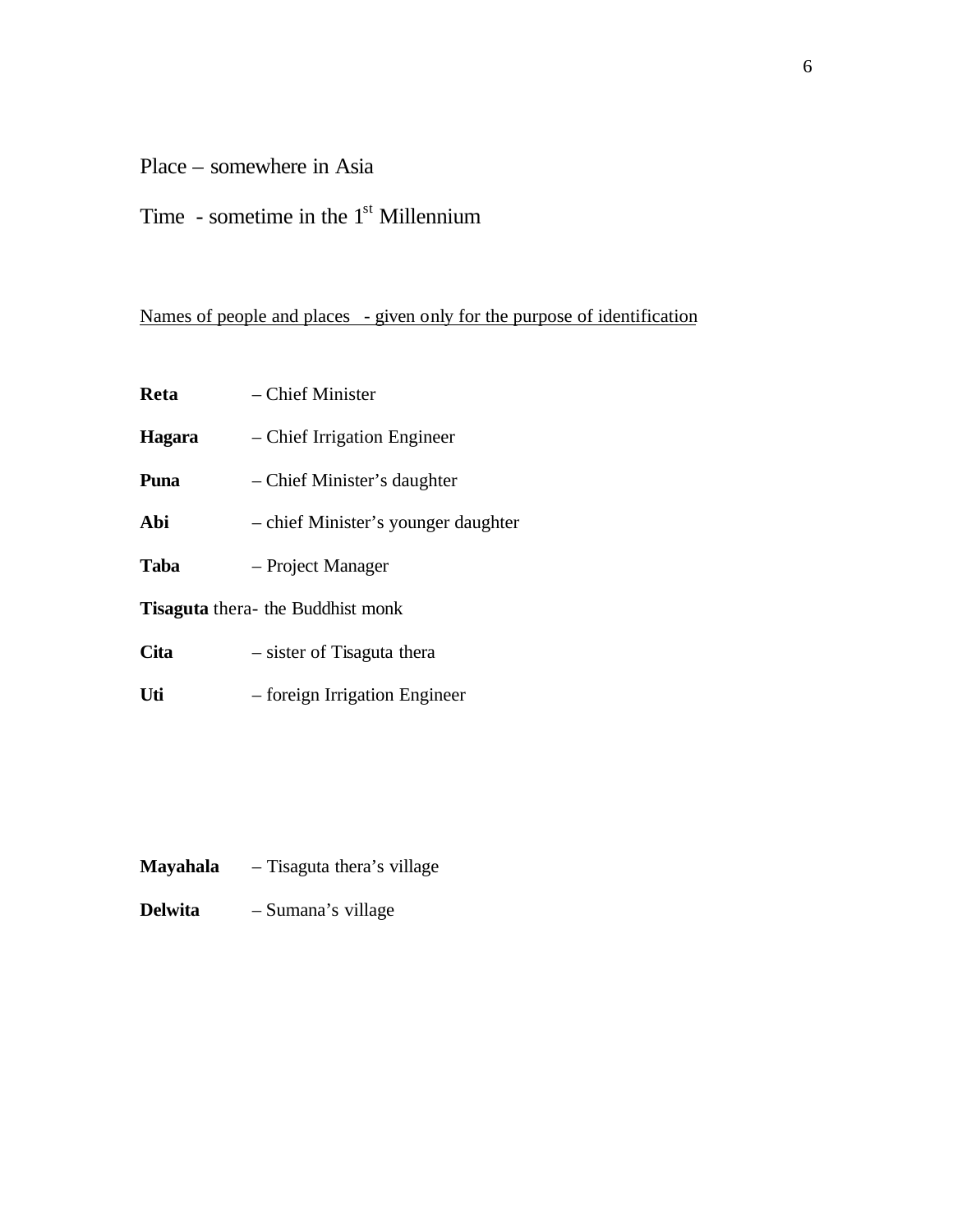#### **wind**

The monk was seated near the water's edge, leaning against a stone pillar. His hands were folded in his lap. He appeared to be in deep meditation, with his eyes closed. The rays of the early morning sun filtering through the leaves of the arjuna<sup>1</sup> trees made his shaven head glisten. The river flowed in slow motion. A cool breeze was blowing across the valley, carrying bird song and monkey chatter across the valley into the distant hills.

The men were on their way to work on the dam, when they saw the monk. One man ran back to the camp to inform the Project Manager, while the others stood still, as if rooted to the ground. Taba was the Project Manager in charge of the construction of the dam across the river, linking the two hills. The dam had reached the edge of the river from the two sides. Across the river, stone pillars had been fitted into holes dug into the bed rock. Only the boulders and earth had to be filled in to stop the river. At this point the dam was over thirty metres in height.

The workmen stood at a little distance, awaiting the arrival of the Manager. They knew why the Buddhist monk was seated here. They could not begin work till the thera moved away. He was seated in the path of the construction and appeared to be oblivious to everything around him.

Taba came to where the men were standing. He saw the monk. He looked around, at his men, who were waiting for him to talk to the monk. Taba realized that he had to face the situation alone. With slow hesitant steps, he walked up to the monk, went down on his knees and worshipped.

The monk blessed him with his hand, in silence. Taba waited for the monk to speak to him, but the monk had closed his eyes again and probably all his senses were closed against the world.

Taba heard the engineer shouting in his own foreign tongue and looked behind him. The engineer, Uti, had come up to where the other men were standing. Even though he was shouting in a foreign tongue, the men understood that he was cursing the monk, for holding up their work.

Tisaguta thera remained silent and unmoved.

 $\overline{a}$ 

'We are only carrying out the orders of His Majesty' Taba spoke to the monk.

'We have to continue with the work' he tried again when Tisaguta thera did not respond.

<sup>&</sup>lt;sup>1</sup> Terminalia arjuna (arjuna in Sankskrit/Hindi, kumbuk in Sinhala)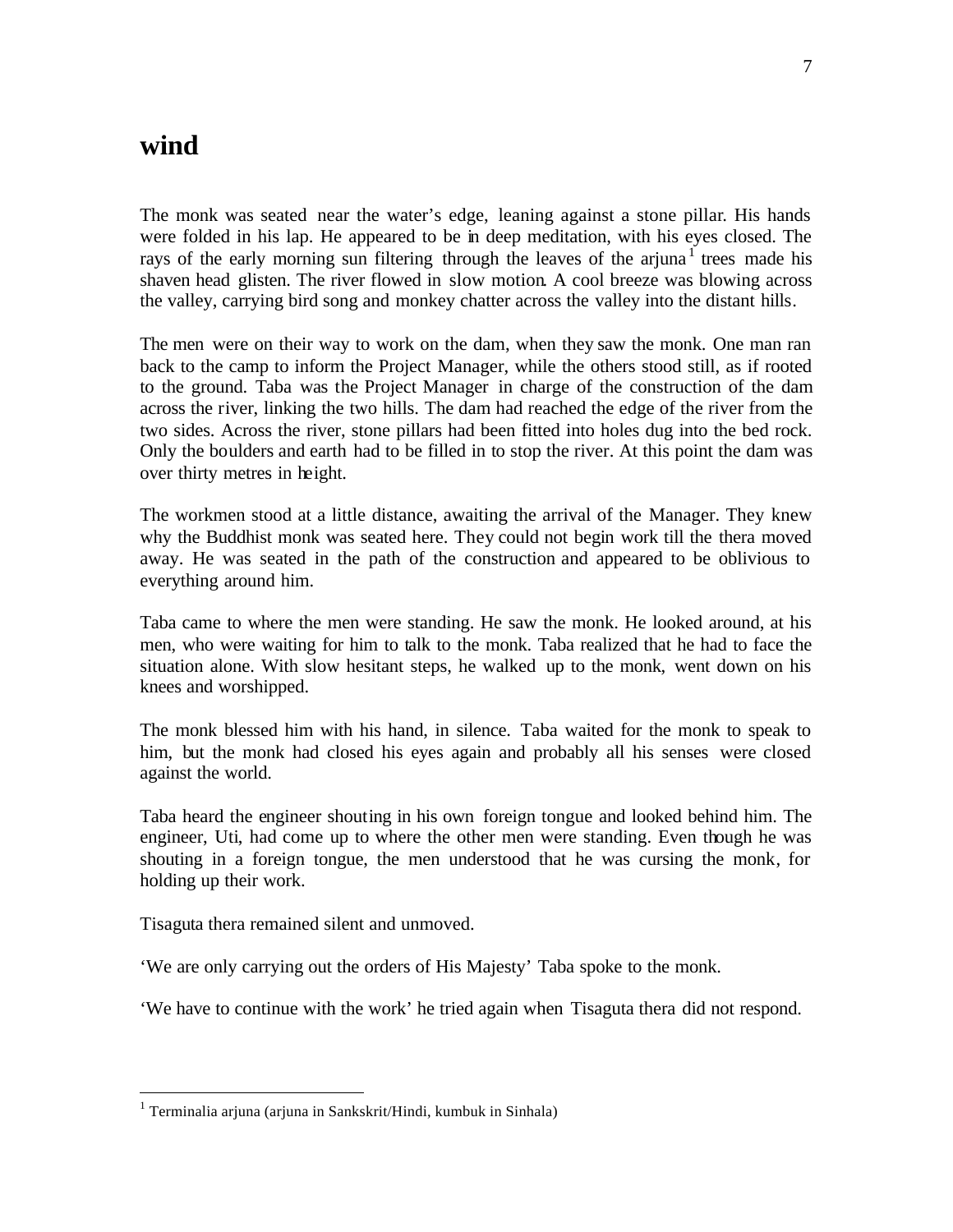'We have to complete the dam on schedule. Our lives are at stake. The king will show no mercy if we fail.' Taba said again. 'We are not doing anything wrong. We are not committing any sin. This reservoir will benefit all the people in the district and the whole country. Could you please move away' he begged.

Taba waited a few more minutes, kneeling in the hot sun. Sweat trickled down from his head on to his bare back and soaked into the cloth around his waist. Uti continued to shout from a distance. All the other workmen and soldiers remained silent.

Taba stood up, wiping the sweat from his brow. He looked once more at the thera and walked back to where the engineer was standing.

'He will not move from this place till we call off this project' Taba told the engineer.

'We cannot stop work now. We have already completed more than three fourths of the work. The king will never agree?' Uti said.

'We have to inform His Majesty'

'He will cut your head off, if you tell him that we have to abandon the work. Why can't we just pull this old man out of here?' the engineer wanted to know.

Taba pulled the engineer away from the rest of the men and tried to calm him. He explained that this was a Buddhist monk and had to be treated with respect, with as much respect as they treat a king. The thera was from a village nearby, and the workmen knew the monk well.

'I don't care how you treat him, but i have to continue with my work' Uti could not be appeased.

The workmen had found places to rest under the trees, some had pulled out their pouches of beetle and started chewing. They did not mind the welcome rest, after many weeks of back breaking toil. Let the officers sort out the problem.

The men could not enjoy their rest for long. The engineer came out shouting at the men. His anger was now turned on his workmen. He shouted at them in their native language, in which he could converse. When he was excited or angry, he could speak only in his own tongue.

'Why are you seated around like jackasses?' the engineer asked. 'There is work to be done. Come on. Move. Move. Get to work' he began to shout at the top of his voice.

'But the monk?' someone asked, in a timid voice.

'Let him sit there if he wants. When he gets hungry and tired he will move away'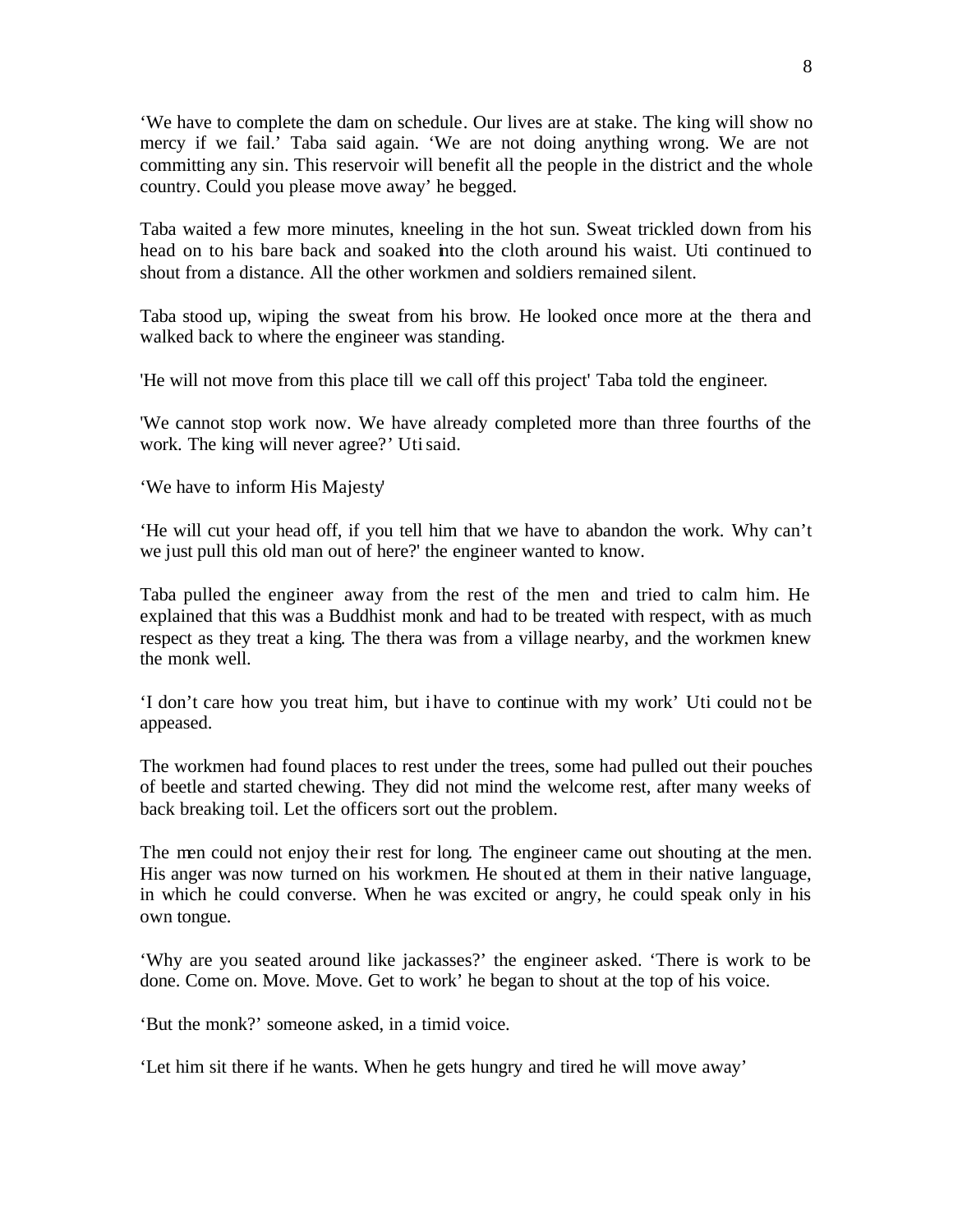'He is there now'

'We have to build another 120 feet of this dam. So for the moment we will leave a gap and continue our work. When the monk goes away we can fill the gap'

Taba left for the city to meet the Chief Minister. He did not want to send a message. He wanted to report the situation in person to the Chief Minister.

The Chief Minister decided that it should be brought to the attention of the king immediately.

'The project should not be delayed for any reason. You have my authority to deal with any problem, the best way you see fit. Don't waste your time' the king had ordered, when Taba was allowed to present himself to the king.

'The engineer has already got the men to continue the work, Your Highness'

It was already dark by the time Taba returned to the worksite. He went up to the river before going to his camp. The monk was still seated in the same position.

At the camp, Taba learnt that the monk had not moved at all. Tisaguta thera had refused all food and water offered to him. He had not opened his eyes to see who had come near him, or had tried to offer him food. Taba went to the river to get rid of the dust and the weariness of his long journey. While soaking himself in the water, he watched the thera under the faint star light. There was no sign of any movement. The thera appeared to be part of the stone pillar, a part of the dam under construction. If he had not known that Tisaguta thera was there, he would not have been able to notice him at all.

The following morning, when he went for his bath, the thera was still there, seated in the same position, his eyes closed. He went closer to make certain the monk was alive. Deep in his mind, he probably wished that the monk had died in the night, which would have solved his problem.

Taba had to send a message to the Chief Minister, to be forwarded to the king. He stated that the monk had not moved away but that the work was continuing without any interruption.

In reality the work had slowed down, Taba noticed, when he did his morning inspection. They had lost a few hours the previous morning, reorganizing the work plan. The surveyor had to mark the new positions for the foundations and the stone pillars, because the area to be filled in had been scheduled to commence in two weeks and had not been marked.

During his rounds, Taba also felt there was something different at the worksite. He looked around and it took him a short while to realise the change was in the noise levels. There was only the sound of metal against rock, of boulders dragged over the ground and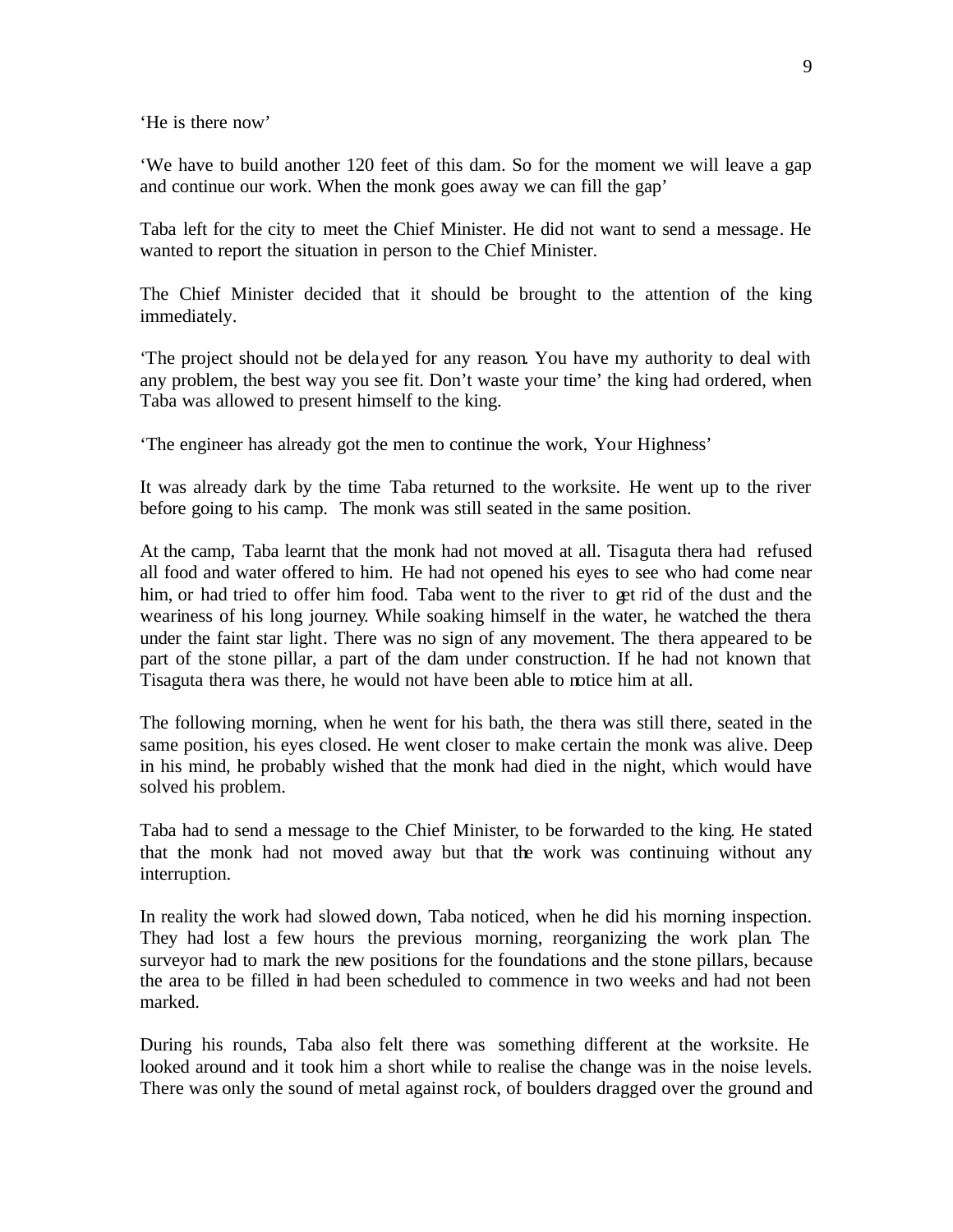that of digging. The difference was that all the men worked in silence. It was the usual shouting, banter and cursing normally found in such a place of work where a few hundred men toiled, that was missing that day.

'I can't go on like this. These fellows are working as if they are at a funeral. Look at them. Just look at them, as if they have seen a ghost. How can they work in silence?' the engineer complained.

'We have to be careful. We can't antagonise these men. I tried to explain to you yesterday, that these men hold the monk in very high esteem. They do not wish to disturb him. And they are also trying to be careful so that even a chip from a stone would not hurt the monk'

'I have to meet a deadline. I have made a promise to your king. That's all i have to worry about. I am not ready to sacrifice my life to save that of an old monk'

People from the nearby villages had gathered by the river. Taba knew most of them. He noticed that some of these people had been keeping vigil with the thera. They too had tried to persuade Tisaguta thera to accept a little food or at least a sip of water. The thera had not even opened his eyes.

The silence around him made Taba realize that the men had stopped work for a rest and for their mid-day meal. He knew that the villagers too would have gone back to their work in the farms. He also knew that the monk would be seated against the boulder, unmoving.

Tisaguta thera would be hungry too, and thirsty. Taba could not imagine how a person could survive for two days without a drop of water.

The monk would have to give up his fast very soon, he told himself, as he accepted the rice and curry served to him on a clay plate. The food stuck in his throat. He took a sip of water and started coughing. He called the two dogs that had taken up permanent residence at the camp and placed the food for them on a banana leaf under a tree a little away from the camp.

'We have to get this monk to move away. We have lost two days of work' Uti sat down on a boulder, near Taba, in the evening after the day's work was over.

'He will give up soon, when he cannot bare the hunger and thirst'

'He must be eating during the night. The villagers would be bringing him food and water'

'They would never do that, especially in the night. Didn't you know that Buddhists monks do not take any food after mid-day. I know the monk, he will not accept such a thing, even if someone offered it'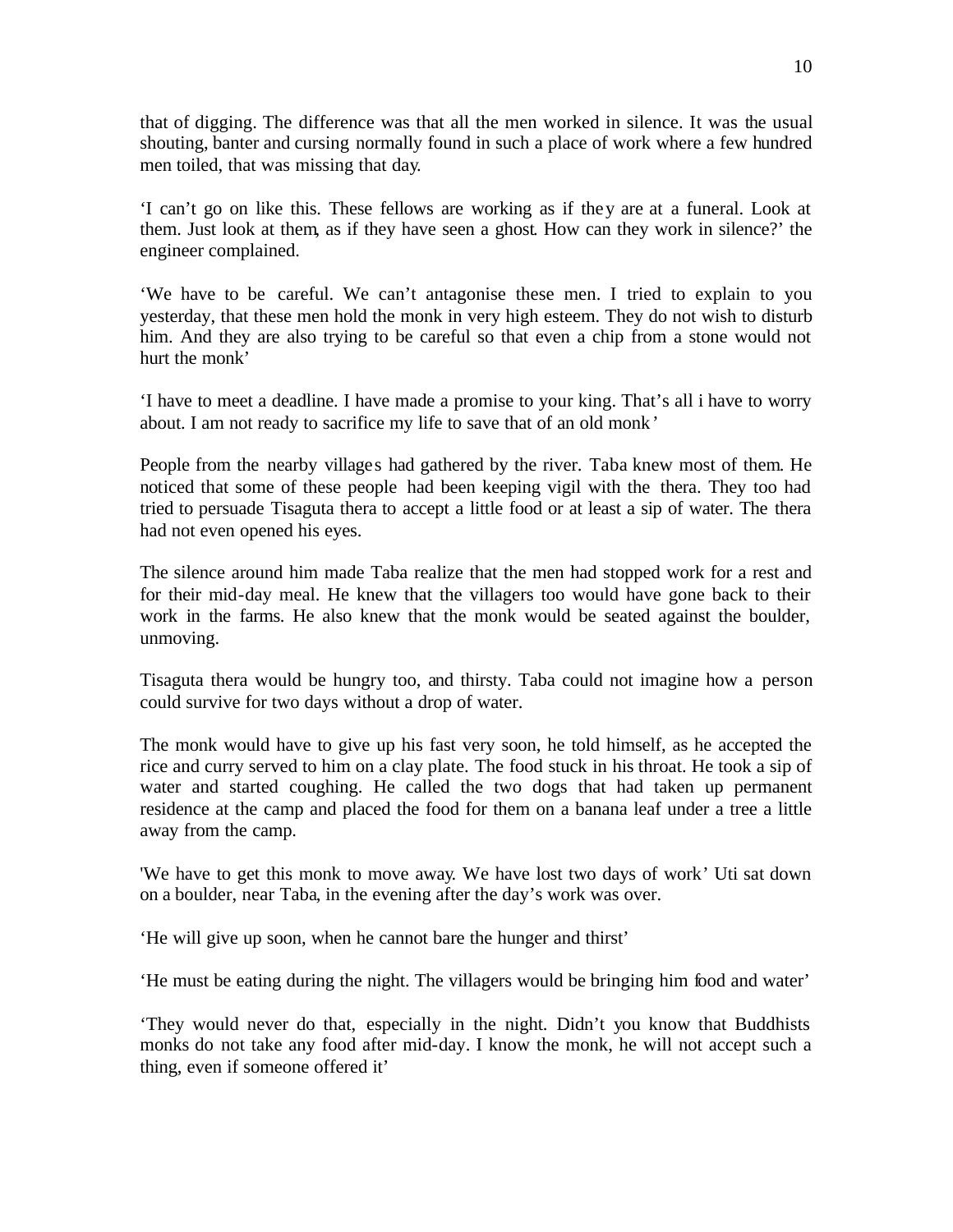'That's what you think'

'No. That is what i know for certain' Taba insisted.

'It is what you want to believe' Uti argued. 'You don't know much about people. They are not what they appear to be, or what you expect them to be'

'I know i am right. All we can do is wait'

'This monk must be expecting something from the king. A land grant for his temple, or a State Honour or something like that'

'The Buddhist monks give up all such desires when they enter monkshood'

'They are still human beings with human weaknesses'

'Time will prove that you are wrong'

'I can't afford to wait. I have to get this done before the rainy season, or all this work will be washed away with the first rains'

'Let's sleep on it. Tomorrow when we wake up, perhaps the monk would have given up the fast'

Next morning, the priest was still seated in the same position, oblivious to everything happening around him

Taba still expected that the monk would give up his fast and that the village folk would persuade him to give up. The old monk was growing weaker by the hour. The entire village had gathered around, pleading with him to give up. The news was spreading to the other villages and more and more people came to see the monk on his death fast.

Uti decided to go up to the city to meet the king. Taba did not try to stop him. Let him face the king's wrath, he thought. Uti travelled by a bullock cart, because he hated to walk in the hot sun. He had to wait for several hours to be taken to the king. He was suffering from hunger and thirst, yet he was too proud to ask for any food or even water.

'I am unable to continue with the work, your Majesty' he told the king.

'What is your problem? I have given all necessary instructions, that nothing should hinder the work of the tank. You should not have any problems' the king told him.

'My problem is the monk'

'Is he still there?' the king asked in surprise. 'What is that fellow Taba doing about it?'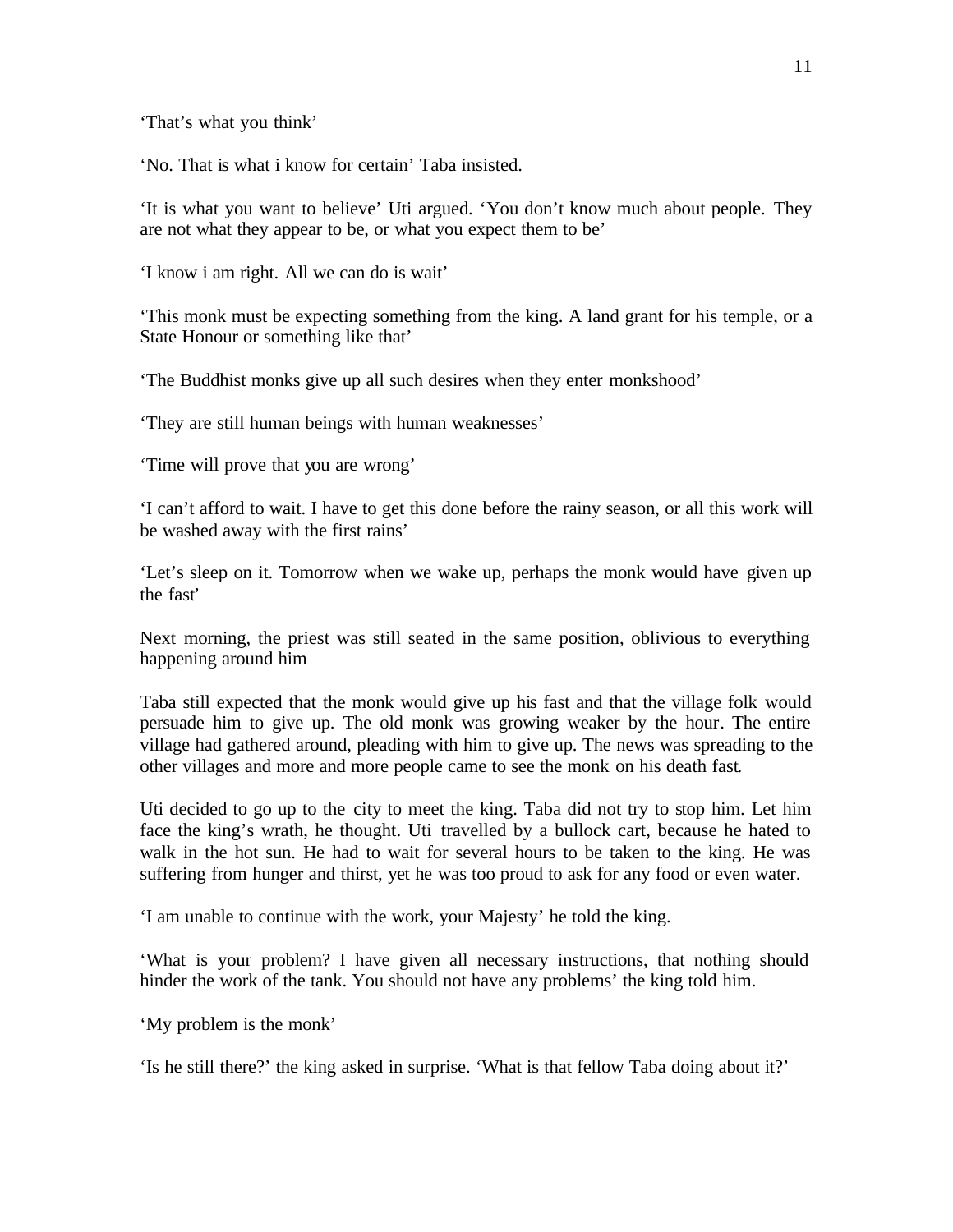'Taba will not do any thing. He is too scared of the monk. The monk won't leave the site. People are coming to see him from all over the country. This could create another problem, because trouble makers can spread all kinds of stories among the crowds and they can cause damage to the dam'

'Just forget the monk and continue with the work' the king ordered him, after a few minutes of thought.

'But he is seated right where i have to do the earthwork'

'I told to you to forget that the monk is there by the river. Just continue with the dam, as if he was not there' the king said again.

Uti waited for the king to continue. But the King dismissed the engineer with a wave of his hand and went back to the inner chamber of the palace.

'I don't want to hear about the monk again' were the parting words of the king.

When the engineer returned in the evening, Taba wanted to know the outcome of the meeting with the king, but Uti ignored the Project Manager. Taba decided not to press him for details, he would learn soon enough. Uti would have to tell him in the morning.

Uti was up early, earlier than he had done in the past few days after the thera had begun the fast. He summoned his workforce. Taba joined him, not knowing what the engineer had in mind, or what instructions he had received from the king.

Uti ordered the men to commence work. The men looked at each other. The engineer shouted again. The men looked at the engineer and then at Taba.

'What are you waiting for? Start work. Start filling up the gap' he shouted again. The men looked at Taba, who shrugged his shoulders and indicated that they had to follow the engineer's orders.

'Our priest is still seated there' one man spoke out.

'What priest? Where?' Uti looked around. 'I don't see any priest here'

'He is by the river, where we have to fill the dam'

'There is no one near the river. There is no one near the dam. I order you to go ahead with your work' he shouted again.

Taba remained silent. The workmen looked towards Taba for his advice.

Most of the men were from the village where the thera lived, the others also knew him, had listened to his preaching, had offered him alms, and received his blessings. They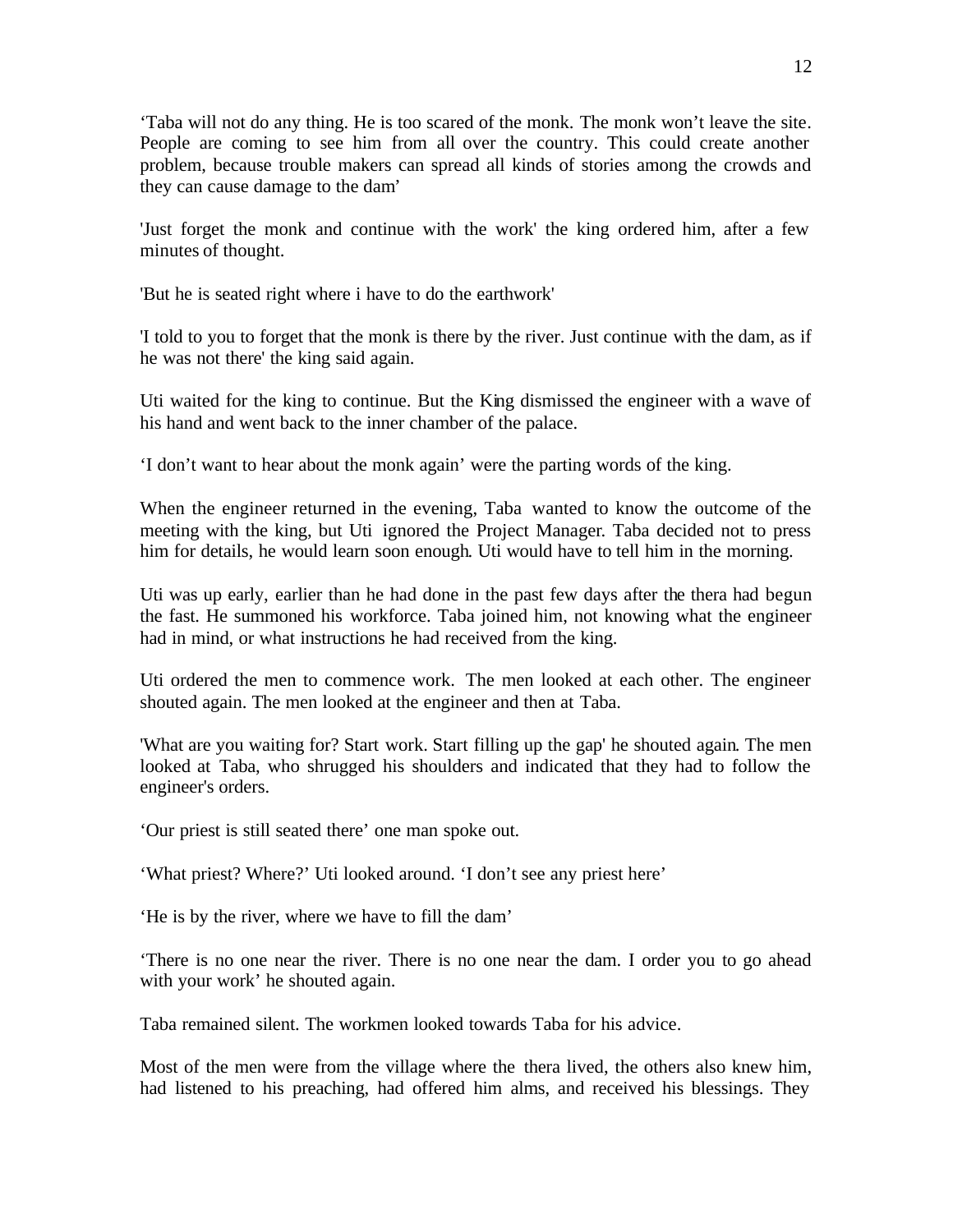were aware that he was one of the most respected monks in the region. The growing crowd from the surrounding villages and even the distant trade centre established this fact and would have been obvious even to any stranger, except Uti, who either did not understand, or did not wish to understand.

'What are you waiting for?' Uti thundered at the men, once again.

The men were getting restless. One of the gravest sins a man could commit was to hurt a Buddhist monk. These men were all Buddhists. Even if the person had been of any other religion, the people would still not lift a finger to hurt him. It was not their nature. People who grew up and lived with nature would never hurt another harmless, innocent living creature.

The engineer looked around in frustration. He summoned the officer in charge of the mercenary soldiers that the king had stationed at the camp. He explained to him what he wanted done. The officer shouted at the workmen to carry out the engineer's instructio ns. The men did not move. He pulled out his sword and threatened again. Still the men refused to obey. They stood in silence, unmoving, their eyes fixed on the ground at their feet.

The officer was a man who believed that if he pulled out his sword, he could not put it back in the sheath, without achieving his purpose. He held the weapon. He gave the order. Either the men should obey him, or fight him. He waited for a few minutes more.

He swung his sword, cutting down two men in one stroke. The others remained where they stood, watching the fallen men bleed to death.

'You will have to kill all of us' one of the workmen shouted. He was the next to be cut down.

Three men were already dead. A few others had been wounded by the swinging sword.

'This won't solve our problem. We have to get these men to start work. If you kill them who is going to work for us?' Uti stood before the officer.

'This is the only language these bastards will understand' the officer spat out, wiping the blade of his sword with his palm.

'Can't you get your men to drop a few boulders and earth on the gap that we have to fill up today?' Uti asked the officer.

The officer thought for a moment, because he too had realised that for once his sword had not been able to get him what he wanted. He looked at his soldiers. None of them were of the Buddhist faith, if at all they had a religion it would have been the worship of the filthy lucre. The gold coins with which they were paid would be the only sacred objects in the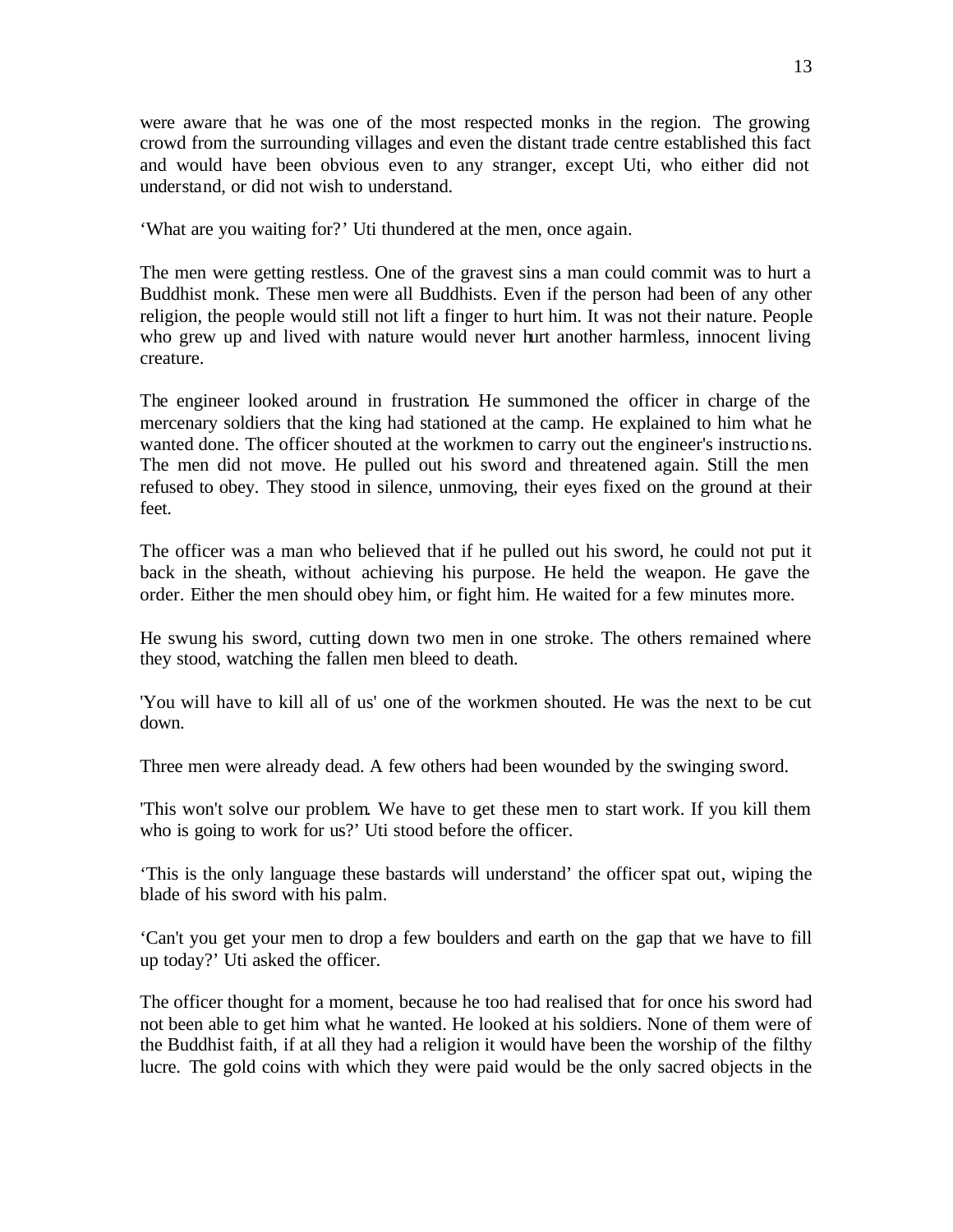world for them. Thus a Buddhist monk was just another ordinary mortal, and an enemy, at this moment. They were professional soldiers, who were paid to destroy their enemies.

He ordered his soldiers to follow the instructions to be given by the engineer. The soldiers knew what was expected of them. They had been watching the men at work for so many weeks.

When they saw what the soldiers were getting ready for, the men began to shout and scream in anger and frustration. Their cry was taken up by the villagers gathered by the river. A few soldiers took up positions to prevent any of the workmen or the villagers from getting closer to the river. The other soldiers began dragging the boulders to the edge of the half completed dam. When they had collected a sufficient number of boulders and smaller rocks, they looked at Uti. He nodded for them to go ahead.

One soldier pushed a boulder over the edge, giving a war cry. The others followed.

Tisaguta thera did not move. The village folk watched helpless. Soldiers formed a cordon around the construction. They stood facing the gathered crowd, their weapons at the ready. The people could only add their screams and cries trying to drown the war cries of the soldiers and the sound of the falling rocks.

Slowly the gap was filling up. The rising dust was like a curtain drawn across the brutal scene.

When the dust settled gradually, there was a huge mound of rocks and earth, becoming a continuation of the dam, jutting into the river. There was no sign of the monk. The villagers hoped that a falling boulder could have killed the monk, before he could suffocate slowly.

The people who were gathered around were silent now. Only their faces gave a hint of the thoughts going through their minds, the pain, the frustration and the sadness. They were unarmed. They were helpless. Even if they had the weapons and the urge to fight, they knew they would not be any match against the well trained fighting machines of the king. No one tried to hide the tears falling down their faces. Some women wept openly.

There was one woman, who stood a little apart. Her face did not show any emotions. The only indication of the turmoil going through her was her clenched fists.

She was Cita, the younger sister of the old thera who had just been so brutally murdered. She had known him only as a Buddhist monk, and never as an elder brother, because he had already been ordained before she was born. After her father and mother had passed away, she had looked up to the monk, as a father.

Tisaguta thera had sacrificed his life, for the sake of all the people in their villages and for the sake of all the future generations, who would live in this valley.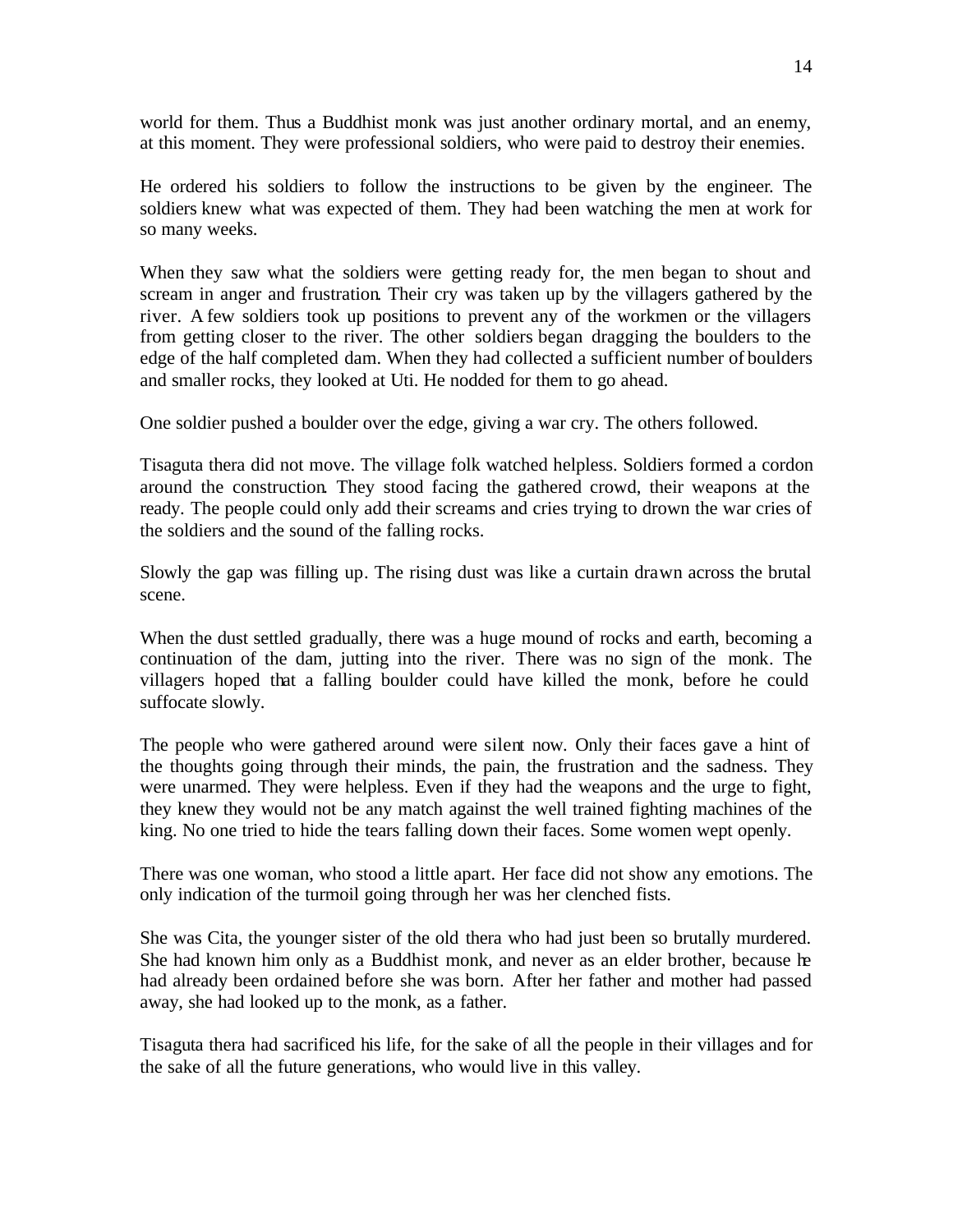The sacrifice should not be in vain. The struggle he started should be continued. The valley had to be saved.

Cita decided to continue the struggle. She was prepared to sacrifice her life, but she had learnt a lesson that day, that to this king and all his men, lives of the countrymen were of no value. Not even that of a Buddhist monk. She should not throw her life away. She had to be careful, she had to think, she had to plan, to survive long enough to see the struggle through.

#### **coronation**

Astrologers had been consulted to determine the most auspicious moment for the festival of the King's coronation.

One hundred and twenty elephants draped in glistening armour and decorations led the parade. Many of the elephants had been brought from the temples around the country. Some of them had to march for many days, suffering the long journey through narrow dusty roads, without sufficient rest, sufficient food or water, prodded on by their mahouts and stared at by the children in the villages they had to pass through. By the time they had reached the city their feet were sore. Their skin dry and dusty. They were then chained to the trees in the ground beyond the outer moat.

The mahouts knew that the elephants badly needed to get into the water in the nearby tank, to splash the water on their backs and to be rubbed down by the mahouts. They also knew that the animals needed a good rest. But the mahouts were helpless, as helpless as the elephants themselves. They were at the command of the king and the owners of the animals.

The entire cavalry of the country followed next, raising dust clouds which later settled on the numerous multi coloured decorations and banners that lined the streets. The horses were luckier than the elephants, because they lived in the city, even though penned up. Thus they had not suffered a long unpleasant journey to attend the procession. The horses were only restless, not tired and hungry, and they were also used to the city streets.

All the townspeople and those from the villages within a day's journey had been made to stand from early morning, carrying the flags with the royal emblem. They had been ordered by the palace officials to wave their flags and cheer at the top of their voices as the king appeared. They had to stand in the hot sun, for several hours, before the procession had started. The soldiers did not want to take any chances of any sabotage or any attempt on the king's life. Every man, woman and child had been searched before they were allowed to line up on either side of the road, and they had been ordered not to move about.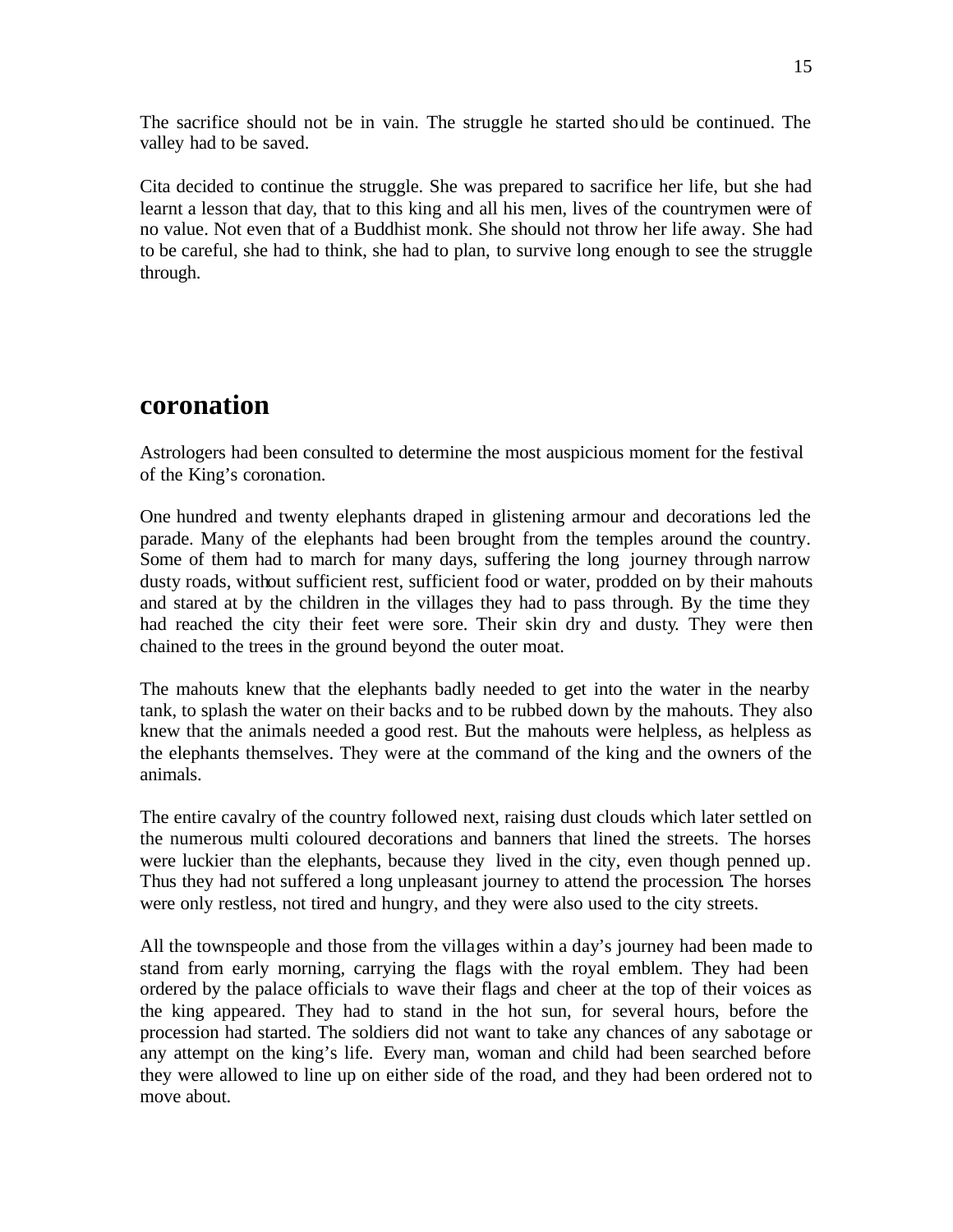They all had to suffer the dust and the noise from the drumming and the jingle of multitude of bells on the necks and feet of the elephants.

There were many more horses also on the street, with the king's men mounted on them, in their shining armour. Other soldiers moved about on foot, always vigilant, their eyes darting about, for any suspicious movement or incident.

 The Mightiest of All Men, the Excellent Ruler of the universe, who had reduced all hostility to nothing, who had won lustrous glory, ascended the golden baldachin resting on the backs of two elephants also covered in golden cloth. On His Majesty's head was a diadem sparkling as if it was another sun competing with the brilliance of the mid morning sun.

The king wanted it to be the Festival of All Festivals. He wanted it to be etched in the memories of the people of his country, an occasion that would be remembered and talked about long after he was gone. He was not worried about costs. He had collected so much gold and treasures from the Southern and Western regions, that he did not have to worry about his treasury for a long, long time.

After parading the city, the Great Monarch, the Mightiest of the Mighty, the Bravest of the Brave, entered his palace.

The king had returned to his city in triumph, after a long and hard fought war. He had marched on through towns and villages, rejoicing in his triumphs. Behind him he had left many thousands dead, many thousands more maimed for life. There were only widows and orphans and total devastation in the land he had passed through.

Immediately after each battle, crows and rats and other scavenging animals had a feast on the bodies impaled on stakes by the roads leading to the villages. No one dared to bring down the bodies for a decent burial.

The women could not help seeing the bodies of their sons and husbands and brothers, as they returned to what was left of their villages and farms. Younger mothers tried to keep their little children from seeing the gruesome scene of tortured bodies of their fathers.

Some of the women would be carrying more than the memories of their dead. These were the young and better-looking women who had been ravished by the king's men. The scars the soldiers had inflicted would be with the women, both physical and mental, for the rest of their lives.

The king, however, did not see any of the murder and devastation, or the misery he left behind in his wake. He had always remained in the safety of his camp, guarded by strong and ever vigilant men, listening to the reports of the progress of battles and giving an occasional order. The king had made his instructions to his forces very clear, not to stop till they had vanquished all those who had refused to accept his leadership.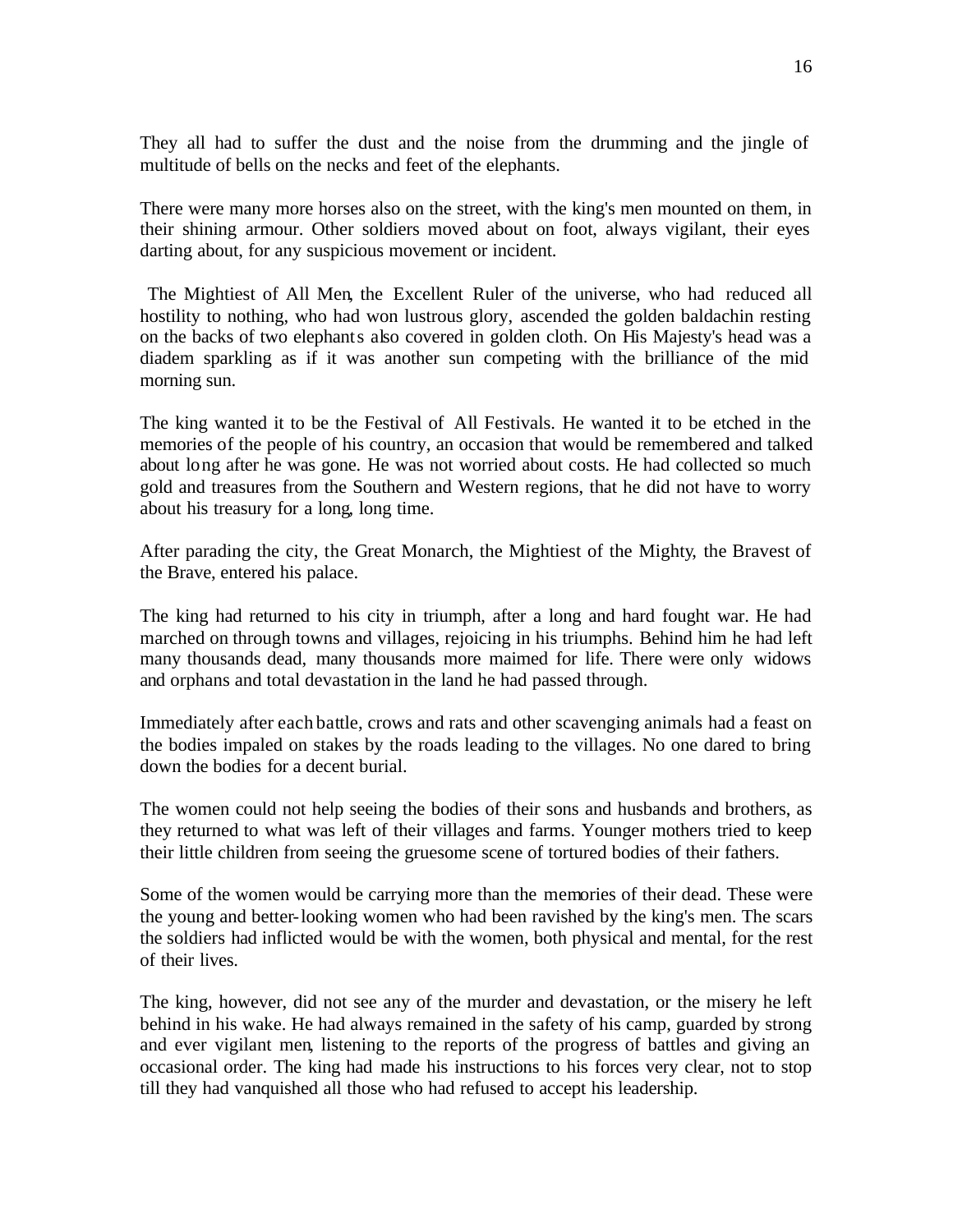The king had told his commanders 'to treat the foe with sternness, so as to teach the people what evil results treason to the king brings about'. So the commanders had slain most of the enemies in the battle field. Those who were captured, were impaled on stakes, hung on trees or burnt to death. There was no mercy for any one who had crossed their path

The king's men were fighting and killing their own countrymen, destroying a part of their own country. They probably had not considered why they were doing it. They were following the orders of the king and his officers. Some of them were paid to fight. Others had been forced to join the battle, for fear of reprisals against their families and their entire villages.

The men who died at their hands had also been fighting on the orders of their local rulers, for the same reasons. As they faced death in battle, their thoughts would have been about their families, their loved ones, more worried about their fate than what was imminent. The men had joined the battle to save their families and their villages, but that gave their enemies the justification to destroy their villages, after the men had been killed.

The king had marched on, from one devastated village to another, till his armies had captured or killed all those who were against the king, till the forces of the rulers of all the other regions had been vanquished.

### *the new palace*

The joy of conquest had begun to fade soon after the coronation. The king was becoming restless. The smile on his face had disappeared. The queen was the first to notice the change, but she expected it to pass, and did not make any comment. Then the palace officials too began to notice the change in the king's mood and they began to worry. The king was becoming irritable, and lost his temper over minor issues. He started shouting at everyone. They could not understand his change. They could not find any issue that should cause any worry to the king.

'This palace is too small. How can i live in this hovel?' one day the king complained to the queen, looking around his palace.

'We can expand it' she gave the simple solution, 'we can do some alterations'

'No. I am sick and tired of this old place. It is like a dungeon'

'Then let us build a new palace'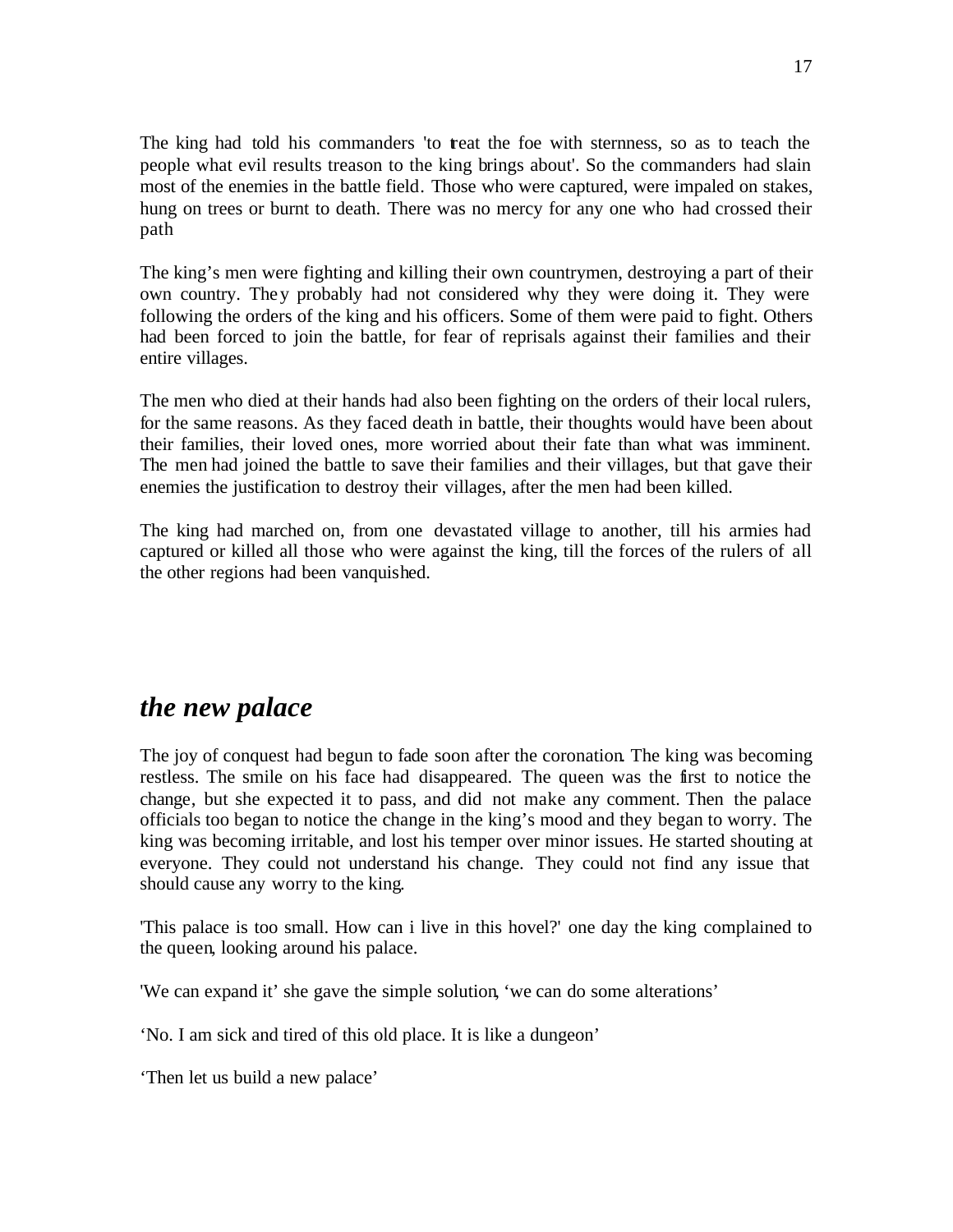That morning when his ministers arrived, the king told them that he had decided to build a new palace.

'Are we planning to reconstruct this palace?' the Chief Minister, Reta, asked.

'No. I want a new Palace, with a big royal garden' the king turned to the minister.

'We have to think of security' another officer added.

'The Inner City is the most secure place in the country, and it is safer to have the palace in the inner city, like all our kings have done up to now' another minister said.

'I don't care what others did. I can't live caged up like this. I am not a prisoner. I am the king. I rule this country. I can live any where on this island, as i please' the king thundered.

When the king was in such a mood, none dared to say anything to the contrary. They all nodded their consent.

'Then it is decided. Tomorrow morning bring the Architect'

At the meeting next morning, the king explained to the Royal Architect what he wanted.

'I want a palace, seven storeys high, with one thousand chambers, hundreds of pillars painted in all the colours of the rainbow. There should be hundreds of alcoves, with manifold ornaments of climbing plants which should be always in flower. The doors and windows should be edged with gold. The palace should be designed so that it would always be pleasant and comfortable during all seasons. The beds and couches should be made of the best of marble, ivory and gold, the coverings should be the softest of silks from China' the king went on describing his dream. For the listeners it sounded as if he was describing the Alakamanda on the summit of Mount Kelasa.

'Now I will show you where I want it build. Come with me' the king said getting up from his couch.

He left the palace with the Chief Minister and the Architect, and walked out of the inner citadel, accompanied by his personal security. The others walked behind the king, without any comment. The further away from the inner city they moved, the Commander's worries increased several fold.

The king walked into the pleasure garden.

'This is where I want my palace'

'This is the garden developed by His Majesty, your grandfather' the architect told the king. 'I have heard from my grandfather that it had taken over twenty years to build it'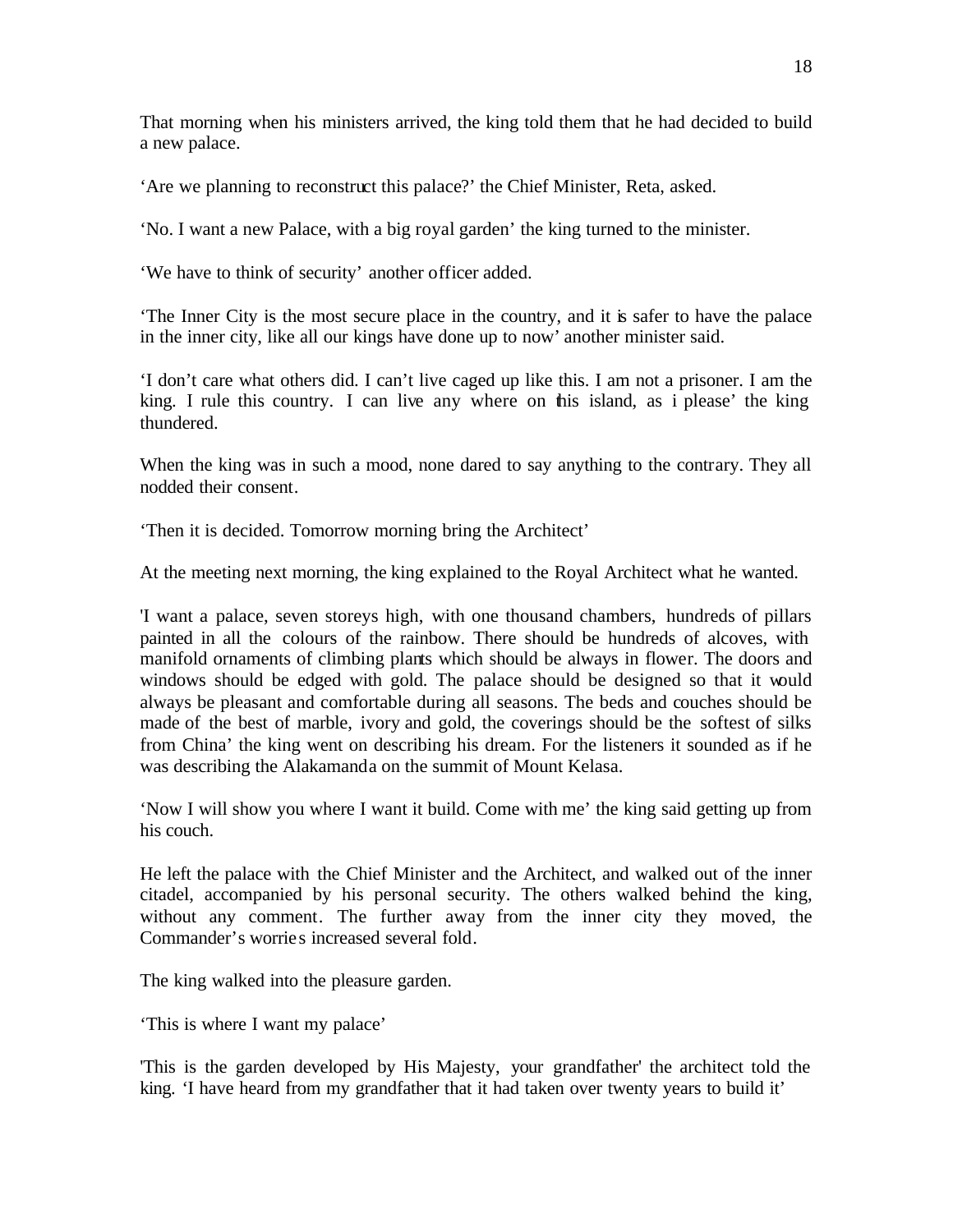'So what? My grandfather wanted a garden. I want a palace'

'But all these beautiful trees and all the birds and animals who have made this their home?' the architect tried to remind the king, as he looked around the royal garden.

What the architect could see in the garden made him think that this is what it would be like in the heavenly garden of Nandana. Around him, he saw, campaka<sup>2</sup>, asoka<sup>3</sup>, sal<sup>4</sup>, patali<sup>5</sup>, kadamba<sup>6</sup>, malati<sup>7</sup> and mango trees. Bees and butterflies hovered around the flowers. Squirrels and birds pecked at the sweet fruits. Peacocks strutted around ignoring or showing off to the wretched humans who were invading their privacy.

There were several ponds, glowing in the sun light with their red and blue lotus flowers. The swans floated around lazily.

'Some of these trees will provide the ideal timber for the castle, so you don't have to fetch them from far away. The rest of the timber can be used for the work on the fortifications' the king was saying. 'Let the creatures find a new home' the king added in an after thought, when the architect remained silent.

'We have to build a wall and a moat around the palace' the Commander said.

'Then build it. You can start immediately. You don't need any architectural designs for that'

When the plans were drawn the king ordered many changes. The architect had to go back, to do fresh drawings. The new drawings were changed again. The king did not allow the architect to explain. Each change made the building more elaborate and more expensive to build.

The architect told the king it would take at least eighteen months to complete the construction.

'Are you out of your mind?' the king shouted at the architect, who could not understand why the king had lost his temper.

'I want it done in three months' the king insisted, 'if you can't do it let me know by tomorrow, so I can send for someone who can do it'

 $\overline{a}$ 

<sup>&</sup>lt;sup>2</sup> Michelia champaka

<sup>3</sup> Jonesia asoka

<sup>4</sup> Shorea robusta

<sup>5</sup> Bignonia svaveolens

<sup>6</sup> Nauclea kadamba

 $<sup>7</sup>$  Jasminum grandflorum</sup>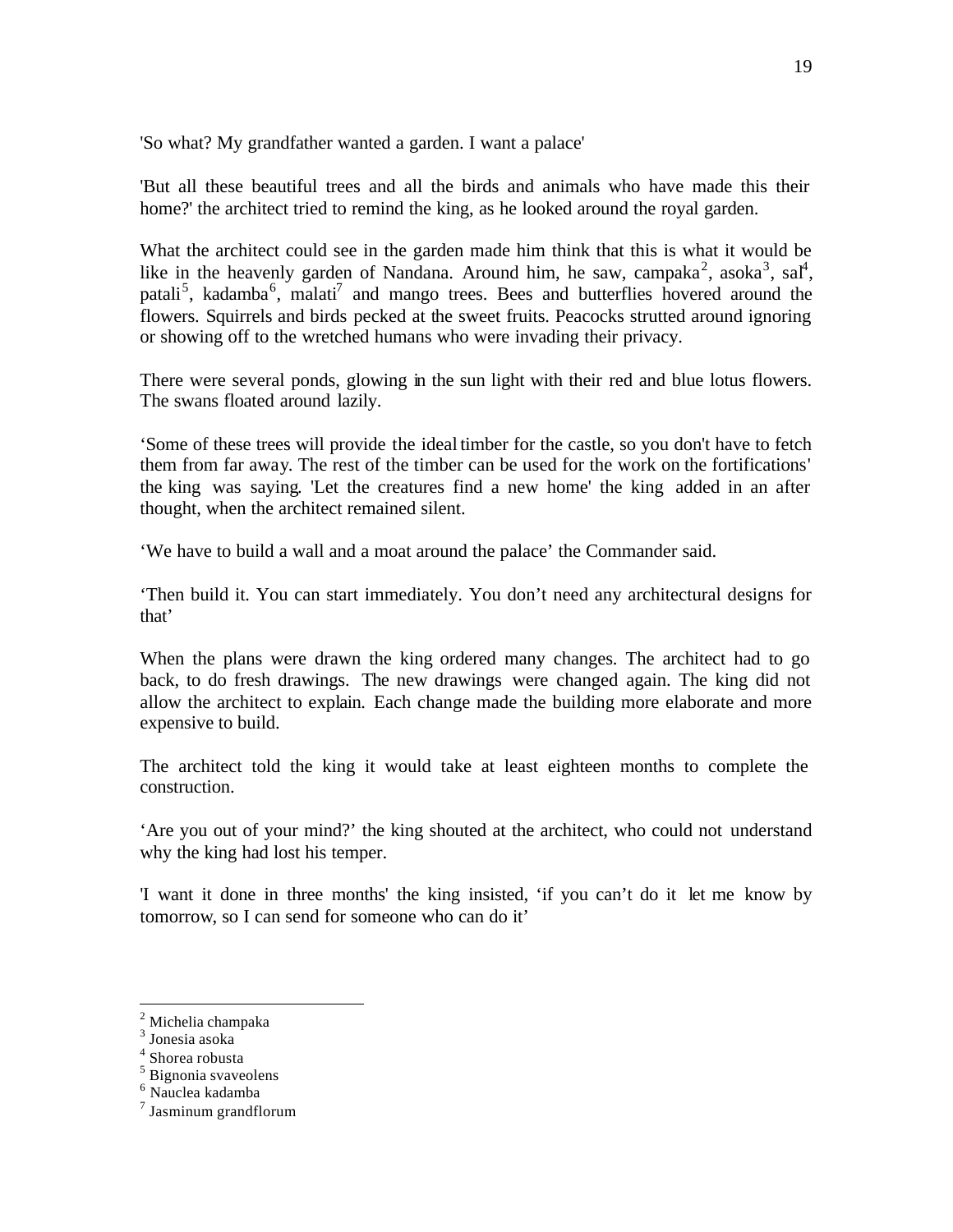The architect was shivering as if he was suffering from high fever. He felt someone gripping his heart with an iron fist. He knew he had only one more day to live, because he could not see a way out of the problem. The construction that the king had in mind could never be completed in three months. He went in search of Reta, to seek his advice.

'Why do you think it cannot be completed in three months?' the Chief Minister asked him, after watching the man gulp down the cup of water offered to him.

'It is not impossible. I have been thinking about it from the moment I left the palace. It could be done, but it will cost more, at least five times more. There is also a risk of the quality of the work. We may have to use unseasoned timber, which could go out of shape and deteriorate faster. We may not be able to get the best stones for the pillars and foundations. When we employ more men, and have too many jobs going on at the same time, I would not be able to supervise all the work to my satisfaction'

'You don't have to worry about the cost. His Majesty has already given instruc tions to the treasury to release all the funds you need. There is no limit' Reta assured him. 'So one problem is gone'

'What about the quality of the work?

'That's your responsibility. You will have to find a way to ensure that the work is done properly. I will talk to the army commanders to select good men with intelligence and who have either experience or a natural aptitude for carpentry, masonry and landscaping. We can also release a few good officers who could assist you in project supervision'

'He may not agree. The soldiers may not listen to me, i will not be able to control them'

'You leave that to me, I will sort it out with the Commander'

The Chief Minister talked to the architect for a few more minutes, about his family, his children's educ ation, his parents' health, in order to calm him down further. The architect left Reta's residence with a lighter step, after expressing his eternal gratitude for saving his life. Yet his worries were not over. He would not be able to have any sleep or rest till he finalised the drawings with the new alterations and also drew up his schedule in order to complete the job in three months.

Reta had taken on a heavy responsibility, to find enough capable people to complete the job on time. He had to support the architect, for he knew that if any one could build the palace in three months, the way the king wanted it done, then this was the only person in the country who could do it.

'I was planning to meet you in the morning at your office, but now I can save a long walk to your camp' the Chief Minister told the Commander of the armed forces, when he met him at the temple that evening. The commander was lighting a row of lamps on a stand before the Bodhi tree.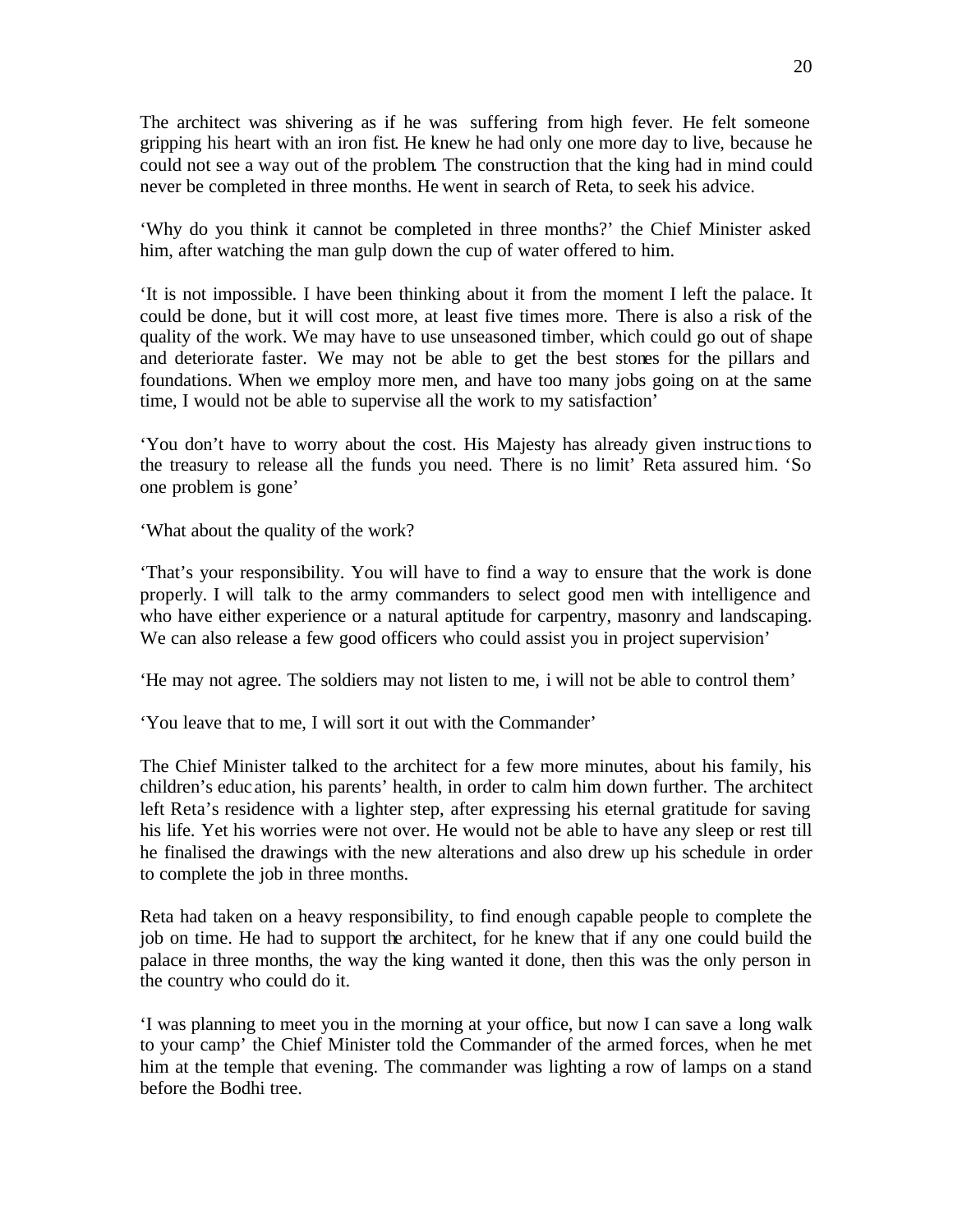'I could have always come to your house, if you had sent me word' he told Reta.

'I have a request'

'Anything within my powers' the commander said with a smile.

'It is for the new palace to be built for His Majesty'

'It is really worrying me. That location is not secure at all. It's going to be a security nightmare for me. How can I assure the safety of the king, in such a wide open, vulnerable place?'

'I know, but we have to find a way to ensure that security. Let's all get together and work things out' the Chief Minister placed his arm across the Commanders broad shoulder. 'My problem is not that. I need some of your men, for the construction work'

'Why do you need my men? They are soldiers. Professional fighters. All they can do at the site is to provide security'

'H.M. wants the project completed in three months. The Architect estimated it would take eighteen months. The only way to keep to the timetable is by employing more men'

'I will get you enough men from the villages. If you want I will bring men from the South and the Hill country. We rule the whole country now, you know'

'But we need men with discipline. Men we can trust. There must be many men in your army who have experience in construction work'

'That's true, but I just got H.M.'s permission to let most of my men go on leave. They have not been home for over two years during the campaign, and then I had to keep them here till the consecration was over'

'I'm sure you can talk to the men. I'm sure they will understand, when you offer some attractive bonuses. Funds are unlimited' Reta said as he left the temple with his wife and two daughters. The mention of funds brought a smile to the Commanders face. He considered Reta as an idiot, not to siphon off some of the treasury funds from all these crazy project of the king. Already, during the war the Commander had amassed enough wealth for a few generations of his family to live in comfort. What was the point of fighting a war for someone else, unless you could also gain some benefit from it, was his view. He did not keep his wealth in the city. The Commander was always prepared for any situation, at any time.

Every morning the king visited the work site. All official meetings and visits had to be delayed till the king returned from the site. Every morning the king made new suggestions. He would stare at a wall being built, walk around it and look at it from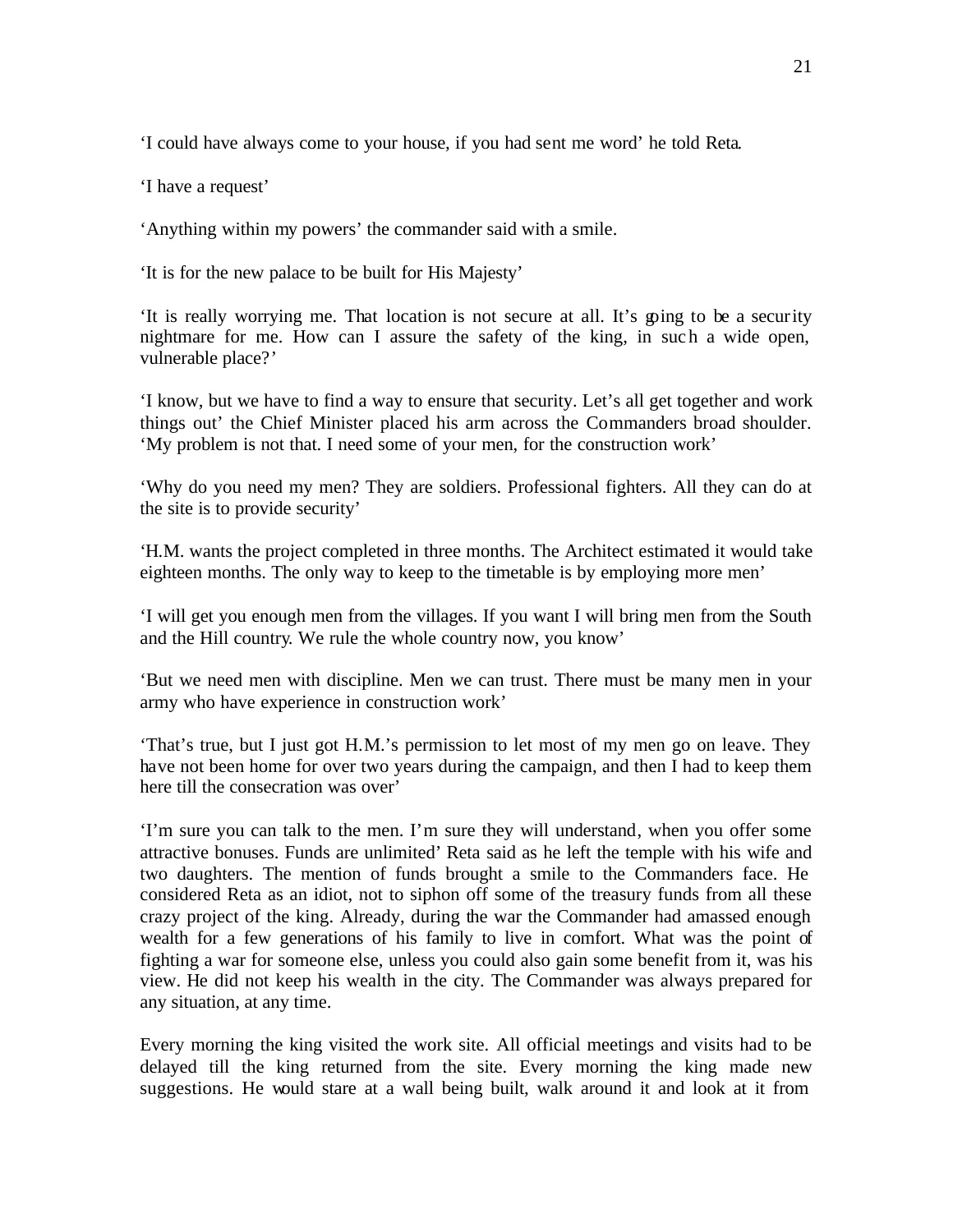several angles, and then tell the Architect that it should be demolished, that he did not wish to have a wall in that place. On another occasion he would demand that a position of a door or window be shifted, or closed up altogether.

Sometimes a wall would have to be demolished and built all over again a few feet away, doors and windows added, or walled over. Balconies and eves built, broken and re-built.

The architect tore his hair in frustration, trying to accommodate all the king's wishes. His knowledge and experience told him that some of the designs were not practical. That some of the designs were inauspicious and sometimes could have serious harmful effects on those who would reside in the building. Yet he dared not tell the king.

He dared not explain that a particular change would not be suitable, technically wrong, and sometimes too dangerous. Even when he knew that such a change would weaken the structure of the entire building, he had to do it anyway. At such times, the architect had to tax his brains, trying to find a way to strengthen the supports for the upper floors or a roof, without any significant alterations to the king's plan.

To add to his frustration, whenever the queen visited the site, she too demanded changes, especially on the interior décor and in the garden. Colours on the walls had to be changed over and over as would the curtains and the furniture. Outside, where a pond had been built, she would have it filled again to make it a terrace. A path would be changed, plants would be uprooted and replanted, or discarded.

Every time an alteration had to be done, he marked the lost time and made a note of it to ensure that he could compensate the lost time in some way. The only bright side of the entire project was that he had no restrictions of money or manpower. All he had to do was ask for it. For the three months that he had available for the project, he was the most powerful man in the country, next to the king. He could also have become one of the wealthiest men in the city. Money could be made at every turn, no one would dare to question him. Yet such a thought would never cross his mind.

He could also end up dead, at the end of three months, if he failed to complete the palace or if it was not up to the expectations of the king. He had already decided to leave the city, to migrate to another country if he could, along with his family, after the construction was completed. He did not expect the new palace to last a long time. The first rains would create havoc with the roofs, and the drains. Roofs and gutters could collapse, drains would get blocked. In some places he did not have enough space to lay down storm water drainage systems to his satisfaction, so the building could endure heavy monsoon rains. There would also be problems with the sewage disposal. The locations of the bathrooms and toilets had been changed so many times, and there were too many pipe lines, with too many bends on them. They could get clogged up at any moment. The changing seasons and temperatures could also cause problems with the doors and windows, because some of the timber had not been properly seasoned. Every time there was a problem, after the king moved into the new palace, the architect would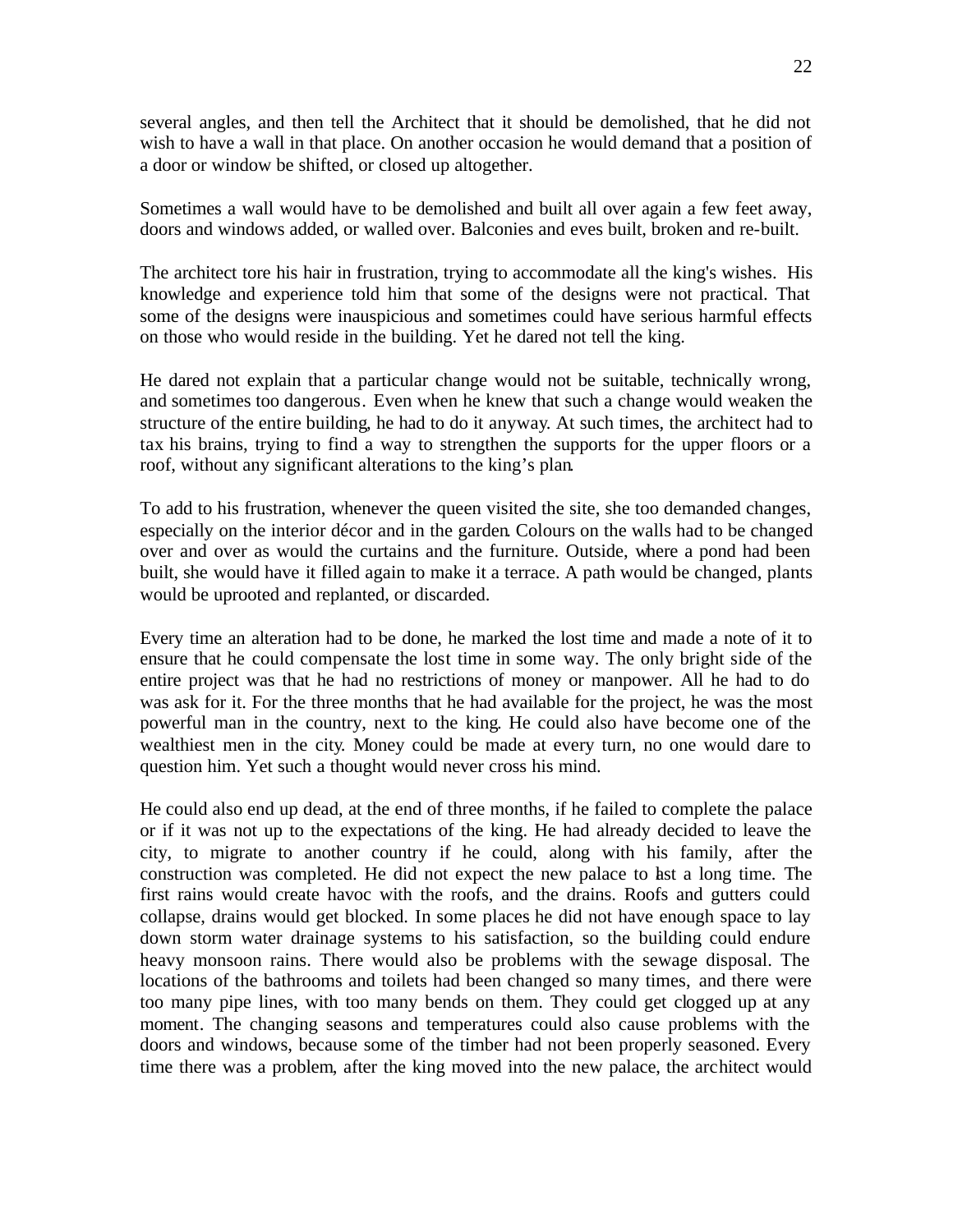be summoned. Sometimes the defect would be beyond repair. He could not face such a situation.

The workmen, mostly the soldiers grumbled and cursed silently, in frustration and anger, because they could not go home to their loved ones. They cursed the building they were erecting, they cursed the king who ordered it, his family and also the architect. They were building a palace with one thousand chambers for one family to live. Most of the workmen had only one room in their cottage s in their villages, and they dared not think what the condition would be after two years of absence, unless the womenfolk had been able to re-thatch the roofs. It was not an easy task for most women. The women and children could maintain the walls and the floor, if they could spare the time from their daily chores to keep the children fed and clothed.

The Head of the Treasury grumbled every time the architect requested more funds. It was already three times over the budgeted cost, and still the architect kept on demanding more money. They both knew, as did almost everyone involved in the project, as did the city dwellers who saw the buildings coming up, that all this money was the wealth of their country. That some of it had been looted from the treasuries of the Southern and Western kingdoms. All the money was to be spent on one building, when all public buildings, hospitals, alms halls, rest-houses around the country were in a very bad state of disrepair. So were the highways.

The people also knew that the chiefs and the merchants and the householders whose wealth had been looted by the king would be cursing the king every day, every moment, whenever they thought of their losses. The Chief Minister and the officials were worried that such cursing could harm them too. In secret they sought advice and help from astrologers, made wows to the gods, offered alms to the monks, praying that any curse should not affect them or their families.

The deadline for the completion of the palace was drawing closer. Anger and frustration grew in much greater proportions. Some of the men showed their anger openly, when the king visited the site. Such things either passed unnoticed or the king had decided to ignore them, because his dream was slowly becoming a reality.

 Men had to work day and night. The overworked, over tired men began to fall ill. The number of accidents at the site increased, causing more losses in working time and more work for the physicians and the hospitals attached to the monasteries. The king was not aware of such problems or probably pretended not to be aware. The loss of a few fingers, or even a hand or a leg, even the loss of a life or two in accidents at the construction sites, did not concern him. He was the king. The life and limb of his country men belonged to him.

Then the men had a few extra days grace because the auspicious day for the housewarming fell a few days after the target date. Still there were unfinished sections, places where the plaster had not been completed, where the windows and doors had not been fixed, but such shortcomings were cleverly concealed from the king and the queen, by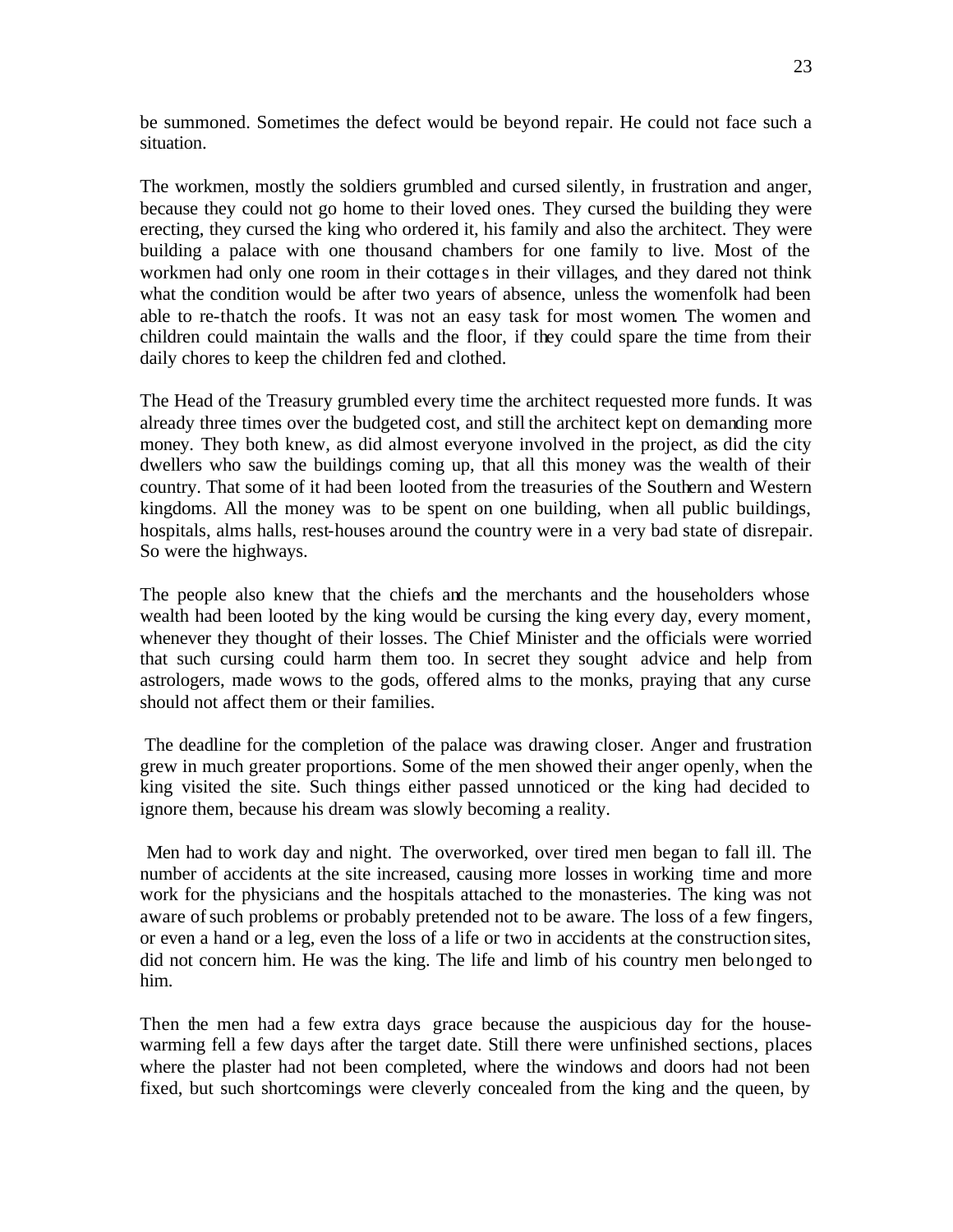draping them with white cloth, or shutting the doors to some sections, hoping that the king would not bother to inspect the rooms in the rush of the religious ceremonies.

Monks chanted Pirith for seven days and seven nights, non-stop, taking turns, in the palace, once it had been completed. On the seventh day, the king had invited fifteen thousand monks. The king had also wanted to offer the noon meal to all those who had worked on the project and to all the townsfolk, but the Ministers had pointed out the practical difficulties of cooking such a vast quantity of rice and vegetables. For once the king had listened, for he was in a good mood. Instead, dry rations were to be given to all the people. They estimated that the numbers to be around two hundred and fifty thousand.

Once again the army was assigned the task, bringing another happy smile to the face of the Commander. Here was another opportunity for him to earn an extra bonus. Procurement of such vast quantities of rice and dry rations at short notice could be made his personal gold mine. He knew the merchants who supplied food to the armed forces. He had his own arrangements with them, and in this case such arrangements could be improved upon, to benefit both the merchants and the Commander. The quality of the food distributed did not concern the Commander. These wretched creatures who were to receive the food, would not know the difference. Even if they did, there was nothing they could do. They were in no position to complain.

The Architect and the workforce had to go on working for several more weeks, after the king had moved into the palace, to complete the entire palace complex and the garden. The soldiers had got tired of cursing and given up any hope of ever going home.

### *the next dream*

Once the palace had been completed and the king had moved in, every one around him thought they could relax. Though they had been so close to the king for so many years, thought they knew him inside out, the officials and servants of the king realized that even if they lived to be a hundred years they would never be able to understand their king, or how his mind worked.

The peaceful world erupted once again the day the king summoned the Chief Minister for a meeting.

'I have realised two of my dreams. Now i have the whole country under my rule and i have the palace i had always dreamt about.' the king told Reta.

The Chief Minister waited for the king to continue and there was a smile on his face as he looked at the other ministers. They could at last relax and attend to the day to day matters of the kingdom, which had been neglected for so many years.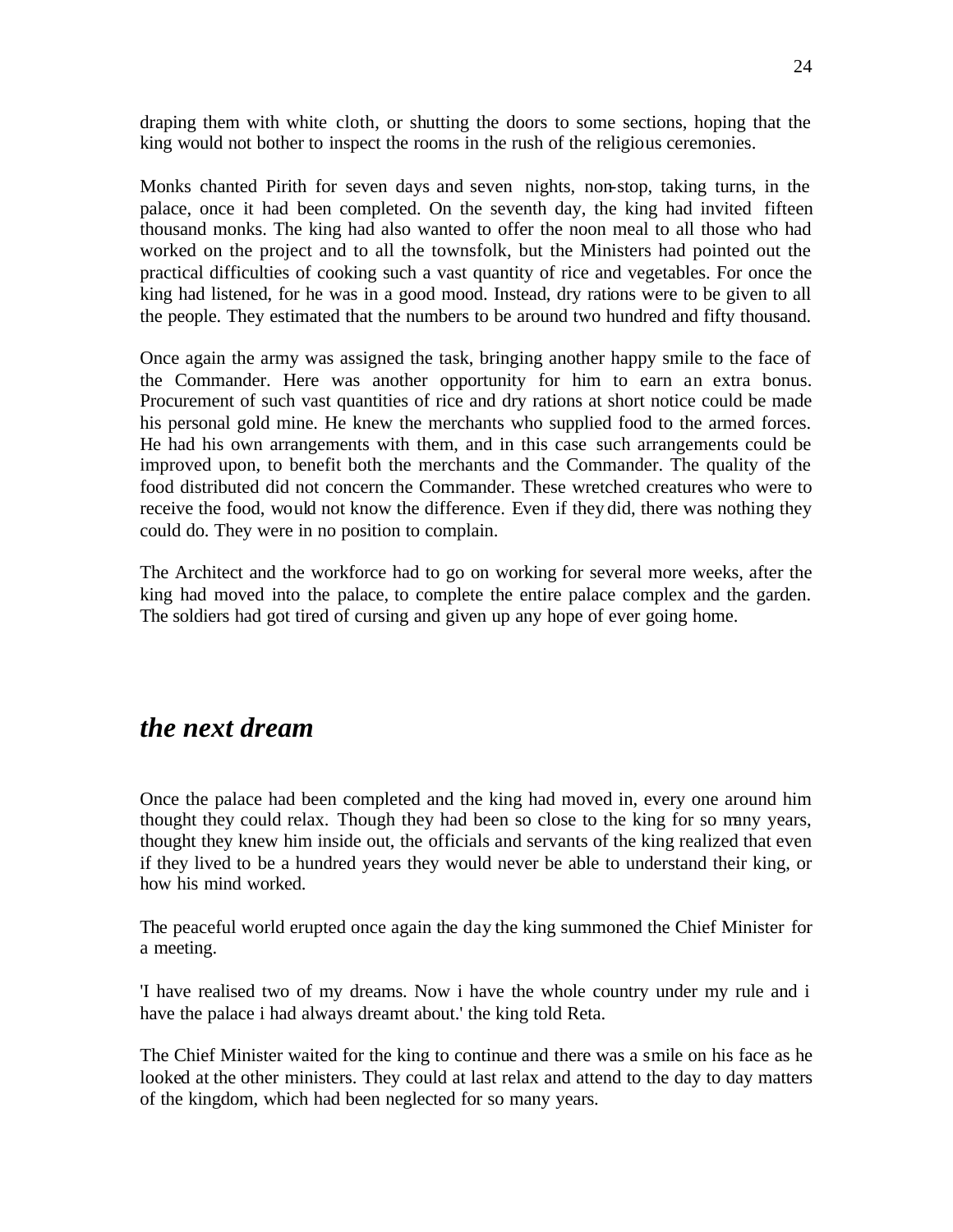'My biggest dream, my life's ambition, is yet to be realised' the king said and paused again, clouding up the faces of the ministers.

Reta still waited in silence, not daring to risk any comment. He had no idea what the king had in mind. The wrong word at this moment could send the king into a fit of anger.

'I have to carve my name in gold, in the history of our country. Even to the end of time, my name should be preserved.'

'Your name is already written indelibly into our history' The Chief Minister told him.

'No. Not yet. Already people have forgotten my grandfather.'

'You have achieved greater things than your grandfathers' Reta tried again.

'No. Not yet' the king thundered. The king closed his eyes and turned his head upwards and continued, as if addressing the gods above. 'I am going to build the largest tank in the country. I am going to give it my name, so people will talk about me forever, and be grateful to me. They will build temples in my name. My statue will be placed inside these temples. People will offer flowers and incense and light lamps at my feet. I will be worshiped as a god, after my death'

The ministers had gone through this several times. First when the king wanted to conquer the whole country. Next when he wanted to build the palace. Some of them wondered if this thirst would ever end.

'We have many tanks around the country now, sufficient to provide water for all the people' Reta told the king.

'What do i care if there is enough water or not? I have made my decision. I want to build this tank. Tell our irrigation engineers to suggest the best possible location for the largest tank to be built in this country' he concluded the meeting..

'I don't want to hear one word against my dream, from, any of you' he shouted at the Ministers who were walking backwards till they were out of sight of the king.

A few days later Reta presented himself with the Chief Irrigation Engineer, Hagara. They had drawn up several proposals. The king listened to them. He did not like any of the proposals. One tank was too small. One was to be built in a region where the local chieftain had not given his total support during the king's military campaigns. The next location was too far away to be noticed by many people, and thus could be easily forgotten after a while.

'We have not been able to think of any other location suitable for a large tank', they told the king, trembling in fear.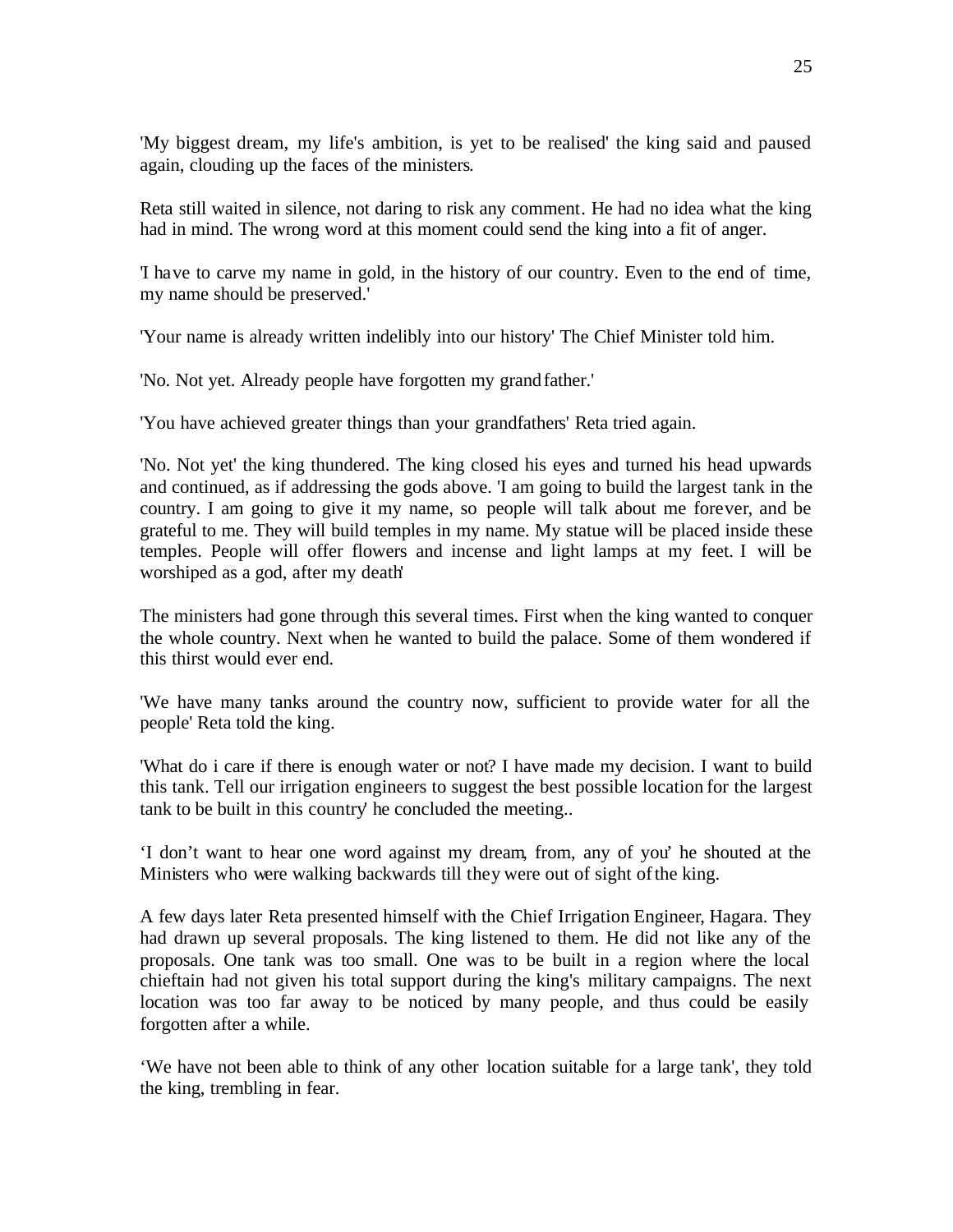'Why do i have to do every thing by myself? Why do i have advisors around me?' the king shouted. 'Be ready to leave with me tomorrow early morning. I will show you where you have to build the tank'

Hagara looked at the Chief Minister. He had a puzzled look on his face. He was certain that he knew all potential sites in the country, especially in the districts around the city. He had sent all his assistants and trainees around the country, along each major river to identify any likely places they could have missed. The engineer was confident that there was no other suitable location for a major reservoir in the country. Hagara knew that the king too had travelled over almost the entire country in his campaigns of conquest. He should know the land very well, especially in areas closer to the city, where there had been prolonged battles.

Early next morning, the king left the palace with his royal entourage and the engineers. The advance guards cleared the way, ordering every one out of the road. Carriages and carts were pushed out onto side roads or open grounds, people on the road had to step in to the drains or the fields. Not even a stray dog could be on the road when the king was approaching.

Several years ago, on all the major roads approaching the city, the shade trees by the roadside had been cut down, on the orders of the Senior Army Commander. He had decided that the trees posed a major security threat, when the king had to use these roads. The king's enemies could hide behind or on top of these trees and attempt to assassinate the king.

The City Commissioner had tried to protest. The townsmen had tried to protest. They had tried to point out that the trees had been planted many decades ago, to provide shade for the travellers, that the trees added to the beauty of the surroundings.

'Any one who needs shade could carry their own parasols' was the comment made by the king, when it was brought to his notice. 'There are enough trees all over the country, so cutting down a few trees here and there would not matter. Why are people making such a big issue over a small matter, don't they have any work to attend to?'

'Please do not bother about such talk, Your Excellency. I have taken care of such people. They are the traitors and spies, who were initiating such protests, because they wanted to hide behind the trees to attack Your Excellency'

The king travelled in comfort, and what had been assured was perfect safety. He was seated inside a horse drawn carriage. The senior officials too had their carriages, and the rest of the entourage were on foot. Keeping up with the horses was not easy, for the soldiers, loaded down with their weapons, and for the palace servants who were burdened with the food and water and other necessities for the king. Since no one had been told where they were going, or how long the journey would take, they had to be prepared for any situation. They had to carry enough food for the king, and anything else the king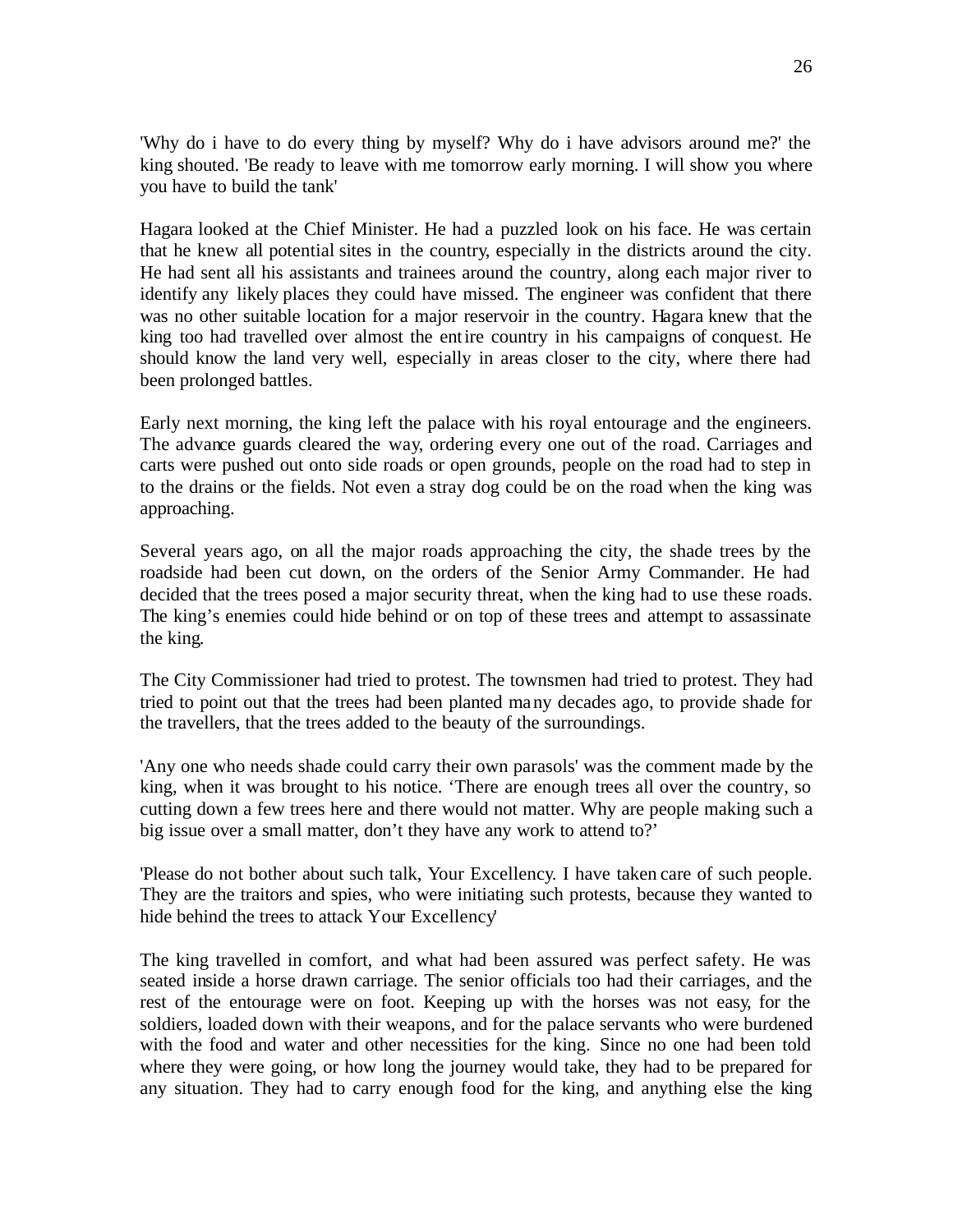might need. The palace servants also knew that the king may not use any of the things they carried with them. Instead of the food prepared by the royal chefs, he would suddenly stop by the roadside and demand to eat a ripe papaya or drink the water of a king coconut which he could see in a garden they were passing by.

The men had to walk on without rest. The king did not know when the men were tired. Inside his comfortable carriage, he could travel for hours without a rest. Even when they stopped, there was no rest for the men accompanying the king. Everyone had to be alert, the soldiers for any possible threat to the king's life, the servants to answer any whim of the king, the officials for any command the king might give.

The men could see several hills in the distance over the rice fields, from the place they finally came to a stop. The king stepped out of the carriage. A servant, ever vigilant, immediately rushed forward with an open parasol. The Great Worrier, the Mighty Ruler of the Universe, should not be exposed to the harmful rays of the sun, even for one single moment. Soldiers formed a cordon around the king, while several of them formed an advance guard. Two men walked a few steps in front of the king, sweeping the foot path, removing any stones or sticks.

Everyone else fell in behind. They walked along the path, across the fields. Men and women from the village across the fields, watched from a distance. The time was close to midday. They came to the edge of the paddy field, from then on the foot path led up the hill. The climb became more and more difficult. The man holding the parasol heaved a sigh of relief, because the king pushed him away once they were in the shade of the trees. If the man had to hold the parasol on this winding foot path, he would have certainly lost his life. He was sure to trip over a root or a loose stone and stumble against the king. He shuddered at the thought. The men carrying the food and water and other royal necessities were not so lucky. They had to carry their burdens, not knowing when the king would decide to rest and ask for what ever he fancied.

It was more like an animal trail than a foot path. At most places there were creepers growing right across the path, fallen tree trunks blocked the path at places, and the advance guard had to look for alternate paths, which would not be too difficult for the king to negotiate.

At last they came to the top of a hill. Their tiredness and anger was immediately blown away by the blue and green vista before them and the cooling breeze that wrapped around them. The view from the hill stretched as far as the eye could see. The river flowed leisurely, through the trees and the plantations, like a silver skinned snake. At some places it glistened in the sun, at others it reminded one of a blue ribbon on a green carpet.

There were rice fields, thick forests and a few plots of coconut palms. Cattle grazed on open grassland, the ripening paddy swayed in the wind. Birds sang around them.

'This is where the tank is to be built' the king waved his hand.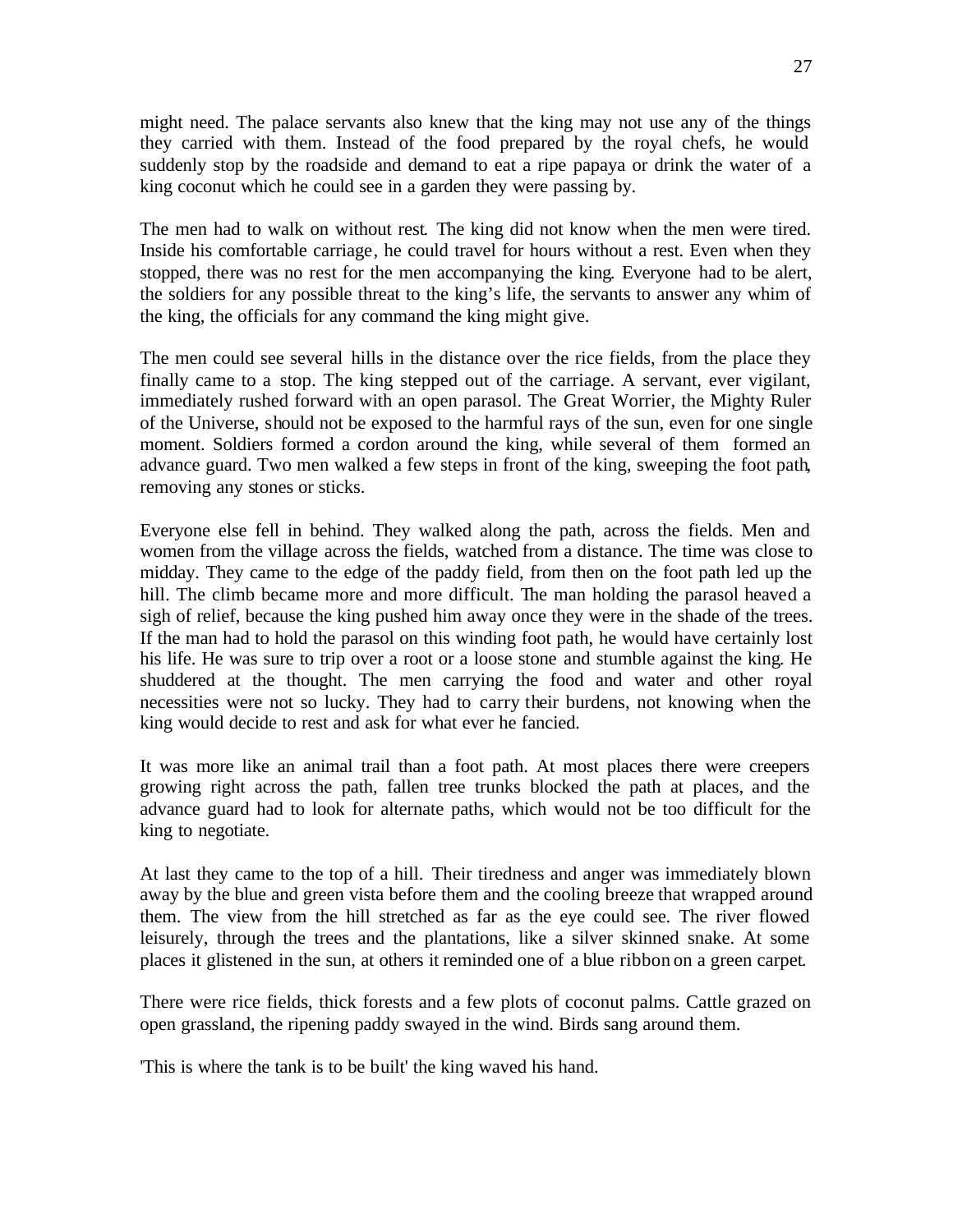He showed the hill on the other side of the river. He wanted to build a dam linking the two hills. His hand moved over the horizon, indicating where the bund should continue across the valley.

'This is going to be the large st man-made lake in the country' the king looked around at his officials, expecting applause.

There was only silence and blank faces. He thought they had not understood what he wanted, so he explained once again.

'The entire valley would go under water' Hagara said, in a hesitant voice.

'So at least you have understood what i want' the king looked at him happily.

'We mean that it would drown all the rice fields, the coconut plantations and the jungle'

'Yes. I know' the king said again 'that's what I want'.

'There are more than ten villages in the valley. These people live off this land'

'They will have to move out. There is enough land in my country where they can be settled' the king said in an off hand manner. 'We cannot let a few villages stand in the way of progress'

'Most of the food that comes into our city is from this valley'

'Once the tank is built, there will be ten times more food' the king smiled again. 'Why is it that none of you had looked at this place before this?' then he asked with a frown.

His officials tried to avoid his eyes.

'Have you ever checked this river and this location? You should have been able to propose this project, long before I thought of it. That is your duty' He growled at the engineer.

Hagara stared at the ground, apologetically, not daring to tell the king that he did not consider it a suitable place for a reservoir. The other officials remained silent, because none of them had the courage to tell the king that there would be a lot of resistance from the people if they attempted such destruction.

The king decided that he had earned a good meal. A carpet was immediately laid under a huge banyan tree. A collapsible chair was placed carefully on the carpet, a white cloth was draped over it and the king was invited to sit. A table was similarly unfolded, over which another white cloth was spread before the cook was allowed to place the food. The king's eyes were fixed on the slowly flowing river and the land before him.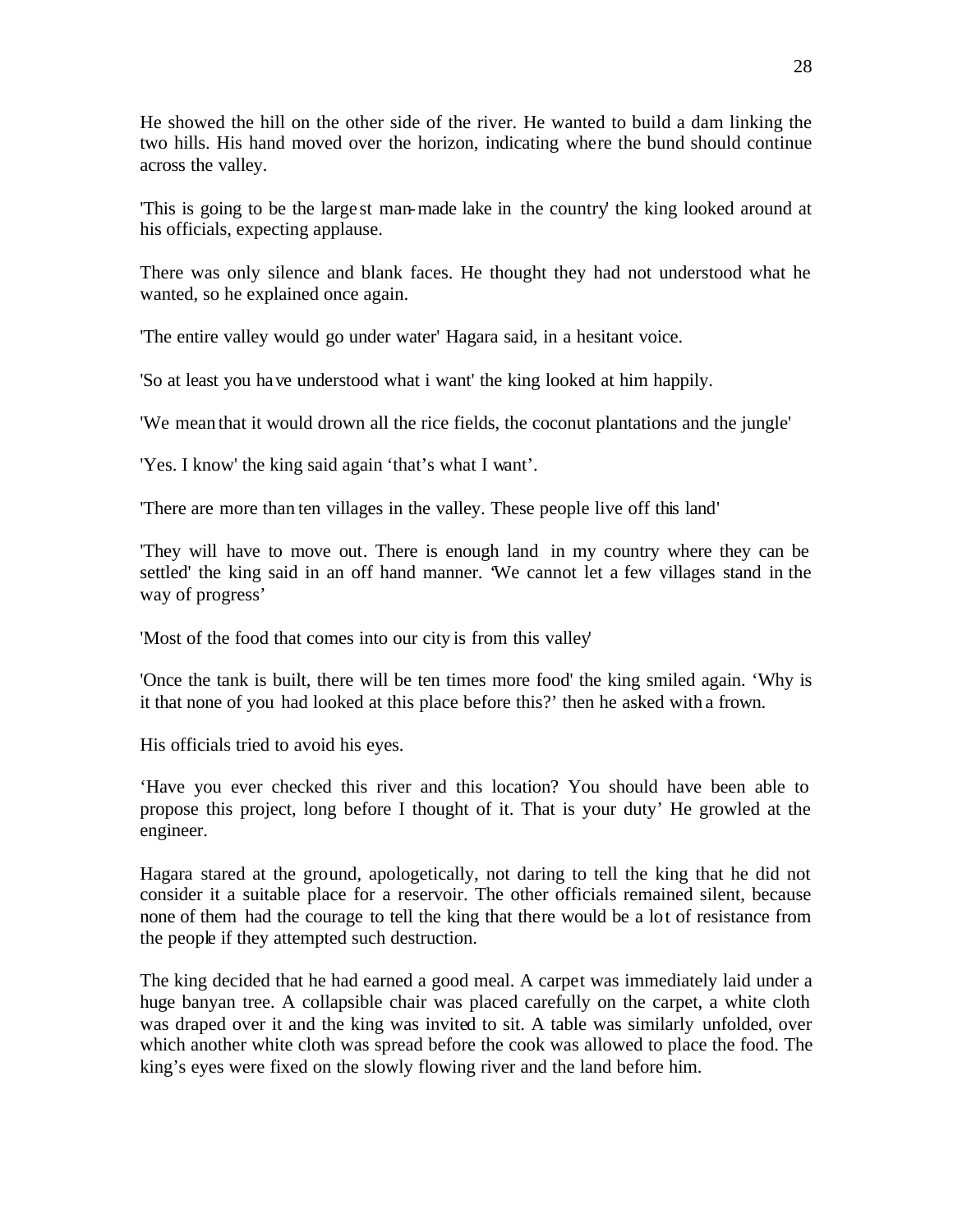He was not interested in how the men had carried all these equipment and items up the hill. He waited to be served. The men served him with trembling hands, hoping that the food had remained warm enough in the clay pots which had been wrapped with banana leaves to retain the heat.

After the king had eaten, and began to chew his betel leaves the other officials sought permission to eat. They found root stumps and stones at a level below where the king sat. The royal servants had to continue to attend to the kings needs. One man was holding a spittoon, because the king would spit the betel once in a way, and then he had to be offered water to rinse his mouth.

'You have exactly one year to draw up plans, build the dam and the anicut. This day next year, I will be here to declare the tank open for the use of my countrymen. It will be named Mahavapi, The Great Tank and it will be the Mahavapi in this country for ever. No one else will be able to build any tank bigger than this' the king said, getting up from his chair.

'I hold you responsible for the Project' the king told the Chief Minister.

Reta was silent all the way back, seated in his carriage. His mind was on the project. He had to find the right people to do it, the surveyors, engineers, work supervisors, stone masons, manpower, and most important of all, the money. The building of the new palace paled in comparison to this gigantic undertaking. He could not fail, and if he did, he decided he would kill himself, rather than suffer the torture and humiliating death the king would decide for him.

Reta realized that he had to approach this task with a fresh mind. He had to think of new systems, and forget all the traditional ways of planning a new irrigation project. In his mind he drew up his schedule. First of all he wanted to appoint a person, who would be reporting to him daily and who would follow up on the progress of every aspect of the project. The man would be answerable only to him. He had to find the right man for the job. Reta's life depended on it. He decided to call the new officer a Progress Chaser.

During the rest of the journey, in his mind he sifted through all the people he knew, assessing their capabilities and trustworthiness. He felt disappointed. There was no one suitable for the task he had in mind.

In the evening he told his wife about his problem, He could not trust any one else in the kingdom. There were several Ministers who were waiting for an opportunity to oust him, and there were others who had suffered at his hands and who wanted revenge. Unlike most high officials, he had a high regard and respect for his wife's intelligence and common sense. He had got used to discussing his official business with her often, in the evenings, and he had always listened to her opinion. He would take her advice when he found them to be reasonable and better than the ideas proposed by his ministers.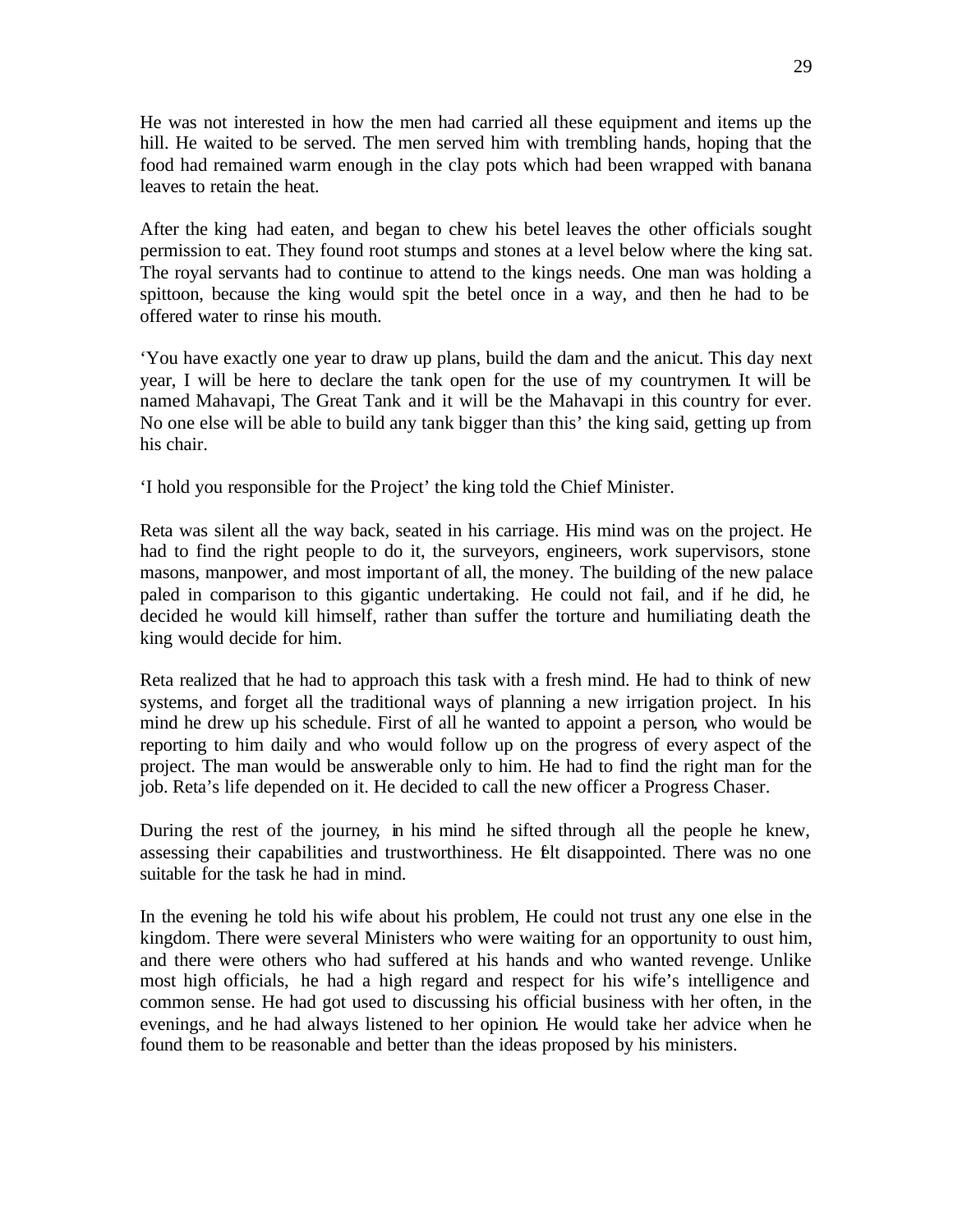'Are you certain that you have considered everyone you know?' she asked. On such occasions she talked to him like an equal, not as the housewife or the mother of their children.

'I have gone over and over in mind, the entire list of officials and elders in the city'

'Did you think of our merchants, there could be young business men who could do this job for you'

'There could be. But i can't trust them. They will either wish to have some financial benefits out of it, or blackmail me someday. There is always the danger that one of my rivals could buy him off'

'There should be at least one merchant you can trust, some one who is honest'

'An honest man could never be a successful businessman'

'What will you do then?' his wife asked, seated beside him on the porch. Their children had gone to bed. This is where they usually relaxed in the evening, enjoying the evening breeze flowing across the tanks with the fragrance of the night blossoms.

'I have to think of something, I have to find a good person' he told her. 'I could have done it myself, but how can i be away from the palace for so long a period?'

'I know what you are thinking. If we had a son he could have been your ideal choice' she said, looking away. She knew that he was disappointed that they had only two daughters. She knew how much he had wanted a son.

'I am perfectly happy with our daughters. I am really a very lucky father'

'Puna is the best person for your job' she suddenly said.

'Puna?' he looked at her. 'Our Puna? How can we send her to work in such a place?'

'Why not? You would have sent your son, if you had one'

'A son is different. How can a young girl work under such rough conditions. And it is a very hard job'

'I know, that's why I think she is the best bet for you. Your own daughter is the most trustworthy person you can have'

'It's unheard of. Her place is here at home, and then at her husbands, soon as we find a suitable young man for her, from a good family' he had suddenly reverted to the typical upper class domineering male.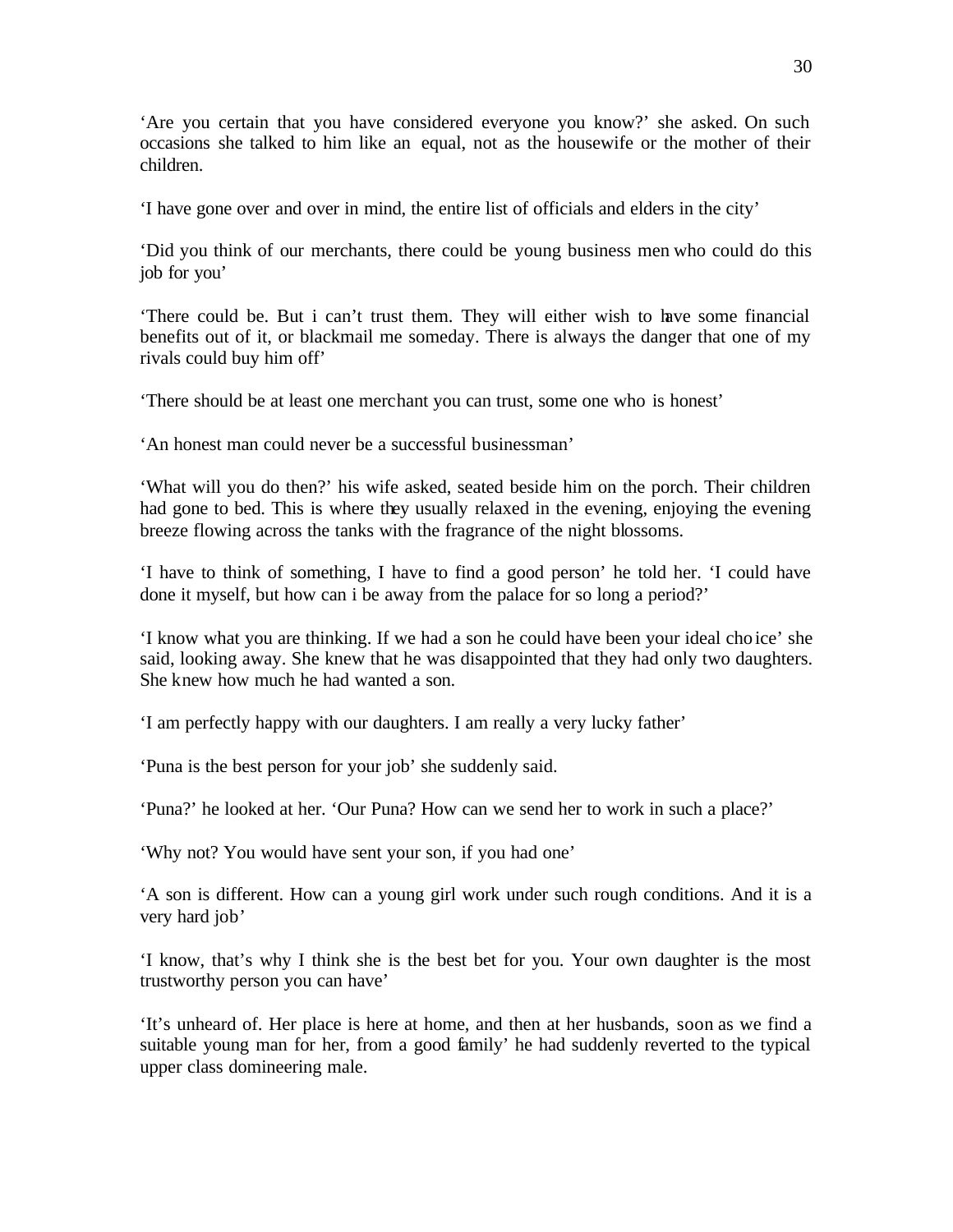His wife did not say anything. She had planted the idea in his mind, and she knew it would grow slowly, she was certain that he would not be able to find a better person.

In the morning the Chief Irrigation Engineer, Hagara arrived at the Chief Minister's house. Hagara listened to the Minister's instructions. Repeatedly Reta instructed the engineer to plan his work so that the project could be completed in one year.

Hagara was a worried man. He recalled the building of the new palace. The Architect of that project had been his close friend. Sometimes they had discussed about the problems faced by the architect during that construction. At that time Hagara had thought he was lucky that he had not mastered housing construction. He had not wanted to be in the architects shoes even for one moment. He had thanked the gods for sparing him such an ordeal. The architect had gone overseas, with his family soon after the palace was constructed. Only Hagara and one or two other close friends knew he was leaving.

The Architect had been lucky, to be able to complete his job on schedule and to get away from the king. Will he have the same luck, Hagara wondered, while listening to the Chief Minister.

'I'll take the survey team tomorrow' he told the Minister.

'Can't you leave this afternoon? You can set up camp today. Tomorrow early morning the Surveyor can start work. If you leave in the morning, you would not be able to get any work done tomorrow. Every day, every hour, even every minute is precious'

Hagara hesitated.

'Is there any problem?'

'No there is no problem'

'I have already instructed the Treasury to release you sufficient funds for provisions, hiring of carts and for wages for your people. The Commander has been instructed to release his men for the work and for security. You can get more men from the villages in the district'

The king was happy to learn that work was commencing the following day.

'I want to see the plan soon as it is ready'

Reta went to the Mahavapi tank site. He still did not know the names of the villages around or the name given to the hill by the people of the area. On an impulse he asked his wife and daughters to accompany him for the journey. The daughters were taken by surprise, because Reta never took the family on official visits. But his wife realized that her idea was working on her husband's mind.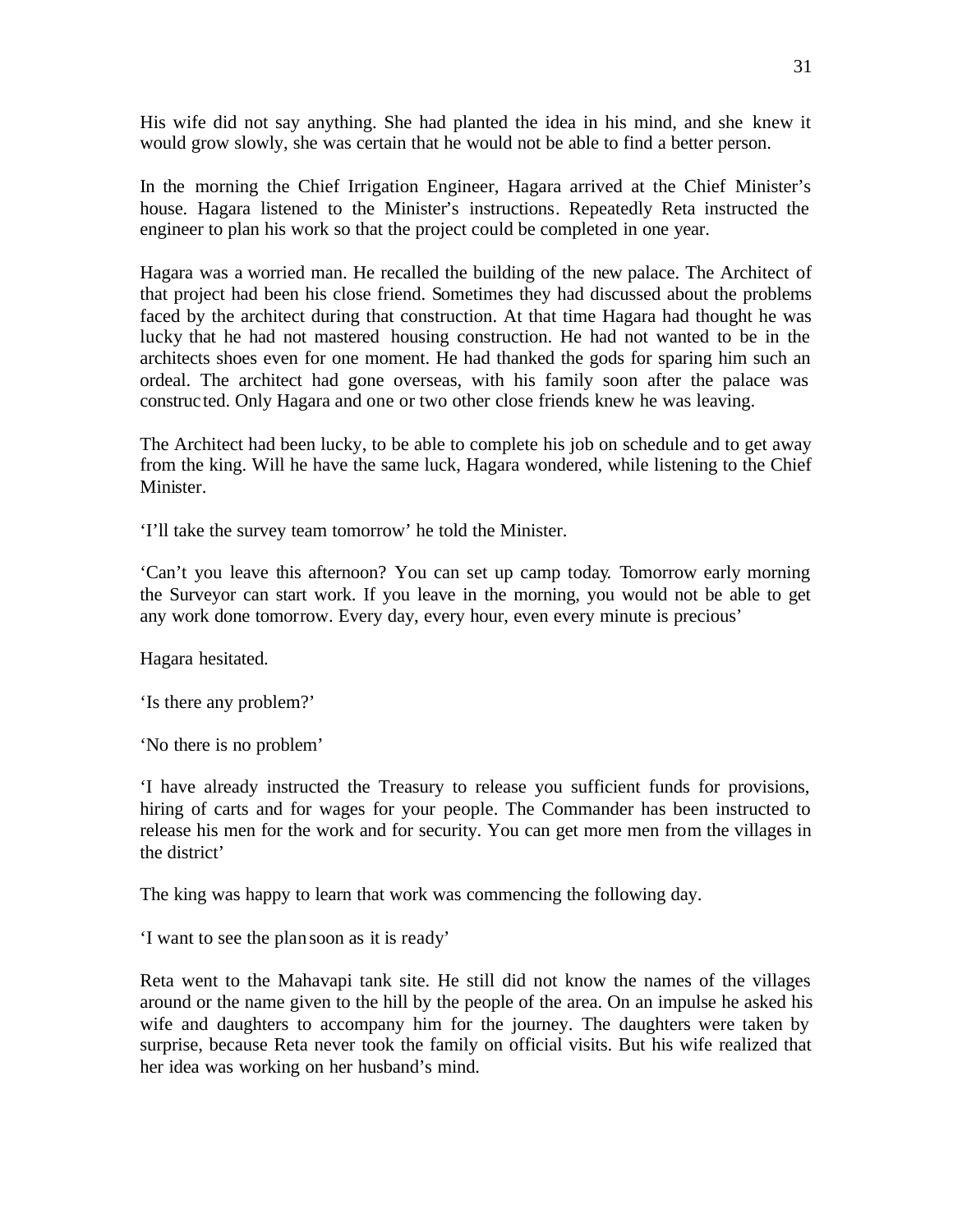Reta told them the purpose of their visit and the plans for Mahavapi.

very intelligent, which had been confirmed by her tutors.

'I thought we did not need any more tanks in this region' Puna said.

'We have enough water for all our needs today, but it is always better to have more. We never know when there will be a prolonged drought. We can also cultivate more land'

realized that Puna was a grown up girls now, tall, slim and beautiful. He knew she was

'Then we could export more rice' his younger daughter Abi said, trying to show her father that she could remember some of the things she was learning.

'If we have to build another tank, shouldn't we do it further away from the city, so that we could improve the living conditions of people who live in more remote areas?' Puna asked her father.

'Once this tank is completed, His Majesty is planning to build other tanks'

At the summit Puna and Abi shouted in unison, how beautiful the place was.

'It will look still more beautiful when this entire valley is filled with water' Reta told them.

'Is it your idea, father?' Puna asked.

'No. His Majesty himself selected this location'

'All this beautiful land is going under water?' Abi asked with a sad look on her face.

Reta looked at her, but could not think of any thing to say. His wife tried to change the subject by suggesting they have their meal.

Puna kept on asking questions about the project, that for a moment Reta suspected if his wife had put her up to it, to convince him that she was capable of working for him. But the innocent face of his daughter convinced him that she would never deceive him.

'May be Puna could work for me, but she will have to work from home. I don't want to send her out there' Reta told his wife that night.

'That's not fair by your child. If you want her to work for you, and deliver what is expected, then you must give her a free hand'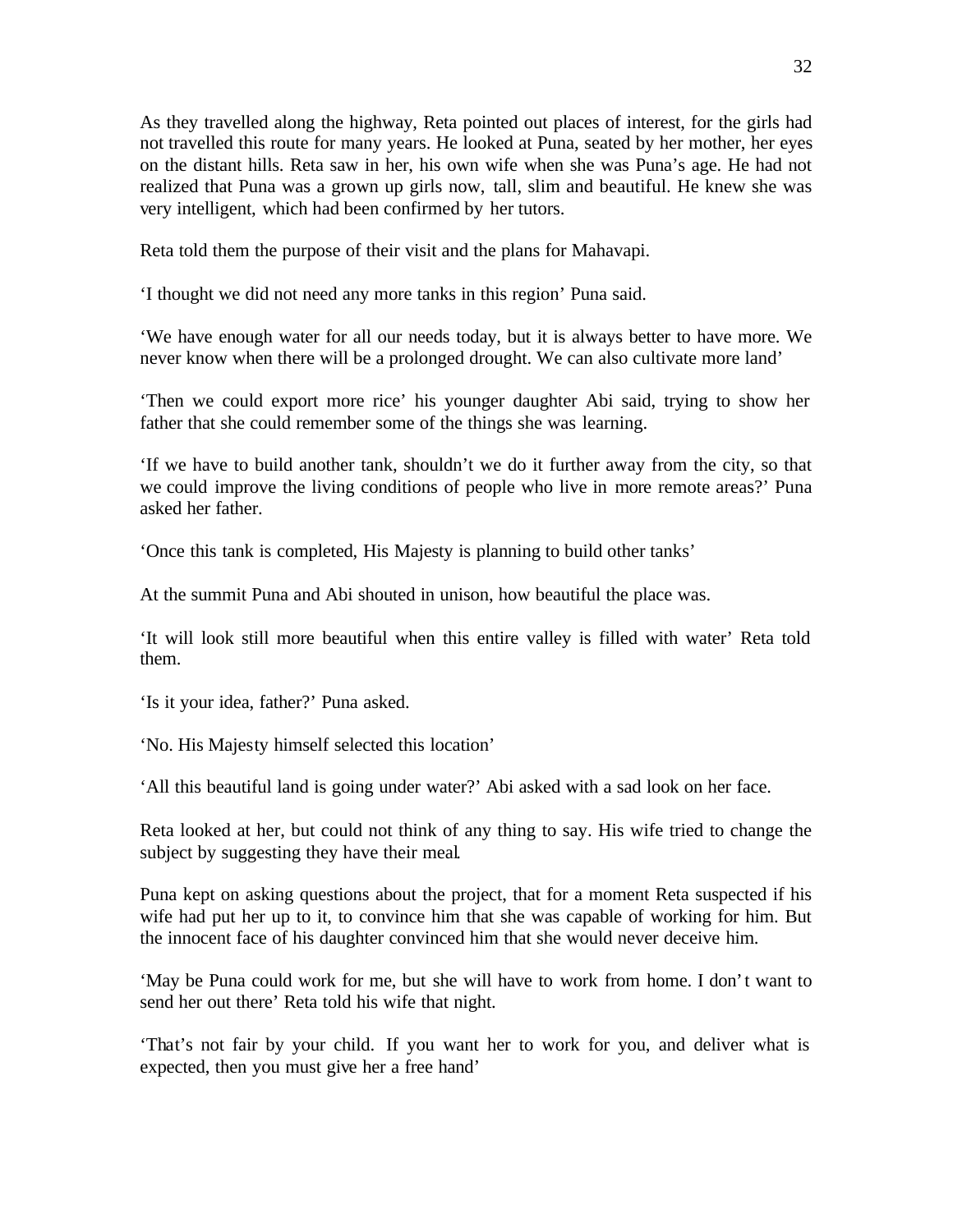'How can I do that, she is my little girl'

'That is your problem. She is no longer a little girl. She can think and act independently and you must let her do it, the same way you would have let your son do it'. Once again she did not press him any further.

Next morning when Puna was serving him his morning cup of herbal porridge, he looked up at her.

'How would you like to work for the Mahavapi Project?'

Puna stepped back, unable to believe if she understood what her father had just said. She waited for him to continue, not knowing how she was expected to reply. Her mother came out to the porch.

'I asked her if she would like to work for the Mahavapi' Reta told his wife.

Mother looked at daughter.

'I would love to' Puna said with joy, 'but.' She stopped and looked at her mother.

'But what?'

'What am I supposed to do there? I did not study engineering science' Puna asked her father.

'I need a Progress Chaser for the Project, because H.E. wants it completed within one year. Already three days are gone. I need someone who can work hard and some one i can trust. I have engineers, but i need a person with intelligence and a person one hundred percent loyal to me'

'I can work hard, as hard and long as any boy my age' she said.

'There's only one problem. Travelling up and down daily to the worksite from home would not be very practical, which means you will have to stay there, at least for a few days at a time'

'That is not a problem. You know i can adapt myself to anything'

'I know that, but the camp would not have good facilities for a girl to live. You would be the only woman at the camp' he said.

Puna was thrilled by the way father was now thinking of her as an adult, and no longer as his little daughter.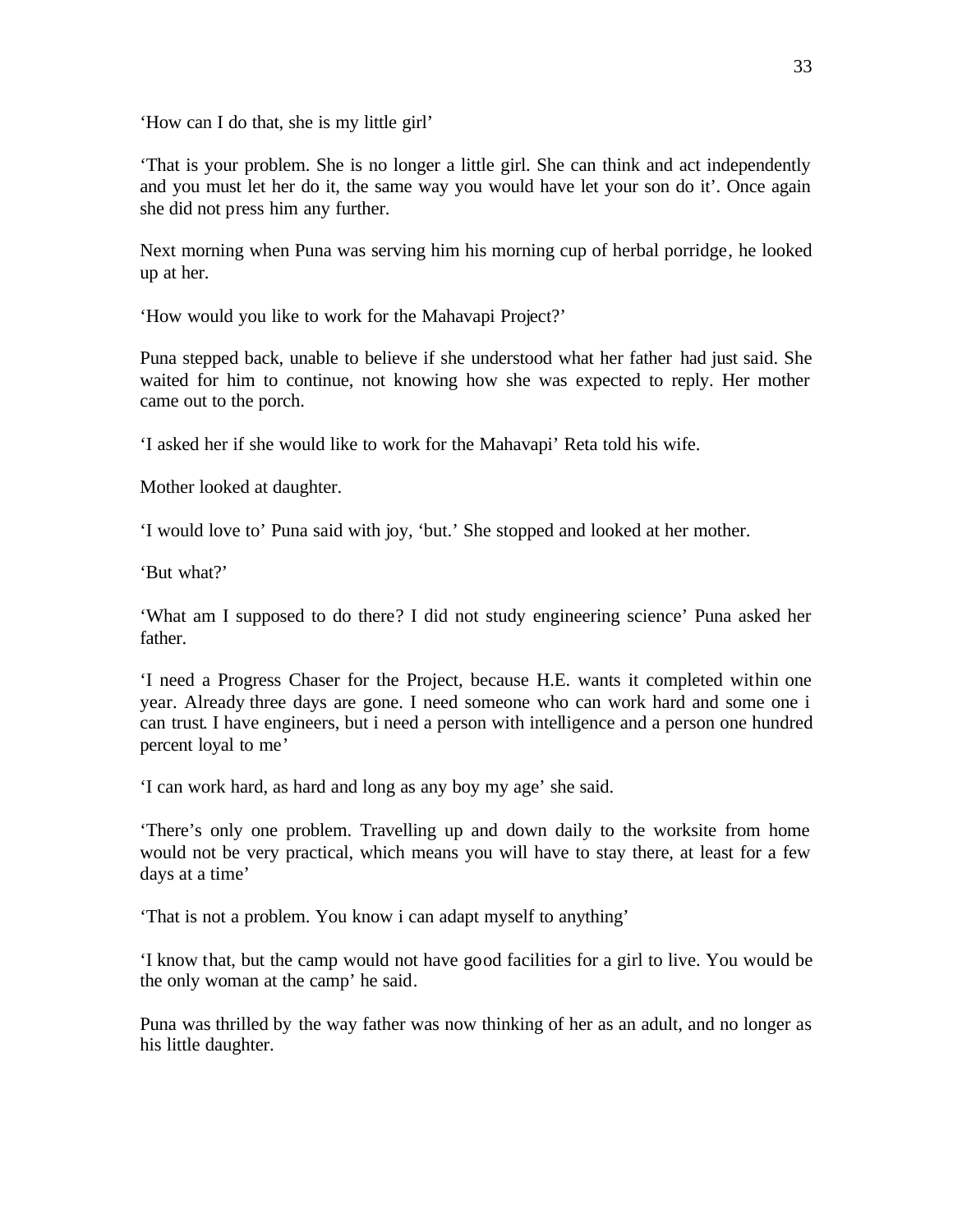'She could stay in the village, you could talk to the village headman' her mother suggested.

'So tell me what I should do, i am ready' Puna said.

'She will not let you in peace till you explain things to her' Reta's wife told him.

'I have to go to Mahavapi this morning. You come with me, and i can explain everything on the way'

She ran back inside the house to get ready for the journey.

Puna went down on her knees and worshipped her mother and received her blessings, before she got into the carriage with Reta. Abi ran out and worshipped her father first and then her elder sister.

'You will have your turn when you have completed your studies' Reta stroked her head.

#### **the progress chaser**

The camp had been set up further away from where they had turned off the previous day. Reta explained that it was at the foot of the hill, closer to the river, for easy coordination of all the work. Already a road had been cleared, on priority, for a carriage to travel right up to the camp. The next time the king visited, he would not want to walk more than a few feet.

There was only a cook in the camp when they arrived. Puna followed her father, as they walked through shrub jungle in search of the survey team, absorbing everything she saw and heard, not yet knowing what was important and what was not, or what could be useful later on. For the moment, she had to assimilate every tiny bit of data.

An elderly man walked up to Reta. He introduced himself as the headman of Delwita, the village nearest the camp. Men from his village had been ordered to assist the surveyors by clearing the jungle in their path and carrying their equipment.

'May we invite you to our humble village for a meal and a little rest' he said with bowed head.

'How far is your village?'

'It is just across the rice fields'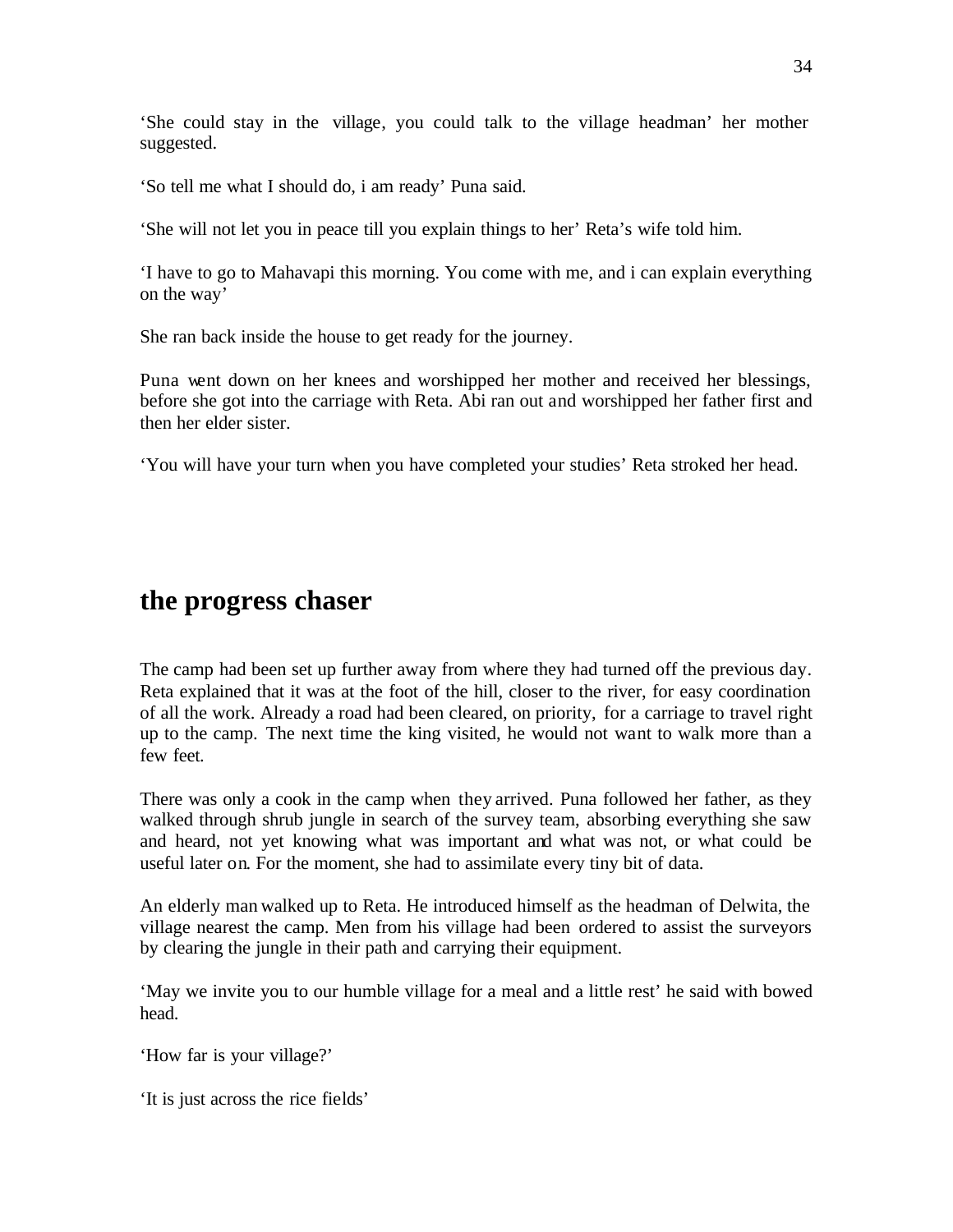'Let me talk to my people first and then we can go' Reta told him.

He talked to the Surveyor and the engineers, trying to assess how many days it would take for the survey, to test the soil, to trace the line for the dam across the river and the bund to retain the water once collected. They had to dig a few bore holes to find out how deep the bedrock was.

'When can we really start work on the dam?' he asked. 'I want a schedule, and also the estimate of the volume of earth and clay and the boulders you would require.'

'We also need stone pillars. The quantity would depend on the condition of the soil and the bedrock' one engineer reminded them.

'I will return the day after. Go on with the work, His Majesty might decide to pay a visit at any moment' he warned them before leaving.

They had to walk along a main ridge of the rice field, in single file, with the headman in the lead. Soon they heard the barking of several dogs and then the cries of children, before they saw the village. The small village houses were in a cluster. One house stood apart, closer to the rice fields, larger than the rest, and with a large front garden. It was the house of the headman.

A mat was spread on the porch for the visitors. A middle aged woman came out with a tray of beetle leaves, which she placed near the Chief Minister. Next she brought two young coconuts, with the tops cut off. Reta and the girl sipped the delicious water.

'Where are your children?' Reta asked the headman.

'We have only one daughter. Our son died two years ago'

Gods were looking down on him, Reta thought, as he realized this was where his daughter could stay. This family would look after her very well. With a family like this, and so near to the camp, he need not worry about Puna. He was a man who judged people by the first impression he had of them. So far this had never failed him.

'My daughter will be working for me on this project' he told the headman, who acknowledged her presence now with a slight bow.

'Will she have to come here often?'

'She will have to work every day till the project is completed' Reta said.

'The city is too far away for daily travel. She can't stay at the camp. If you will permit us, we can arrange her to stay with us' the headman said, after looking at his wife.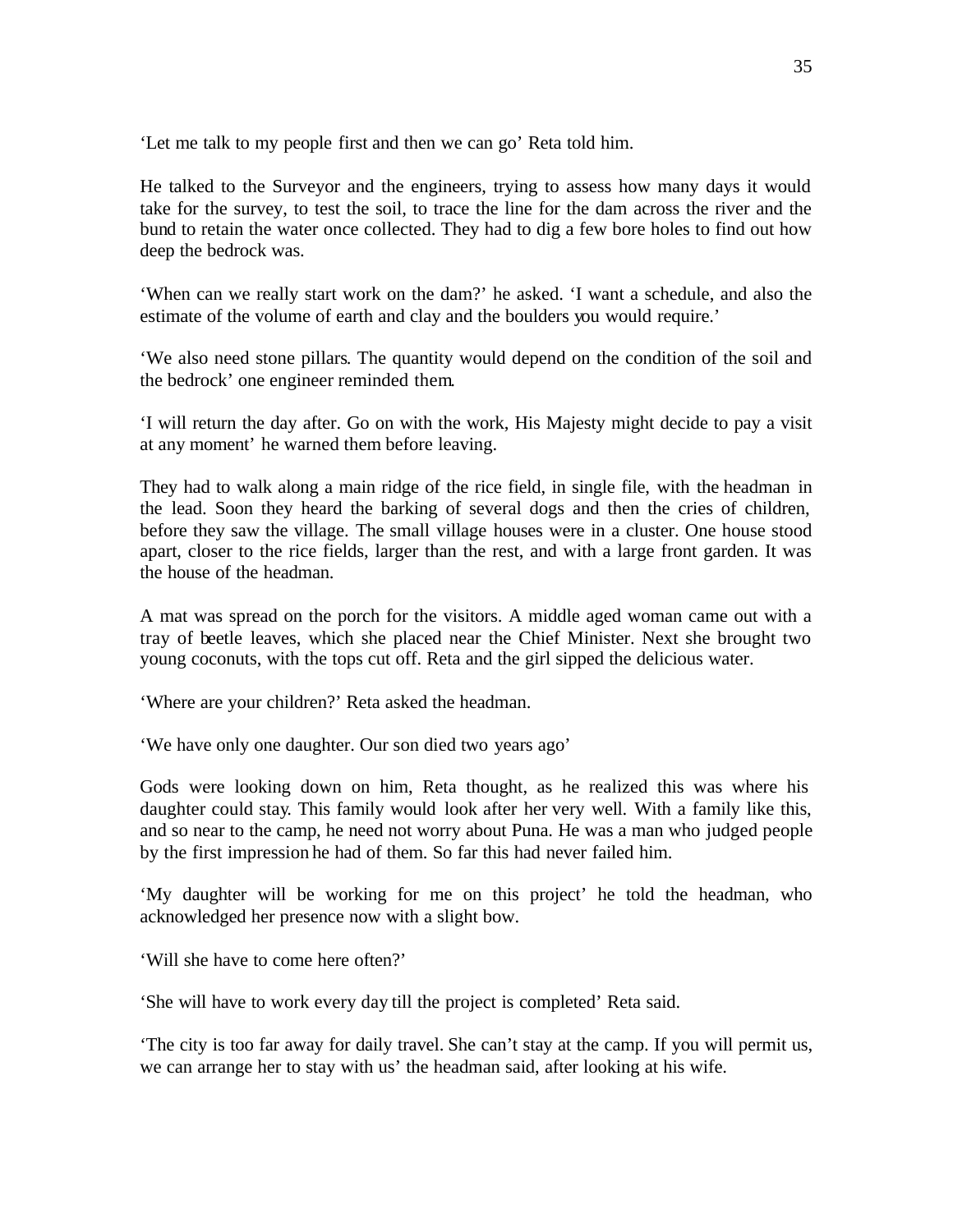'I don't want to trouble you. Let her stay at the camp'

'Let us have an opportunity to be of some service, and it would be a great honour for us' the headman continued. Reta looked at his daughter.

'I would like to stay here, it is much easier than travelling from the city' Puna looked at her father.

'Let us talk to your mother first' Reta told her.

They left the village after enjoying a simple village meal. The food they had brought with them was offered to the headman's family.

On their way back, Puna realized that the camp had been built below the location for the dam, and wondered if it had been intentional. The village they had visited too was below the dam and hence would not be affected.

'Now do you have an idea of the responsibility and the work bad you have to carry?' Reta asked his daughter.

'Yes father, i understand, and i am ready to accept the challenge' she told him, 'if you will let me' she added.

'I knew all the time that you can do it, but I wanted to hear it from you' Reta ruffled his daughter's hair, like he had always done since she was a baby.

The following morning Puna went back to Mahavapi, this time with her mother. Reta had to attend to the palace duties and report to the king on the progress of the Project. He had told Puna several times, to be careful, to keep her distance from the men, not to argue with them, not to go out alone from the village. There were so many things she should not do. She had listened in silence, not wishing to annoy her father. She knew that he was really worried about her, to let her on this adventure.

On the way to Mahavapi, her mother talked to her, offering her advise on how she should handle the men, how she should be careful not to give the impression that she was more intelligent or knowledgeable, and not to try to argue with the men even when they were wrong and she was right and not to let any one person think that she favoured him in any way.

'The most important thing for you to learn is to be patient, to learn to wait. Remember that time solves all problems, if you learn how to wait till the right time. Others could consider you weak, but you are stronger than most of the young men your age and remember your father's life depends on you'

She explained to Puna the importance of completing the Project on time, that any delay would not be acceptable to the king. The king would not show any mercy to any one who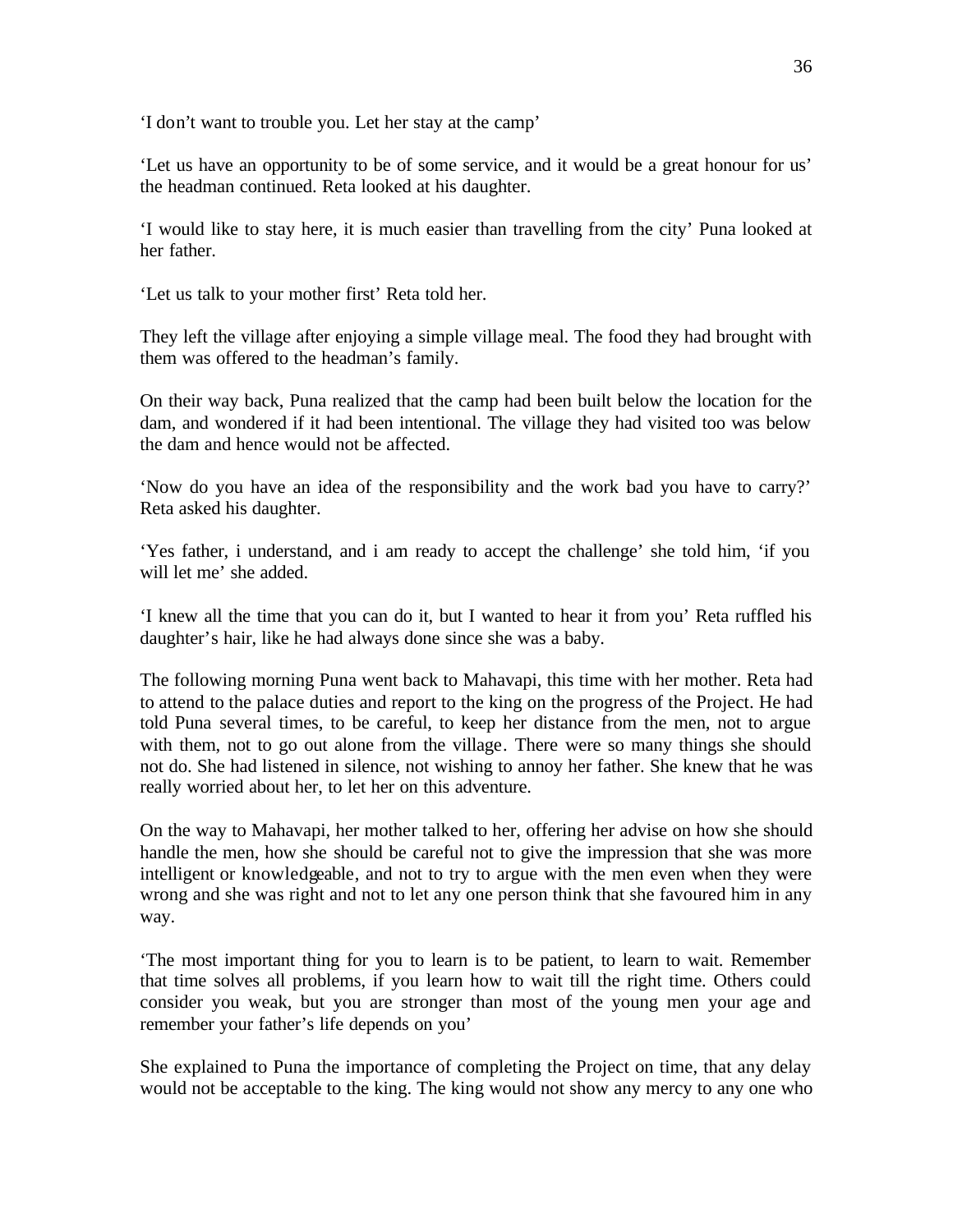let him down. Her father was responsible for this Project. He needed all their support and they had to help him in every way.

They had brought a lot of food from the city, things they had thought would not be available in the village. The headman's wife had welcomed them warmly. Their daughter was about the same age as Puna. Her name was Sumana. She gave a shy smile and withdrew to a side, not knowing how she could treat this city girl, the daughter of the Chief Minister. Puna walked up to her, took her by the hand and began talking to her. At first Sumana only replied in monosyllables, but slowly she opened up. The two mothers sat talking on the porch, like long lost friends.

Puna wanted to start work at once, but she was made to have her noon meal first. The headman and Sumana came with her to the camp, while her mother left for the city. It had been agreed that Sumana would assist Puna in her work, but Puna knew that it was an arrangement for her safety more than the contribution that Sumana could make in her work.

# **Tisaguta thera**

Mayahala was another small village near the camp site, but it was above the location for the new dam. Once the dam was completed it would go under water. The villagers were not aware of it, yet.

The people in the village became suspicious about the king's officials, and the work they were doing near the river, when it was noticed that they seemed to be avoiding the village temple. The officials passed through the village sometimes on their way to attend to their work. A few men from the village were already working for the officials from the city, as ordered by their headman.

The Mayahala temple was the oldest temple in the region, believed to have been built soon after the arrival of the first Buddhist monks to the island, bringing the message of the Buddha. Everyone who passed through the village would make it a point to visit the temple, offer flowers and incense to the Buddha and the Bodhi tree, and pay their respects to the Chief Monk. The temple was a popular resting place for travellers, on their way to the Southern region for business or on pilgrimage.

The village elders drew the attention of the Chief Monk to the activities of the king's officials and their suspicious behaviour. The headman did not offer any explanation and did not appear to have any interest in learning what their business was, or what they were doing so close to their village.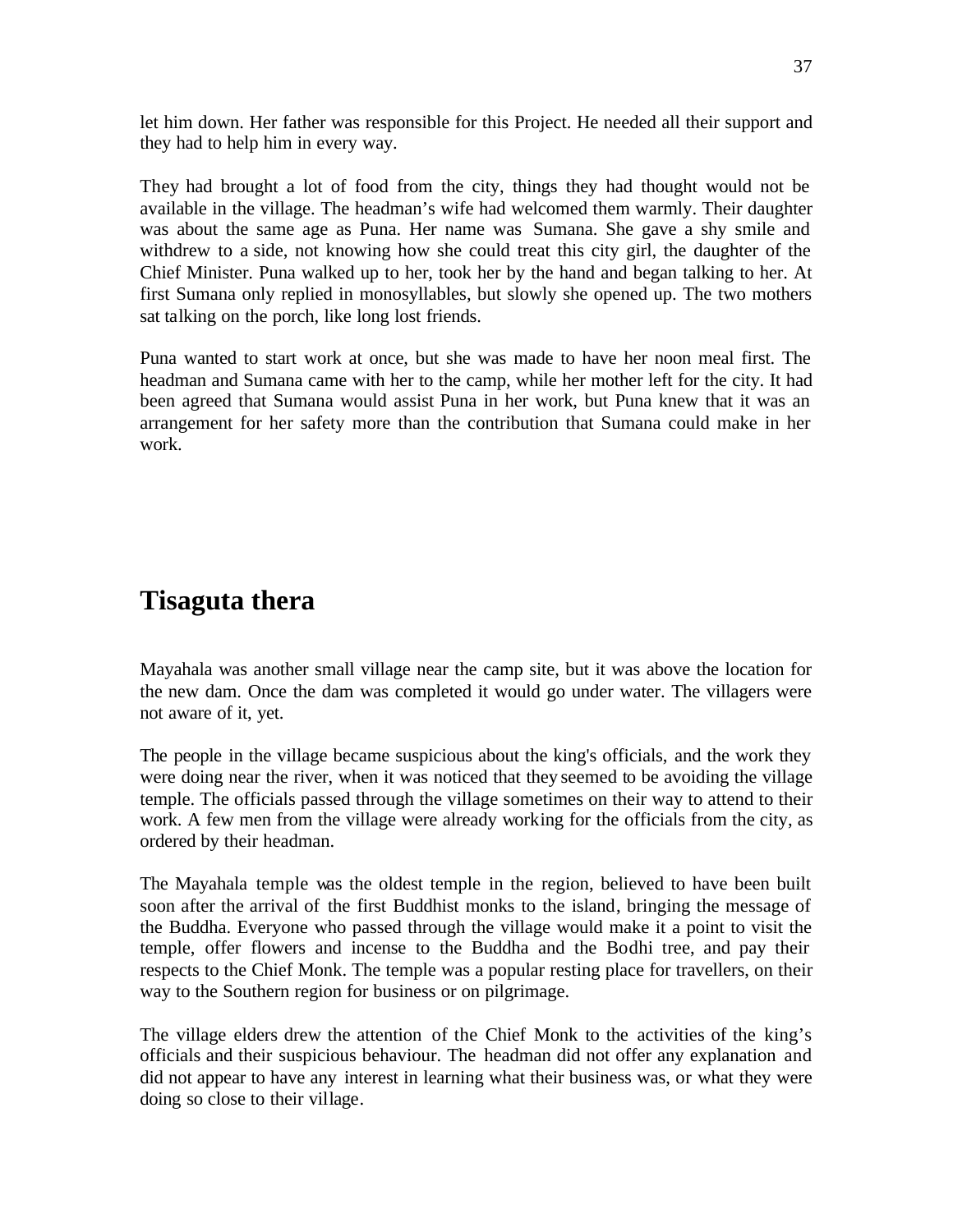'If the officials do not wish to come to the temple, we should not be bothered. It is their concern' the Chief Priest told them.

'Perhaps the officials do not wish to face you, they are trying to hide something from the village' one old man said.

'I do not see why any one should try to avoid me or the temple. I do not know of any one who would want to do any harm to the temple or the village'

'We cannot think of any other reason for their secretive behaviour'

'Let us be patient. Even if they put on masks and dress up behind curtains, they have to come out on the stage to perform their dance'

Yet the people were not happy.

The Chief monk met one of the officials on the road one morning, as the monk was on his daily round to collect his meal. The official knelt before the monk and worshipped. The monk waited for the official to speak.

'We are sorry we could not come to the temple. We are on an urgent mission for His Majesty and could not find the time' the official said, haltingly.

The monk did not reply, but waited for the man to continue. The man expected the monk to ask him what his mission was. The monk did not ask him.

'We are surveying the land on this valley' the man said after a few minutes.

The monk remained silent.

'We were planning to come to the temple when we had settled down in the camp' the man said again.

'You are most welcome, any time you want'

'May i have your permission' the man said before he continued on his way.

When the Chief Minister came on his next visit the engineer came up to him with a serious look on his face.

'We have a problem' he told the minister.

'What is it?'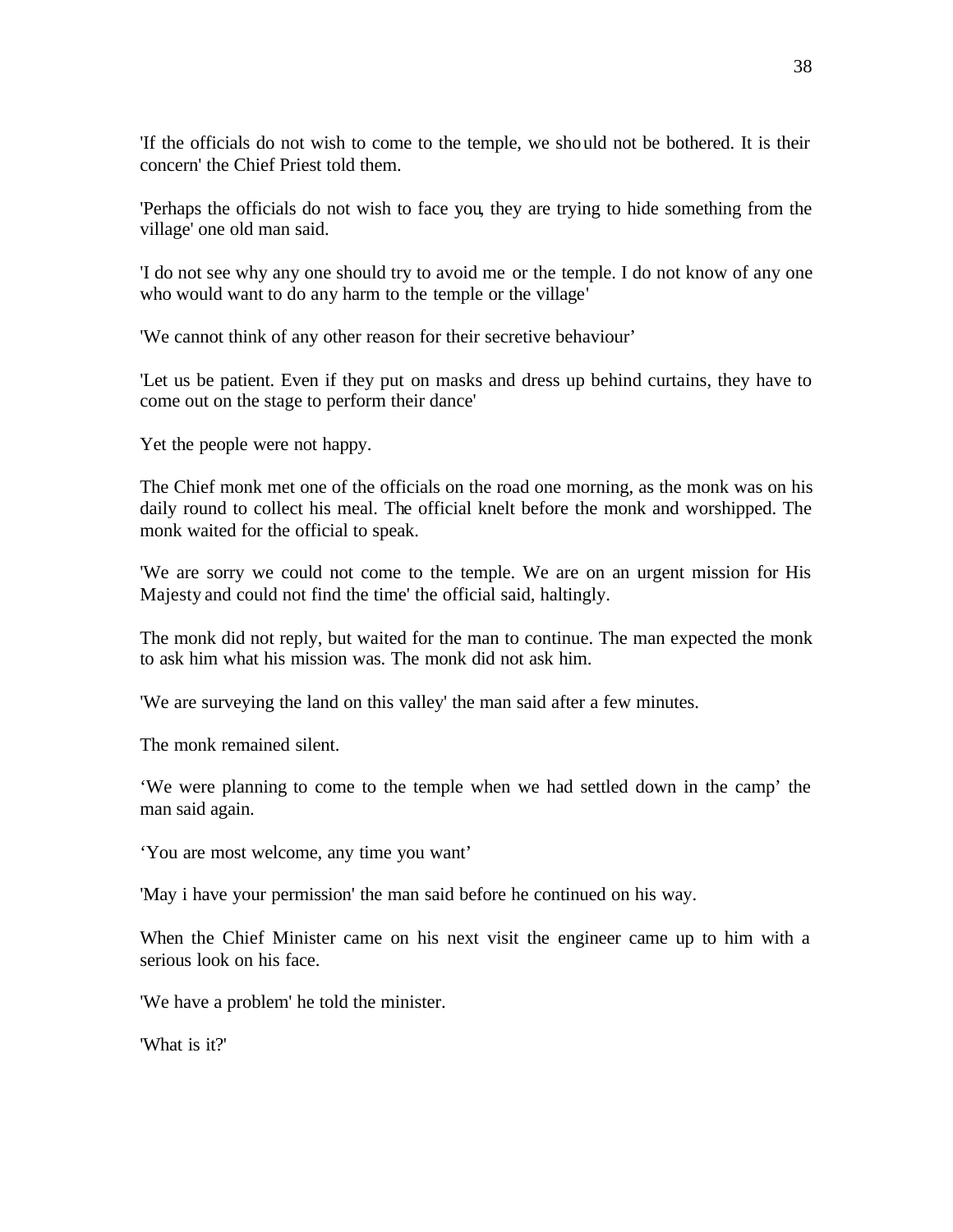'We have studied the topography, the soil conditions and the quality of the bed rock' Hagara paused. 'The place is not suitable to build a dam of this magnitude. There could be continuous seepage and the threat of a breach all the time'

'We can't tell that to H.M.' Reta told him.

'That is not the only problem. Even if we build this dam, we would never have sufficient water to store in such a vast reservoir'

Reta tried to convey the information to the king the following morning.

'If this fellow can't do it, find another engineer. I thought he knew his job. Any fool can see that it is the best location for a tank' the king told the Chief Minister.

'He is the best engineer in the country, he has a lot of experience and he has also worked with his father in the construction of several dams. I do not know of any one else in our country, who could handle such a large project'

'If that is the case start looking for someone from our neighbouring countries'

'How do we know if the Irrigation engineer has changed sides?' the Commander asked Reta, 'May be he doesn't want us to succeed with this project'.

'He will never do that' the Chief Minister replied.

'He could be bought' the Commander said. 'Our enemies in the South are always on the watch-out for any opportunity to create trouble for us'

'They don't have any funds now'

'You don't know the amount of gold and precious stones that are still hidden in their ancient temples' the Commander continued.

'If you think he is trying to sabotage the project, you should look into it immediately. Send a few of your agents to the camp site. I want a report within a week' the king ordered.

The Chief Minister was aware that getting down an engineer from across the sea would take several months, and even then he doubted if they could find a man as good as or better than their own engineer. He also knew from the way the king reacted to the Commander's idea, that the engineer's days were numbered. Ultimately the king would hold him responsible for any delay of the project.

He sent royal messengers to several countries, while he persuaded their irrigation engineer to continue with the work, the way the king wanted.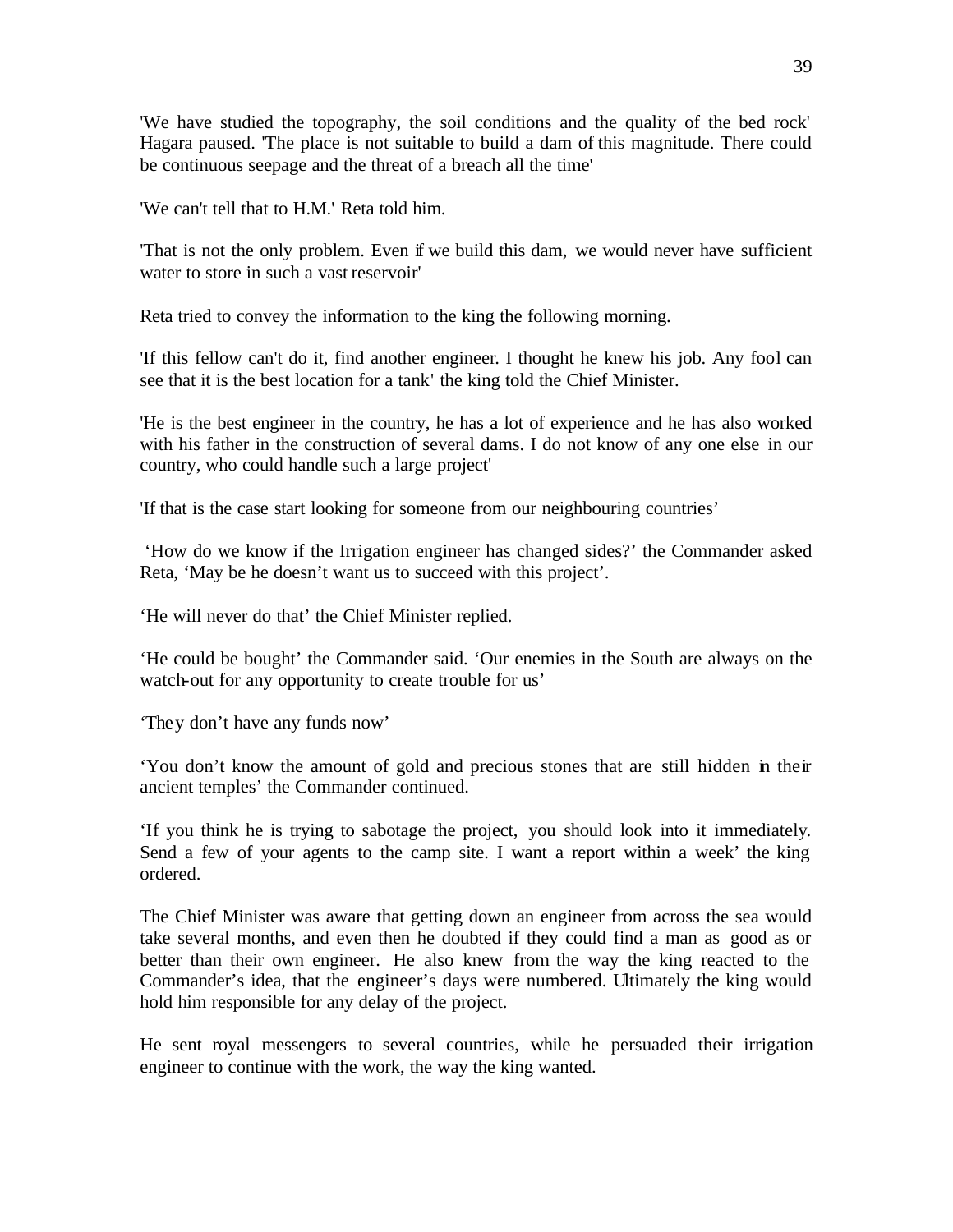'I will never be able to convince the king to change the location now. You will have to find a solution to your problem, to complete the dam and to see that it gets sufficient water'

'I know it will fail. It is a waste of money and manpower to work on a project that can never succeed'

'You need not think that far. Don't worry about what could happen in a few months or a few years, unless the dam would collapse immediately after it is constructed. As long as it would hold for a few years, it would be fine. Try to look at it positively. You know what happens to people who disregard the king's wishes. My advice is for you to stop talking about it at all' the Chief Minister reminded the engineer. The engineer's thoughts went to his family. He was the father of three children.

'I think the people in the next village are a little suspicious about our work. Shouldn't we tell them what the project is all about?' Puna asked her father, after she had made her report on the progress.

'No, not yet. They will start making a lot of unnecessary demands and complaints, then we will not get the maximum output from the workmen'

'There is a very old temple in that village. Can i visit the temple sometime?'

'I don't mind, you can go with Sumana'

'What if the monks ask me about my work'

'You can tell them that we are surveying the land'

'That would not satisfy them. I will have to put off the visit till you are ready to tell them what we are doing' she told her father.

By then more and more men were summoned to work. These men had to abandon their farms, rice fields, and all other work. Only the very feeble, old and the sick were excused. Farms were neglected. Little children had to attend to the basic chores in the farms. The work force did not know the purpose of their toil. Each gang was instructed to carry out a certain portion of the work, clearing of the jungle, digging trenches, and hauling boulders from distant hills.

They needed more buffalos for the compaction of the soil in the dam. Generations ago, the engineers had discovered that the buffalo was the best machine they could device to compact the soil on such earth works. Farmers had to give up their work in the rice fields to bring the animals for the king's work. The work was not easy, the men and animals were not used to such hard work, non-stop from morning to nightfall. Men and animals began to fall sick. There was grumbling all around.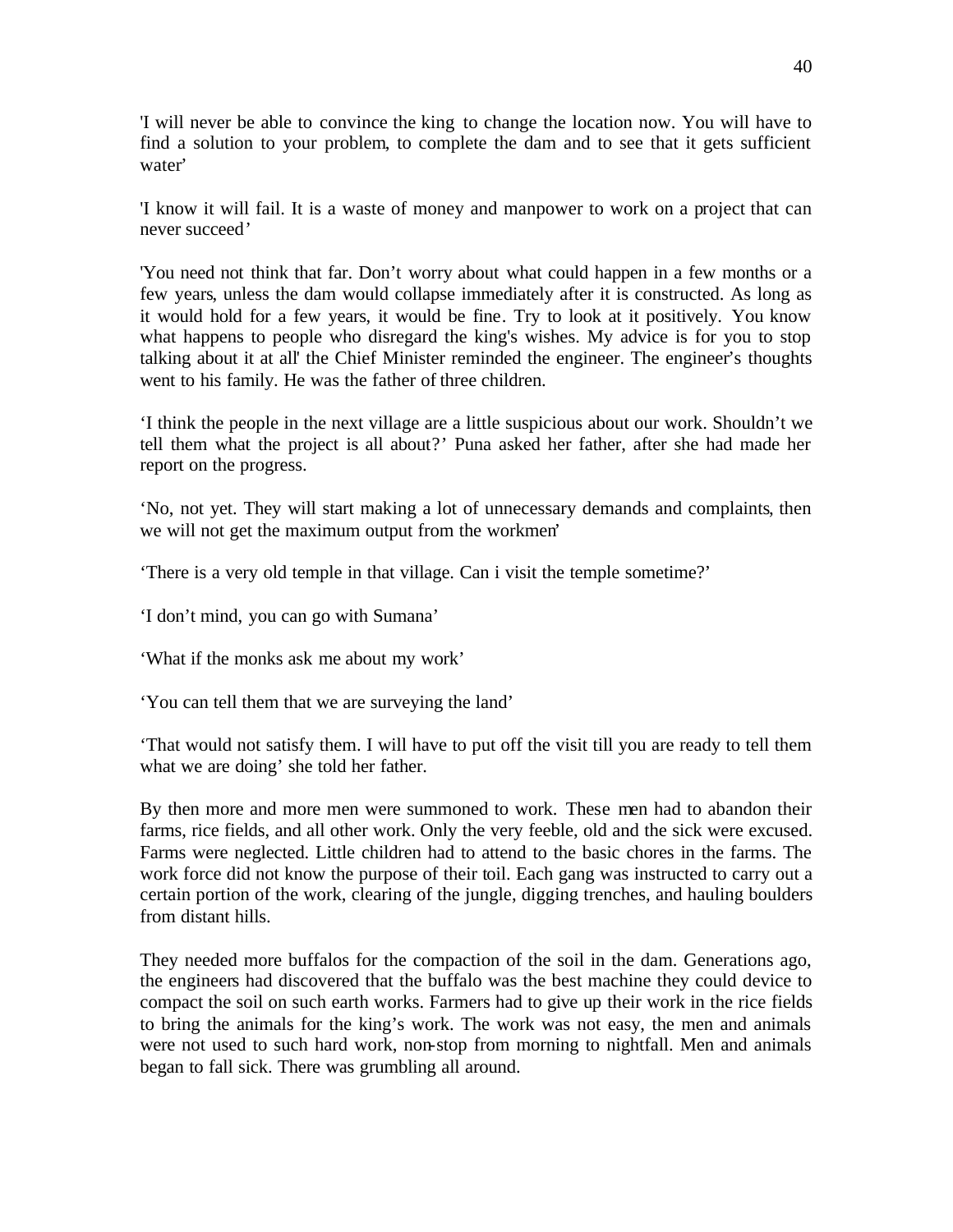When Puna passed through a village where all the men had been recruited for the Mahavapi Project, she realized what it would have been like during the war. During the past few years of internal wars, men had been forced to fight against their own people, not knowing the purpose of such murder. Womenfolk had to carry out double their daily chores, in the farms, and at home.

Trouble began once the village folk realized what the project was to be, when they learnt that their homes and the farms were to go under water, that the new tank would drown their lives and their past. They gathered at their village temples in the evenings to seek the advice of the monks and the elders.

'The time has come for us to make a protest' the Chief monk of the Mayahala temple, Tisaguta thera told his villagers one evening.

Next morning Tisaguta thera went forth to meet the senior official at the worksite. The monk told the engineer about the fears of the village folk. About the possible devastation of the forest and the plantations, about the loss of house and property. He explained that the people did not have any place to move. He also told of the danger to the ancient temple, and to several other temples, which would all be submerged'

The engineer listened with patience and respect and then explained his own position. He was only carrying out the King's orders. If he failed he would be put to death and someone else would come in his place. The king had decided to build the reservoir at this place, and it had to be built. There was no one who could question the king's decision.

Puna listened to the conversation. She realized that what the monk said was true. The devastation that would result from the tank would be enormous. Then she thought that she was not competent enough to judge the king or her father or the engineers. They would have evaluated all these issues. From that moment Puna decided to be more alert about what was happening around her. She decided to listen to the conversations of the engineers and the technical people. She wanted to learn more about it, before she talked to her father.

Instead of returning to the village after the meeting, Tisaguta thera went to the temple in the next village, where he discussed the issue with the chief monk of the temple.

'My people are also worried. I do not know what we could do about it' the elder monk had told him.

'That's why i came here. As the most senior monk in the district, we have to seek your guidance' Tisaguta thera said.

'If we can summon a meeting of the monks in all the villages that would be affected by this project, we could discuss this and plan some action. I will send word to them'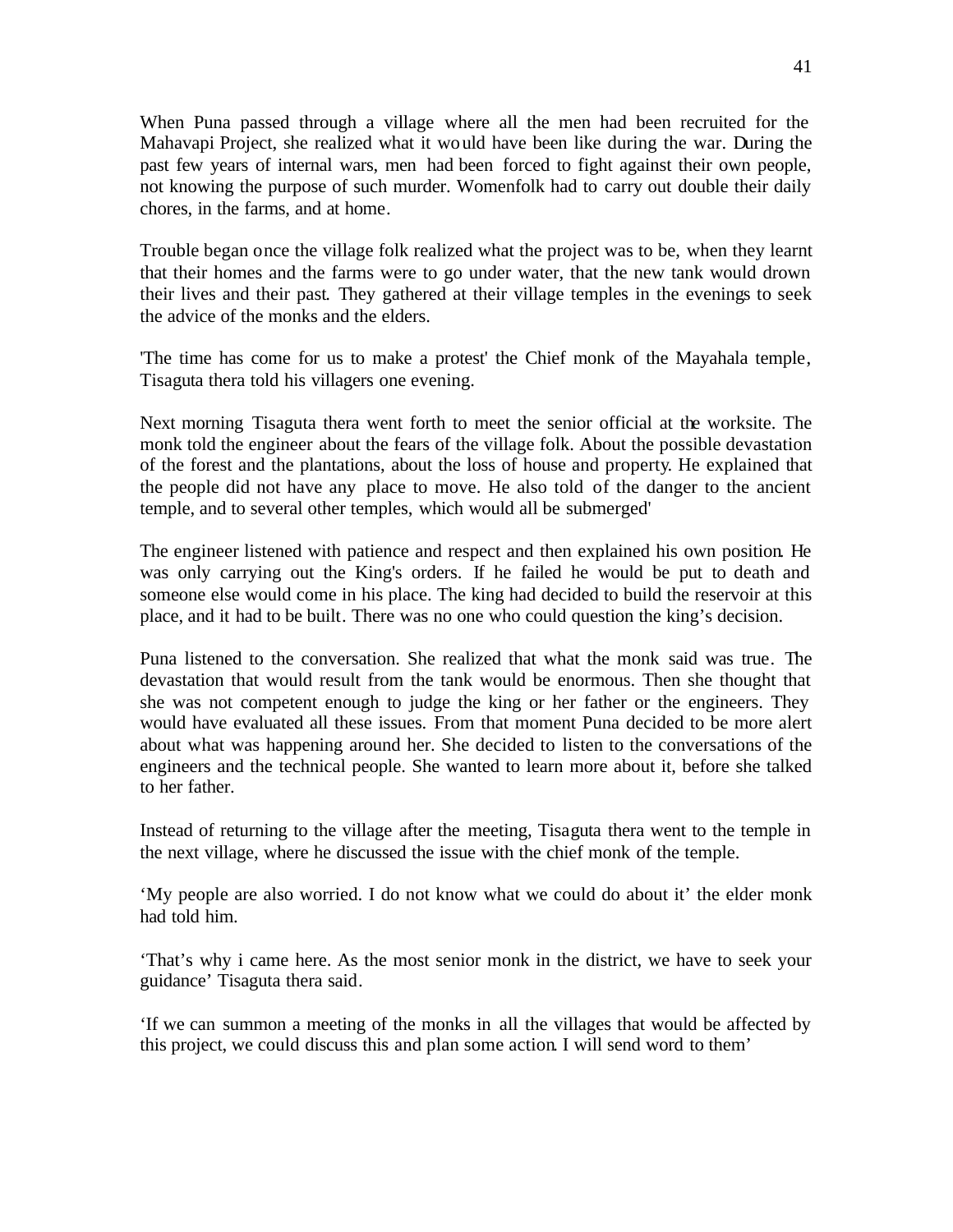'I will also try to inform as many monks as I can meet and persuade them to attend the meeting'

The news of the planned meeting of the monks disturbed the engineer. He informed the Chief Minister who had arrived that morning for his weekly inspection.

'You go ahead with your work. Let them meet and discuss, but there is nothing much they can do about it' Reta told the engineer, as he sat down with Puna to go through the progress of the project.

The senior thera who had summoned the meeting addressed the gathering. He could see that every temple in the district was represented, if not by the chief monk, at least by the next most senior monk of the temple.

'We are faced with a very serious situation, which you are all aware of, to some extent. But we have to be very careful in how we handle it, because it is a project that has been ordered by the king and he is personally interested in it.

'Our first option is to consider how we could try to convince the king to shift this location to an area where it could do least damage to the people and the environment, because the king is determined to build a giant tank. If we can show him an alternate site, may be we can persuade him to abandon this site'

'He is not a person who could be easily persuaded' an elderly monk said.

'Yes. But there is no harm in trying'

'If it fails?'

'Then we have to think of another option, to try to minimise the damage that could be caused by this'

'I have studied their plans. The options available for the engineers are also very limited, because this is not a suitable place for a large reservoir' another monk contributed. The others looked towards him for more details. He had been an irrigation engineer before he had decided to become a monk and he had come to the meeting on the special invitation of Tisaguta thera.

'We should not go about this in haste, because we will have only one opportunity to present our case. So let us pool all our resources to prepare our case' the chief monk said.

The discussion went on till late evening, with only a break for the mid-day meal. They sent a message to the camp, that on the next visit they wished to meet the Chief Minister at Mayahala temple, which was the nearest to the camp.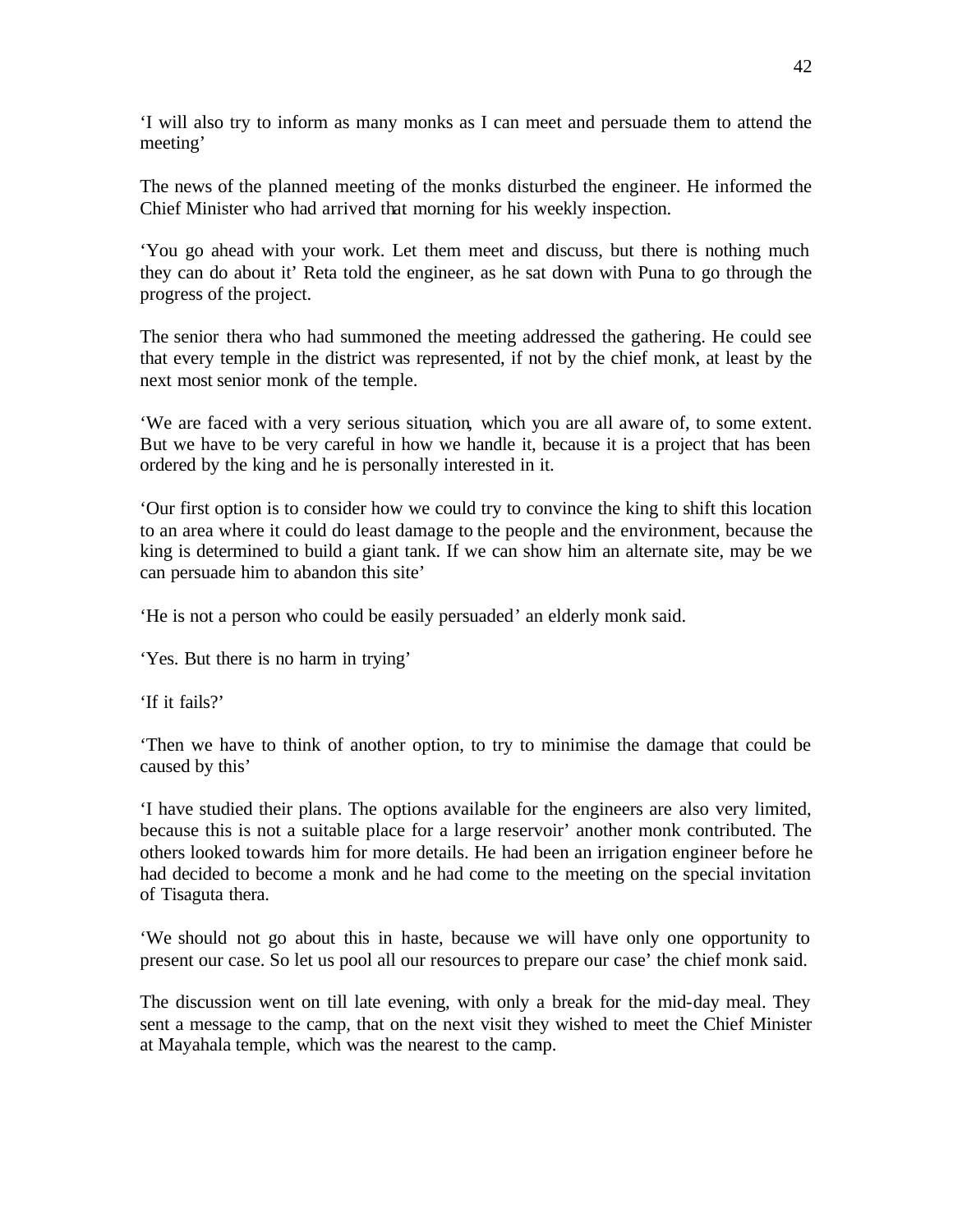The Chief Minister arrived at the temple, offered the gift of the eight requisites of the Buddhist monk, and sat down on the mat laid for him. He had come with his engineer and his daughter. Puna had insisted on accompanying him, but had to promise that she would not say anything out of turn. She agreed she would only listen.

Reta gave details of the Mahavapi Project to the monks, the advantages of the new reservoir, and how it would benefit not only the people in the area but also the whole country, with the increased food production.

'It will make this the wealthiest district in the country. You will be able to boast of the largest man made tank not only in this country, but in the whole world. It would improve the living conditions of all your people' Reta told them.

'Our people have heard all this, many times in the past, for generations, every time a new ruler takes over. But they usually remain as dreams' one monk said.

'You have told us all the plus points, what about the negative side of it?' Tisaguta thera asked Reta.

'We have not come across any significant disadvantages' he said.

'Loss of homes and farms for these families and their means of livelihood, the destruction of this temple, you think they are of no significance to you or your king?'

'I did not mean it that way. We have solutions for all such problems, we have already found suitable land for all the families that would have to be relocated. The advantages of what the reservoir could provide far out weighed the disadvantages' he said.

'Could you get us an audience with the king?' Tisaguta thera asked, realizing the futility of any further discussions.

'I do not know. I will try' the Chief Minister said and the monks told him that they would come to the city in three days, and stay in the city till they got their audience.

The king refused to see the monks. He told the Chief Minister that his decision to build the tank would not change, so there was no need for him to meet the monks. When Reta tried to plead with the king, he was told to increase the funds to be released for the relocation of the temples.

'Why don't you talk to some of the chief monks of the monasteries in the city to try to find jobs for the monks who are leading the protest, at least for that fellow Tisaguta? The king asked.

'They would think that we are trying to bribe them'

'Let them think anything, as long as we can buy their silence'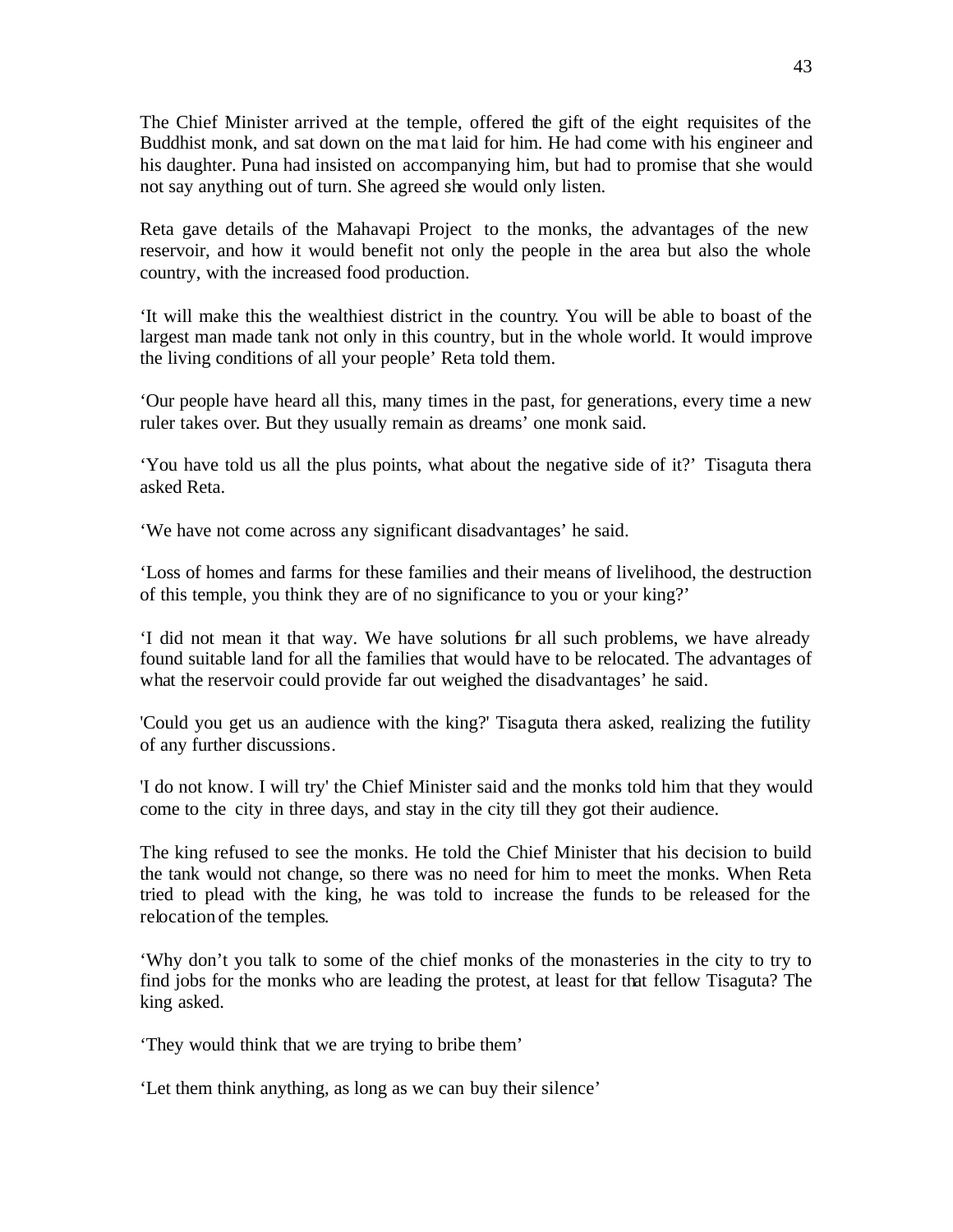Reta went to meet the monks who were staying at one of the smaller temples in the outer city. They had refused to accept the hospitality of the bigger monasteries and temples.

'We are not interested in re-location' one monk told the Chief Minister.

'Do you think that a temple can be relocated like any ordinary house?' Tisaguta thera asked.

'I am only trying to convey the message from His Majesty. I have tried my best to try to persuade him to meet you' Reta told the monks with bowed head. He could not look up and meet their eyes.

#### **puna**

Puna could not share her thoughts with any one, seek advice from any one at the camp or the villages. Sumana was a simple village girl, who may not be able understand the intricacies of the world outside their valley, though she was intelligent. Sumana would not be able to advise Puna. Puna did not know enough about the headman to talk to him. She dared not go to the temple, because by then it appeared that they were at opposite camps. She wanted to talk to her father about it but every time he came to the site he was too busy and not in a proper mood to listen to her worries. She did not get an opportunity to talk to him alone.

Puna told her father that she wanted to go home for a day or two as she was not feeling well. Reta was immediately concerned, and wanted to leave at once, but she insisted that he should first attend to his work. The headman's wife and Sumana were also worried and Puna thought that they were not happy about Puna holding back about her illness from them. But she confided in Sumana that she was feeling homesick and she wanted to see her mother, which was an acceptable enough reason.

On the way home Puna was silent, because she did not want their driver to overhear her. Her father thought that she was silent because she was ill.

Reta ordered her to go to bed immediately on arriving home and he sent for the physician.

'There is nothing wrong with her' the physician decided after examining her. 'Let her rest for a day or two before she goes back. She must be missing her mother's cooking' he added with a smile.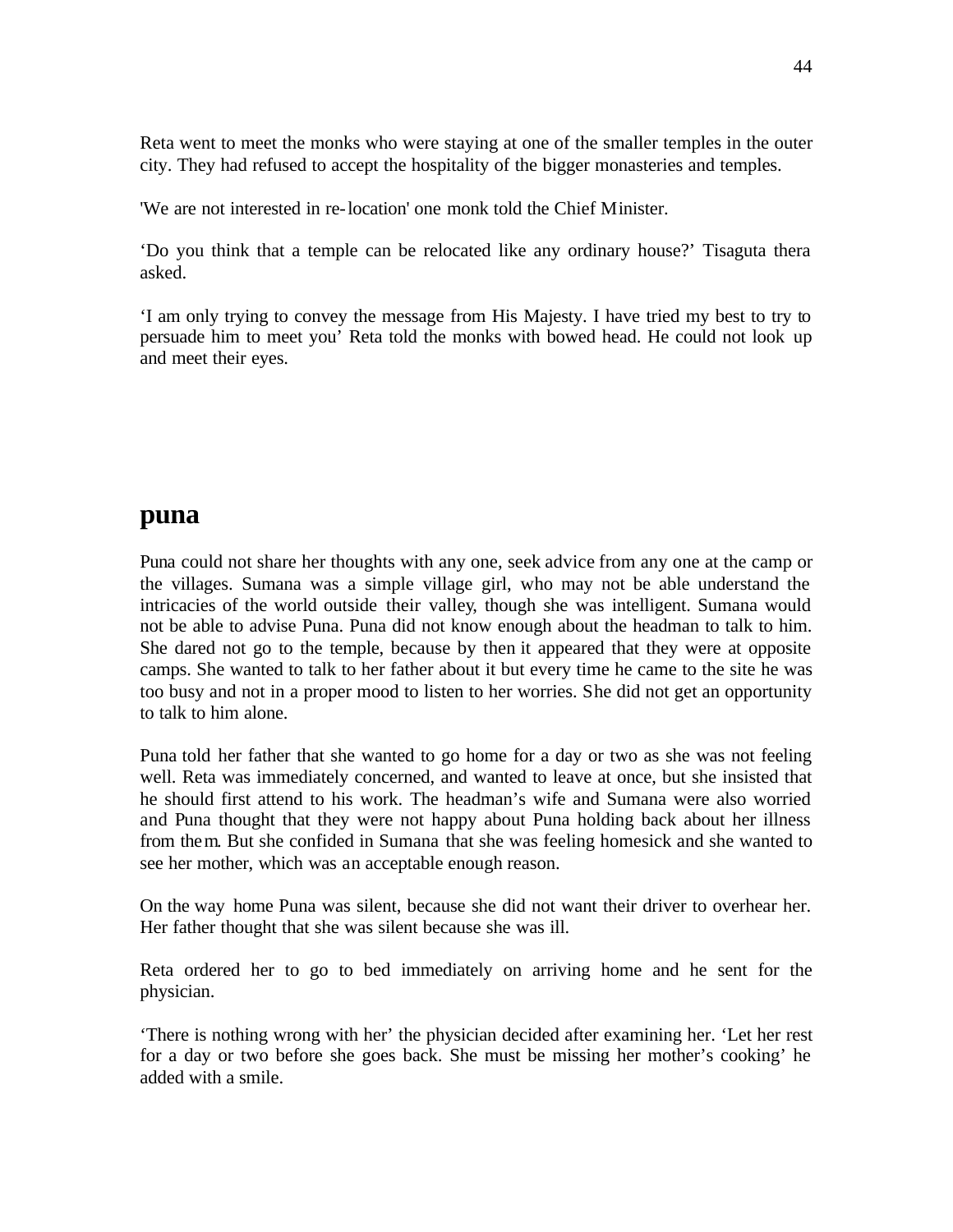Reta heaved a sigh of relief, not only because his daughter was not suffering from any serious ailment, which he had feared was the case, and also because he needed her presence and her reports on the Project. He had not realized till that day how much he had come to depend on her.

Puna waited till she was alone with her mother and then she poured her heart out, everything that had been bottled up for so many days.

'I can't go on working for this project, knowing that it is all wrong' she said.

'Your father has come to depend on you, you can't let him down now' her mother told her, sitting on the bed by her side, stroking her head.

'We have to convince father that this is wrong'

'Don't even think of it. He has to carry out the king's orders. That is his duty'

'He doesn't have to carry out all the orders, not if they are wrong, not if they are illegal or harmful' she said.

'If you try to say things like that it is going to hurt him a lot, you know how much he loves you'

'Sometimes truth hurts, but not for very long. It is the lie that pleases you for the moment, that would hurt you for the rest of your life'

'You are becoming philosophical now. We should not have let you learn so much' her mother said in a lighter tone.

'The last few days I learnt a lot, much more than I had learnt from our tutors' was Puna's response.

Puna described the lives of the people in the villages by the river, the scarcity of food and other basic necessities. The condition of the houses, which were no better than the cattle sheds near the city.

'There is one village where they live in pits. It's the first time I saw such houses. You have to see one of these houses for yourself to know what they are like. I had a look inside one house. It was so dark inside. A woman explained to me how it was built. First they dig a pit and tamp down the ground to harden the floor. They apply clay and cow dung to smoothen the floor. Then a conical roof is built over it with sticks and covered with straw. They don't build any walls. You have to jump down in to the house' Puna told her mother.

'Where do they sleep?'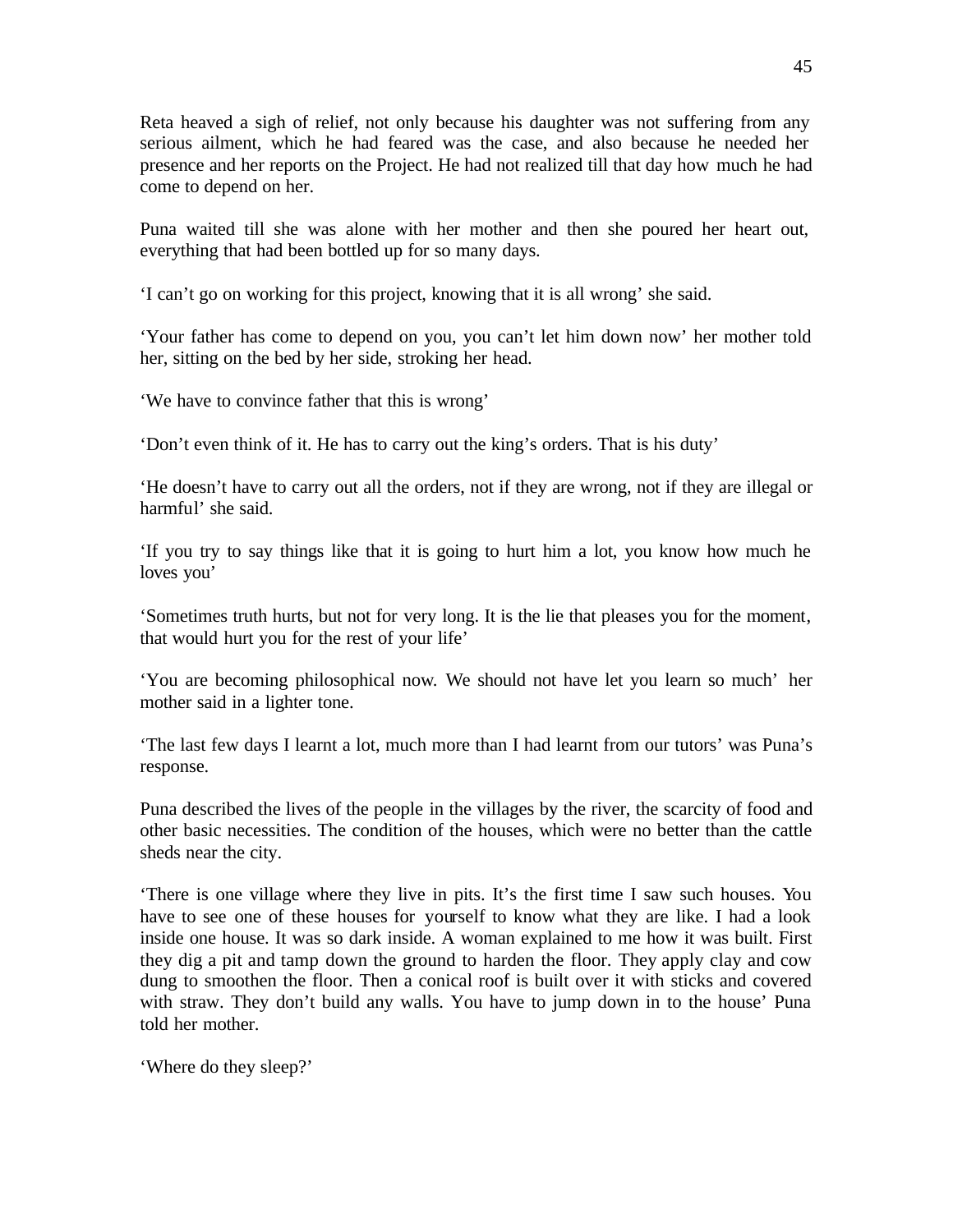'The men sleep outside in the open, the women and children sleep down in the hut, they do their cooking outside. We are trying to throw such people out of their homes'

'Wouldn't they be better off somewhere else if they get a better place to live and enough assistance to build a more comfortable house'

'Will you leave this house, to go and live in some other town, even if you get a better house and father gets a better job?' Puna asked her.

'Sometimes we have to make sacrifices, for the good of the country'

'There is nothing good about this project, except to satisfy the ego of one person'

'Be careful of what you say, you can get all of us into trouble and could even cause your father's death. You are tired now. Try to sleep. In the evening we will go to the temple'

Mother and daughter spent more than two hours at the temple. After offering flowers and lighting the oil lamps, they sat down in meditation on the sandy floor under the Bodhi tree. The sun had gone down and it was dark by the time they reached home. Reta was pacing up and down the porch, waiting for them.

'You came home to rest, you should stay indoors' he told his daughter in a slightly annoyed tone.

'The visit to the temple is also a rest for me, i did not have a chance to go to a temple all the time i was at the project site'

After the evening meal Puna joined her parents on the front porch.

'Father, what do you really think about this project?'

'All i have to think about is how to complete it on time, every thing else is secondary'

'Not even the lives of the people'

.

'Nothing will happen to those people, they will be better off where they are to be resettled'

'Then why is it that so many people are protesting against it'

'Throughout history people have always protested, whenever any thing new is to be done. That's human nature. If every time a new project or new idea is launched, if it had to be abandoned due to a few protests, we would be still living in caves, no different from the wild animals. It is because our ancestors dared to take risks, dared to do things differently from the way things had been done all the time, dared to do things against the advice of the majority, that our civilization had progressed up to now'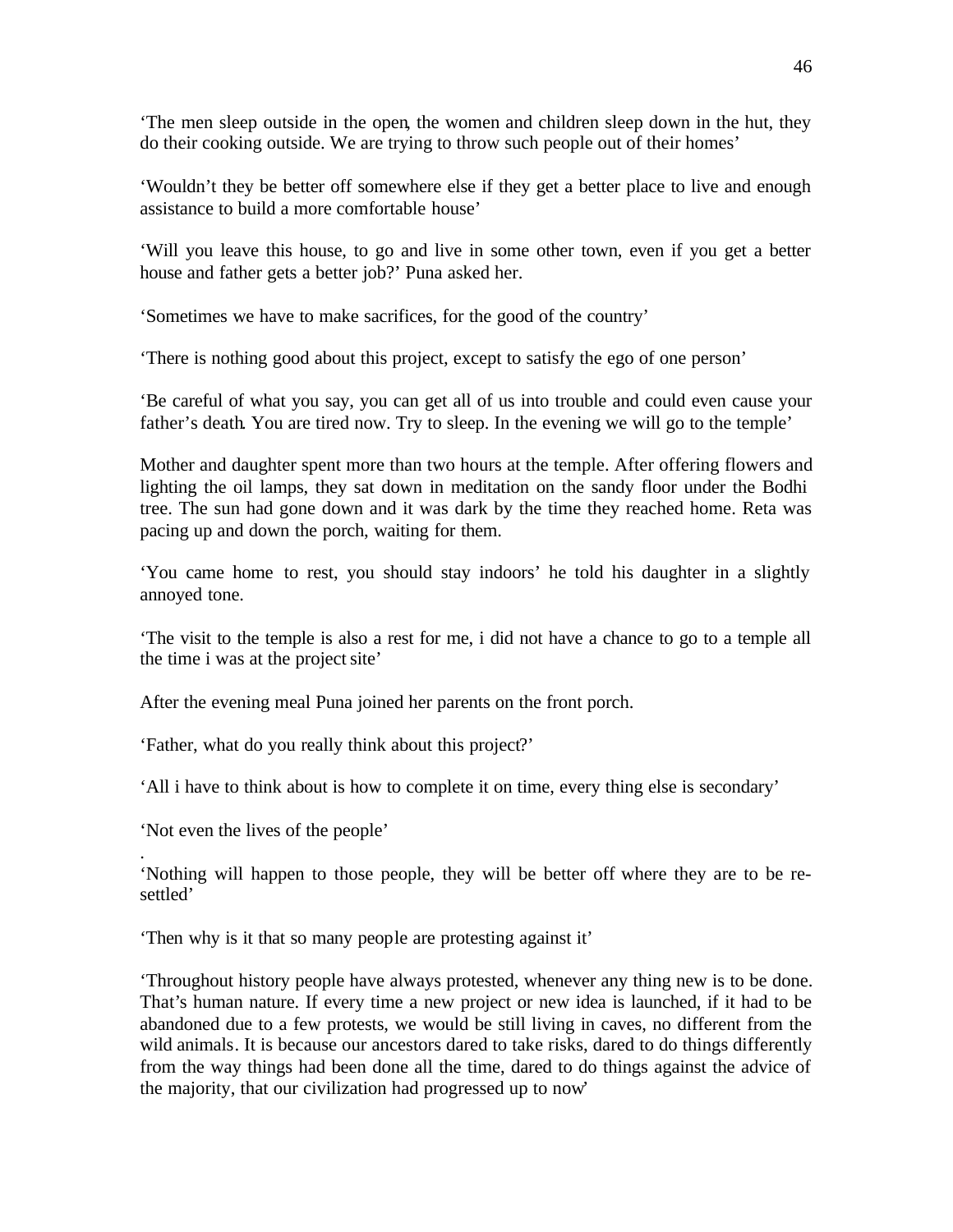Puna did not answer. Her eyes were fixed on the pinnacle of the Stupa across the tank, glistening in the moonlight. She did not want to say all the things that came to her mind. She did not want to hurt her father, who loved them so much.

'You should go to bed now, we can talk tomorrow' her mother told her.

After she had gone inside Reta asked his wife what was really bothering their daughter.

'It is so unlike her to ask so many questions' he said.

'She is worried. She doesn't have anyone at the camp site to talk to. She misses us a lot'

'We should not have sent her on this job. She is too sensitive'

'She is the right person. You made the correct decision, but we will have to guide her and keep an eye on her. She is still young and impressionable'

A few friends came to meet Puna the following day. She had grown up with them, and were among her closest friends, but today she felt there was a widening gap between herself and her friends. She could not identify the reason. Had she changed a lot after she started her work at Mahavapi, or had the other girls become more urbanized during her absence? As usual, they began to talk about the boys their age, and update her on all the gossip in the town. They wanted to know about the young men in the village where she was staying, and about those working at the camp.

'I have not met many boys there'

'Are they handsome' one girl; asked.

'They must be stinking of mud and dirt. Working in the fields and among cows the whole day' another said, wrinkling her nose.

'Are they wearing only a loin cloth or nothing at all?' the other girl laughed.

'I am not living among barbarians' Puna said, tired of the ir questions. 'They are very nice people, and better behaved than most who live in this city'

'Ah, she is already defending them, there must be a reason for it' they all laughed.

Yet it was not the jovial banter of the old days. Her friends attributed the aloofness which they noticed in Puna to her ill health, and left earlier than they had planned, saying that Puna should take more rest and recover her health.

Puna tried to rest, but there was a gathering storm inside her head. She tried to talk again with her mother. Abi wanted to know about her work and about the village where she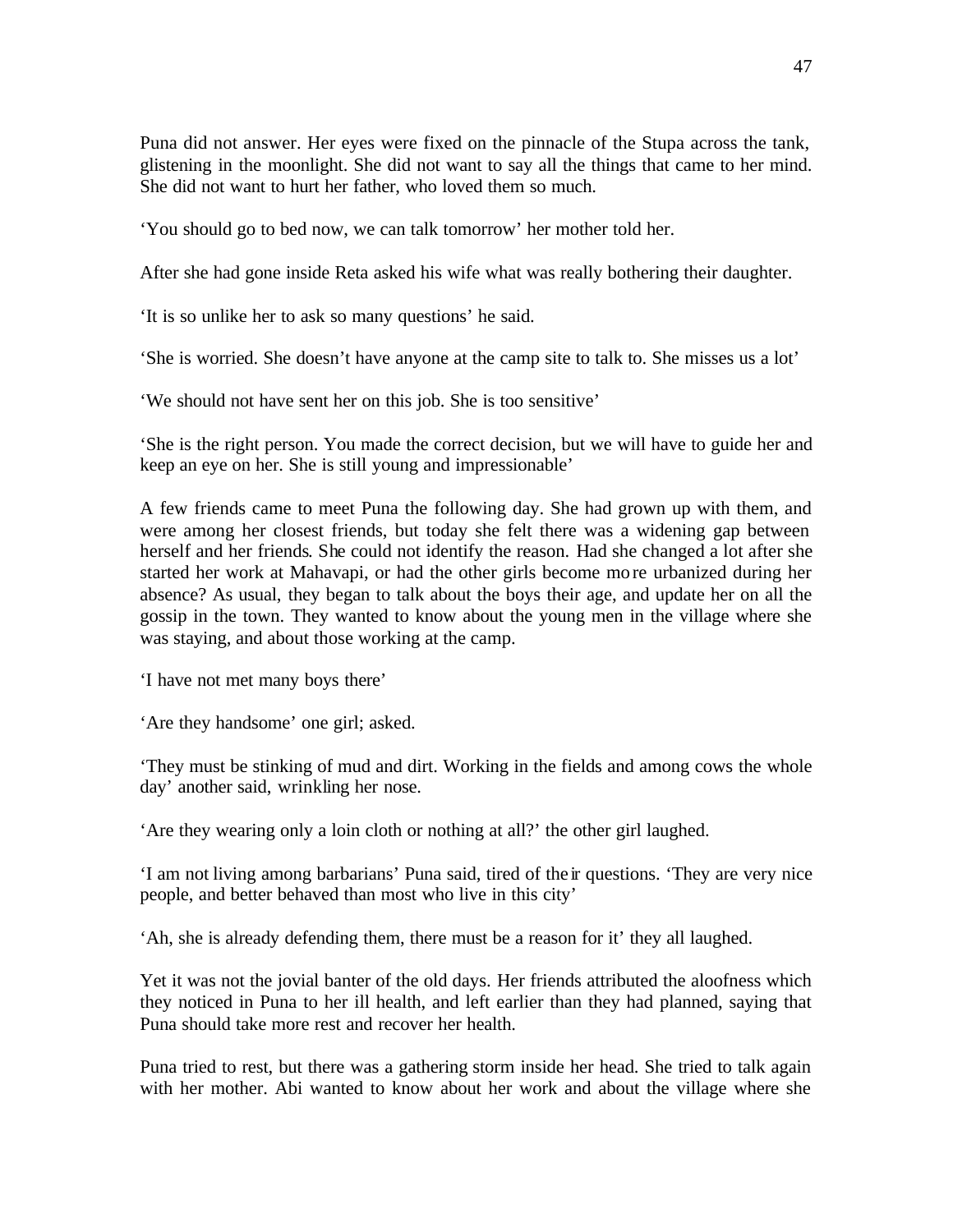was staying and about Sumana. Puna wanted to tell her sister every thing that was going through her mind, but knew that she should not burden the young girl with such worries.

She realized that it was her problem, for which she had to find her own solution. She had to work it our by herself, no one else could help her. She went back to the camp the next morning.

#### **protest**

Three officers from the Chief Minister's office arrived at the camp one morning, along with two monks from the city. They explained to Hagara that the chief monk of the monastery in the city had sent them to talk to the monks and the villagers, to convince them of the advantages of the new reservoir. The monks would stay for a few days, at a temple a little distance from the project, which had been arranged by their chief monk. They did not want to stay at any of the village temples or at the camp.

The city team visited each village, meeting as many people as they could gather in one place. They visited the temples too, where they were received without much warmth, and sometimes with open resentment.

The officials tried to explain to the families in their villages, that even though they would lose their farms and houses, they would be given alternate land, down river, where they could make use of the water from the new reservoir. They tried to paint a picture of fertile land, ample water and better roadways. The king was planning to build a new hospital to serve all the new villages.

They explained to the gathering, that water has to be stored in the tank for the drought periods so that water was available, un-interrupted. They pointed out the advantages of cultivation during the dry season too. The village folk would be able to feed the whole country.

'The dry season is the best growing season. The yield would be much higher. There would be fewer problems from pests and weeds. New crops could be introduced, the office for agriculture would provide for all the seeds and provide all assistance to introduce new crops and new varieties.

Since the area was much closer to the main sea port, they should think of export crops, which would mean real money, gold coins, coming into the villages. They could be rich. The villages could grow up to be towns. We could make this the Rice Bowl of Asia.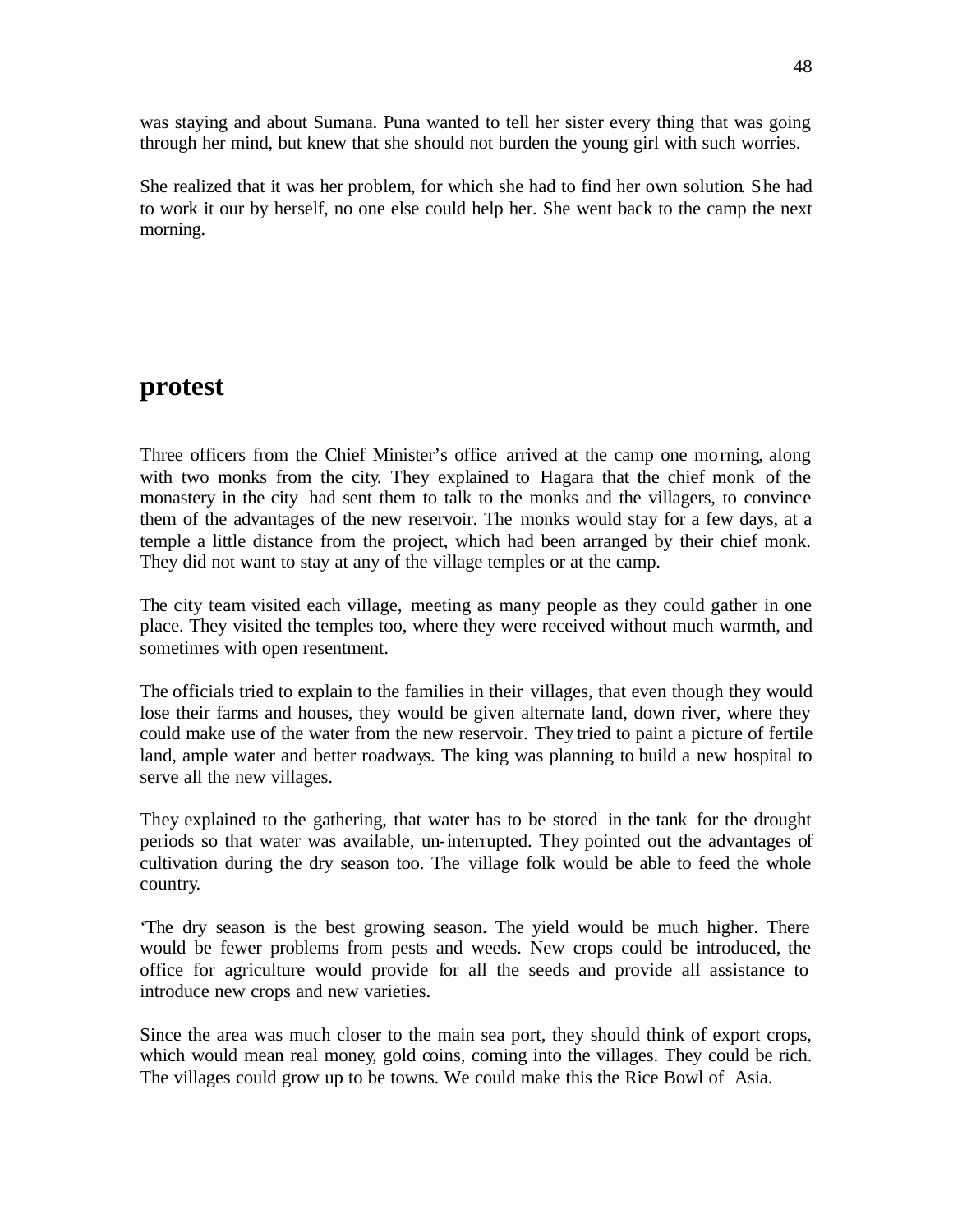'The king has an idea of developing this into an export village. He will build a trading centre where foreign traders will be allowed to deal directly with the farmers'

After the explanation by the officials, the two monks took over. They explained the merit that the people would earn by contributing to this good cause. The new reservoir would bring wealth and prosperity to the country and to the people of the region. The people could also be able to contribute more for the temples, renovate all the temples in their villages. The king has decided to build a new temple near the dam, which would be the tallest stupa in the world.

'It will be the tallest and the largest stupa not only in this country, but in the whole world. You will be partners in this project and will earn much merit from it' one monk said.

'We have been talking about the benefits for your region, but there will also be advantages to the rest of the country down river. The dam would control the floodwaters downstream, during the rainy season. The villagers should think of all the low-lying areas, which were getting flooded every rainy season, causing so much devastation and misery for the people and the animals'

Puna did not accompany the monks but learnt of what they were saying from the workmen who came from those villages.

After the monks and the official left, the villagers looked up to the monks of their own temples for guidance.

Tisaguta thera took the lead role. He rallied the priests and the people into one group moving in one direction, with one objective, to stop the construction of the dam.

'This project will do much more harm than good. I personally cannot see if any good would come out of it' explained Tisaguta thera. 'These trees are a national treasure. The forest has been here millions of years and should be saved. We have to save them for the sake of our children, and their children. No one has the right to destroy anything that is gifted to us by nature. When the forest is destroyed, it destroys the food and shelter not only for us but also for so many creatures. The king can provide land for you, but who will provide food and shelter for the innocent birds and the animals?'

'The land that has been offered to us is not so fertile. There are too many rocks and the soil too is not good' one of the old farmers added.

'The area that will go under water for the reservoir will be more than double the area we can cultivate' the ex-engineer monk contributed.

'What are we to do?' many of them wanted to know.

'I will think of a way. Give me some time' Tisaguta thera told them.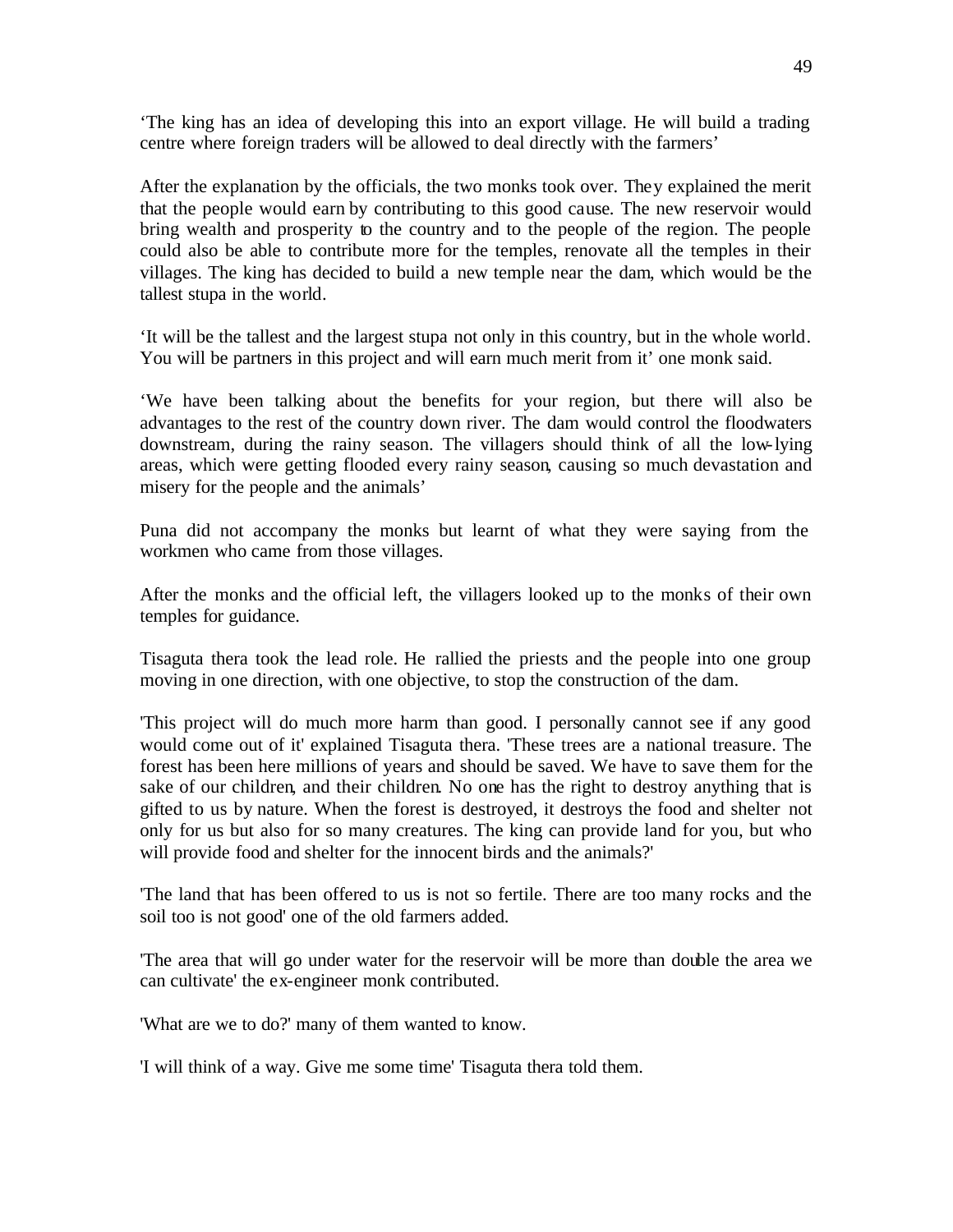Puna watched and listened to all the developments, from a distance. She wanted to attend the meetings organized by the monk, not because of any disloyalty to her father or the king, but because she wanted to learn both sides of the issue. She had been carried away first by the enthusiasm of her father and the engineers, to construct the reservoir. She did not want to get carried away in the other direction now, by all that she was hearing from the village folk.

The headman of Delwita did not know much about the issue. He had not shown much interest because his village would not be directly affected. He thought he had to be loyal to the Chief Minister because his village had been chosen to recruit the first workers for the project. The Chief Minister had let his daughter stay with the headman. People in the region will be talking about it for generations to come. His house would be referred to as the 'house where the Chief Minister's daughter stayed'

Sumana did not know much about the protest movement either. She knew only that the monks in their temple too had started working with Tisaguta thera.

The monks began to visit temples in the other districts. The chief monk had advised the others to try to get the support of the main temples in the city, for they carried much clout with the king and the palace officials, and they could also influence the thinking of the city folk. The city temples were assigned to the more senior monks.

The monks in the city temples did not show much interest, they were always too busy. There was always a lot of activity in these temples, compared to the slow pace of the village temple. The monks from the village felt as if they were in a different country.

The monks did not have to go out to beg for their noon meal, every day there was an alms giving either in a house of a palace official or rich merchant, or a family would bring the meal to the temple.

In the larger monasteries, which housed more than ten thousand student monks, food was prepared in the temple. The teacher monks did not even wish to listen to the issue of Mahavapi. They were too engrossed in their academic discussions.

When Tisaguta thera learnt of the situation and response from the city, he decided to send several young monks to work with the student monks. They were told to identify monks from their district first, and to work on their young minds to try to convince them of the urgency and the gravity of the situation. Through them the teachers and elder monks could be approached.

The students were interested to learn more about the problem. It was arranged to meet them in small groups to be briefed. They in turn would brief others in the monastery.

The activities of the monks were brought to the attention of the Army Commander. He assigned several of his undercover men to disguise themselves as student monks. Through these operators he learnt that the students were getting involved and were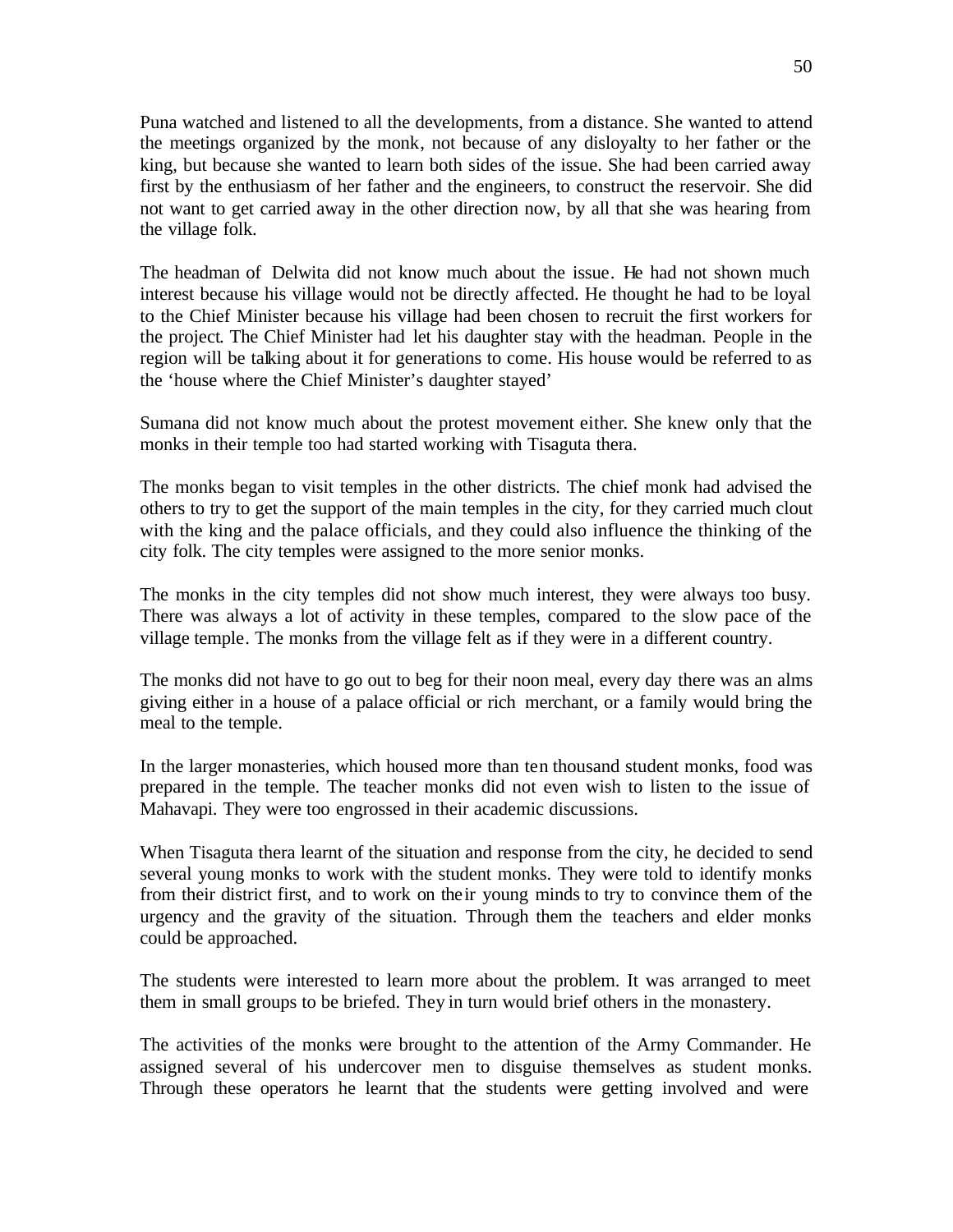becoming convinced that the Mahavapi project should not be allowed. The Commander reported the matter to the king.

'You have the full authority to stop this immediately. I don't have to know the details' the king did not elaborate.

A few days later the monks who had been working in the city had all returned to their temples. Puna tried to find out why they had given up their campaign and returned so suddenly, but either the village folk were not aware of the reason or were not prepared to tell her. She was worried that the monks had been forced to leave the city and that her father could have a hand in it. She could not ask her father, who would deny any involvement or knowledge about it. She would still not know if her father was telling her the truth, or was lying to her, which he had never done before. Even if he lied, she would not know if it was in her best interest or because he did not want her to think badly of him.

Her life was becoming too complicated, the worries that kept on accumulating was affecting her work, some times she could not concentrate on her work, she missed important events to be recorded or to be scheduled for the coming days.

The protest campaign away from the city, in the remoter regions continued as far as the South and the hill country. The work on the dam also progressed uninterrupted.

## **the foreign engineer**

The engineer from the foreign land had arrived and had taken over. No one at the camp knew what happened to Hagara, their own engineer. The new man began pushing every one around, urging them to work faster. He said he had to meet the deadline, and wowed that he would do it, at any cost of money, men or material

At every turn he ridiculed the former engineer. He did not listen to any one, and expected total servility from all those involved in the project.

Hagara who had been in charge of the project had been suddenly recalled to the city. He never came back. Rumours began to spread that he had been beheaded on the orders of the king, that he had been banished from the city, imprisoned, his wife and children given as slaves to the Army Commander. The Chief Minister avoided a direct answer when his daughter asked about it.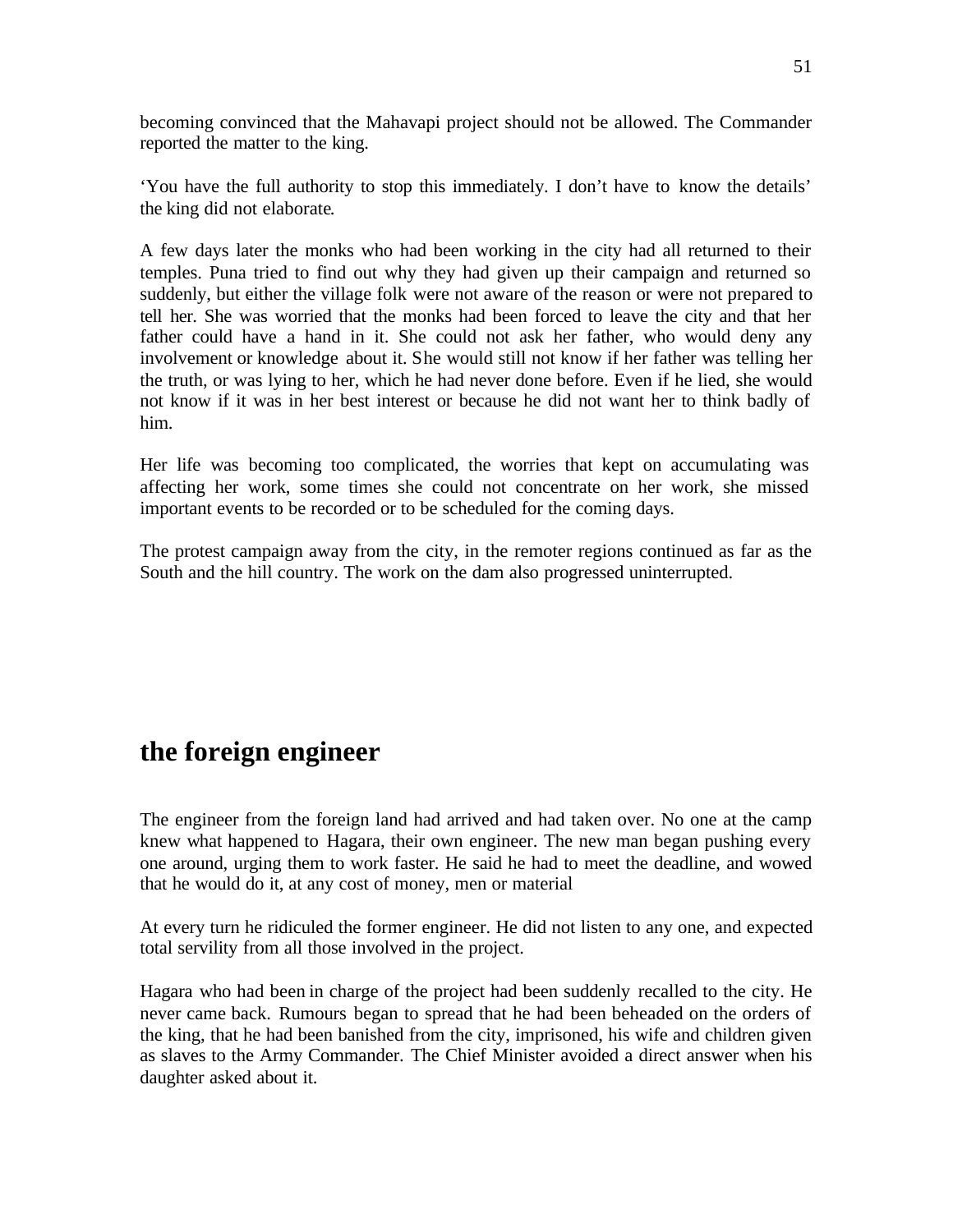Puna realized that the removal of the engineer had been well planned, because the following day her father arrived with the new engineer. He was from across the seas, from a neighbouring country. He could speak their language to some extent, which made some workmen remark that he was a stone mason who had been picked because he was the only person available who could speak their language.

The doubts about her father's involvement with all these activities made Puna drift away from him day by day. She wanted to get out of this project. By then she was almost convinced that Mahavapi Project was wrong, that it would only cause devastation and misery. She did not know how she could tell this to her father.

The incident about the engineer and the actions of the new engineer pushed her towards a decision. The work on the dam continued. The Engineer wanted to meet the deadline. More men were needed and were summoned from other villages. The maintenance work on other dams and canals and roads were suspended, to provide the manpower for the new project.

Puna told her father the she wanted to go home for a day. In the evening she told her mother that she did not wish to go back to the site. Puna begged her to convey it to her father. Mother did not press her for details, she knew the reasons. Her worry was how her Puna's father would take it.

Reta accepted his daughter's decision philosophically.

'If she is not happy then I don't want to force her to work' was all he said.

'How are you to manage the project now?' his wife asked.

'I can't find a replacement for Puna. She was doing such an excellent job, I did not have to worry about the project or its progress till now. But now that the foreign engineer is here, may be he can take on some of the responsibility. He seems to be a tough character and a hard worker. What I need now is some one to coordinate the work'

Reta once again went through in his mind all the people available for such a task. His mind paused on one face. He was an official who was working as the Superintendent in charge of their Western sea port. Reta knew him to be a man who had the capacity to work twenty four hours a day for several days at a stretch, who thrived on problems, who worked better when the pressure was more.

It took a while for the Chief Minister to recall his name. His name was Taba, a man from the hill country.

The Chief Minister sent a message to Taba to hand over his work to his second in command and to proceed to the city immediately for a very urgent assignment.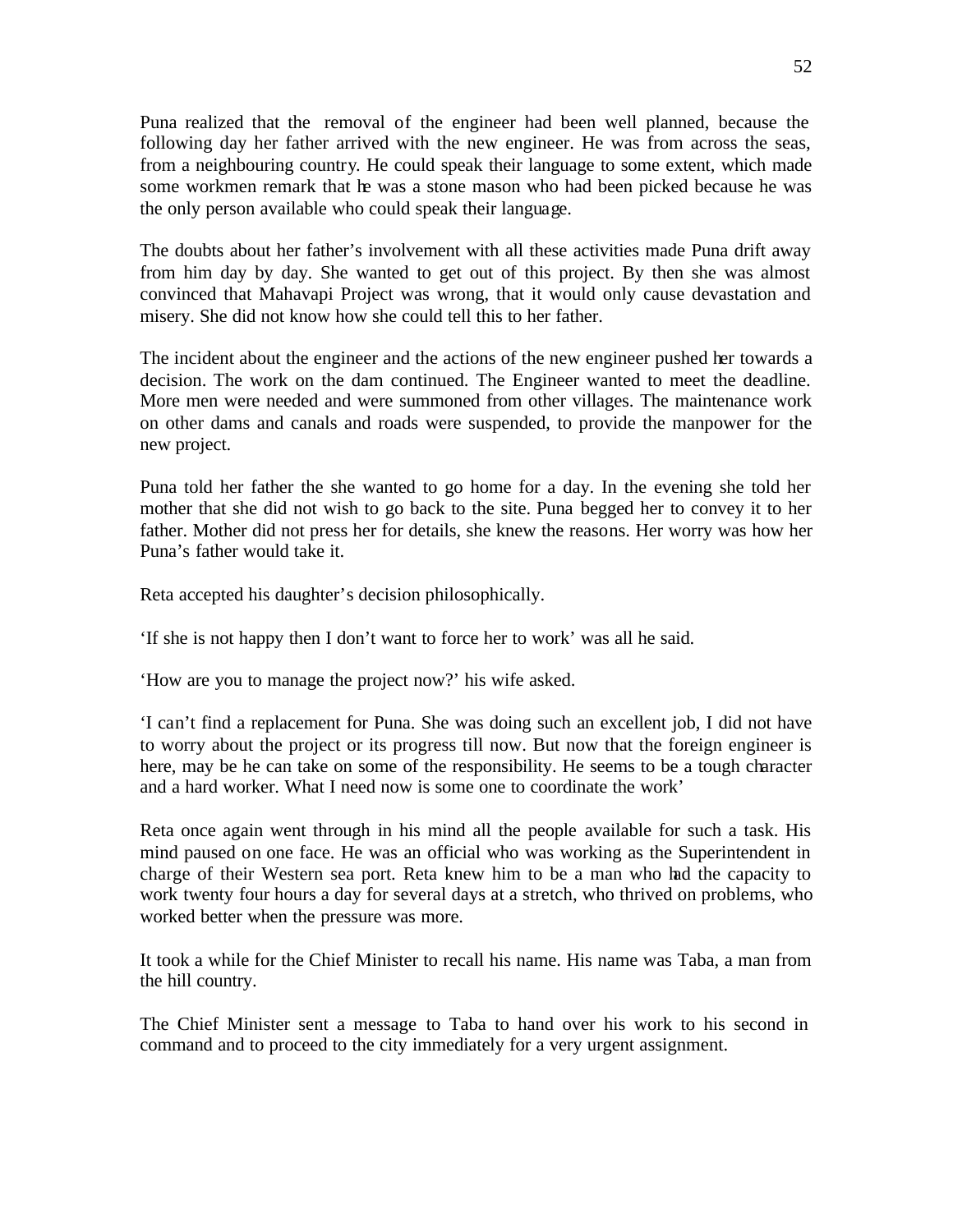Taba arrived at the Mahavapi site as the Project Manager to see the project through to completion within the target dates set.

The work progressed at a faster rate, till one morning they found Tisaguta thera seated at the foot of the half built dam.

#### **cita**

The protest led by Cita gathered strength and momentum, after the cruel and inhuman murder of the monk. The awareness among the village folk, about the possible harm of disturbing the ecosystem was very high. They knew how delicately their eco-system was balanced, though they would not have been able to express it in words, to explain it to Puna or any other city person. The villagers knew that any disturbance or disruption of the delicate balance could cause irreparable harm.

Even Sumana knew the fate that awaited the plants and animals on the other side of the dam. She explained to Puna the value of the small insects they found in the rice fields.

'See this spider' she one day showed a small web across several leaves of paddy, and in its midst a golden hued spider.

'Why don't you destroy them?' Puna asked.

'Because they are our friends. They catch the insects that come to our fields. So we need them here'

She showed many other examples. About the birds, who preyed on other harmful insects, ants that fed on the eggs laid by insects on the leaf blades. The fish in the muddy waters of the fields.

'They feed on the mosquito larva, so we can sleep well in the night'

Yet with all this knowledge, accumulated over generations, the people were scared to join any protest movement. The people knew that the king had no mercy for any one who went against his wishes. Nature was more merciful. They preferred to take a chance with any punishment that nature had in store for them, than the wrath of their king.

After the death of Tisaguta thera, even the other monks had lost some of their enthusiasm. There was also pressure from the village folk, for the monks to be more cautious.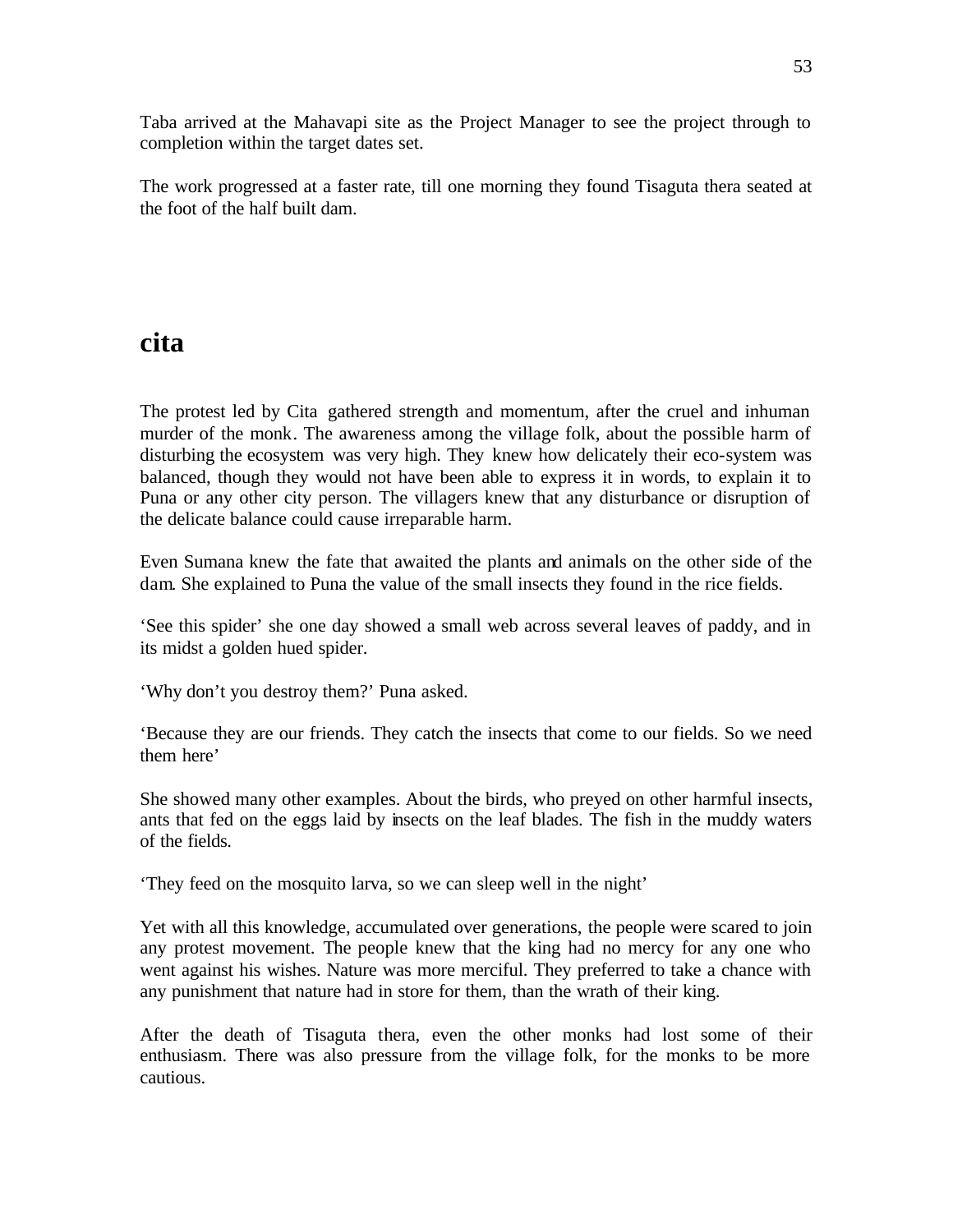The protest campaign was mostly at the village temples, where people gathered on poya days and sat in silence, in prayer or meditation. This was the only form of protest. There was always talk of marching to the city, proposed by the more militant youth among them, but such plans were limited to lengthy discussions and sometimes heated arguments only.

Cita had listened to discussions on the environmental impact of the dam among the monks. She had begun to study the issue in detail, after the death of Tisaguta thera, because she realized that a person who wanted to guide the people had to know what they were fighting for. She managed to locate the old monk, who had come to several of their meetings and advised the other monks about the technical issues relating to the tank. She found him living in a cave at an abandoned monastery complex which was two days journey fom their village. Before he entered priesthood, he had been one of the best irrigation engineers in the country. He had served under several kings. This monk had been able to tell her in simple language, what they should look for when building a tank or a dam, and what they should avoid. Thus Cita was able to explain to the village folk the damage that would be caused by the new dam. She could counter all the arguments put forward by the king's men.

She explained to the village folk in still simpler language, that all new land that was to be made available would not be suitable for cultivation under flow irrigation.

'Don't be carried away by the beautiful pictures painted by these officials. They can predict about how much land could be cultivated by the water from the new tank, but i was told by one of the best engineers our country has ever produced, that the land area that could be cultivated with the water from this tank will be much less than what is under cultivation at present. That means we will have less farm land and less food. Our children will starve' she paused. The men and women who listened to her were becoming more attentive. 'The best agricultural land in the region will go under water' she added.

At first people had not been interested in her arguments. She was just another young woman from a village, what would she know about Irrigation of environmental effects, they thought. The only regard they had for Cita was because she happened to be the sister of Tisaguta thera, and people were unanimous in their thinking that the thera's death should not be in vain.

'This dam will do a lot of damage which we cannot see immediately It will change the flow of water and arrest the movement of the fish. We need the fish in our rivers, not only as food for our children, but because they are a part of our world' she looked around her to make sure that she had the attention of every one gathered. She was worried that if she tried to explain too much, they would loose interest. She also knew that unless the people learnt what this issue was all about, what they were fighting for, they would loose interest altogether in their struggle.

'This river has been flowing like this for thousands of years, without any major changes, and the plant and animal life has continued in the same manner. They have existed in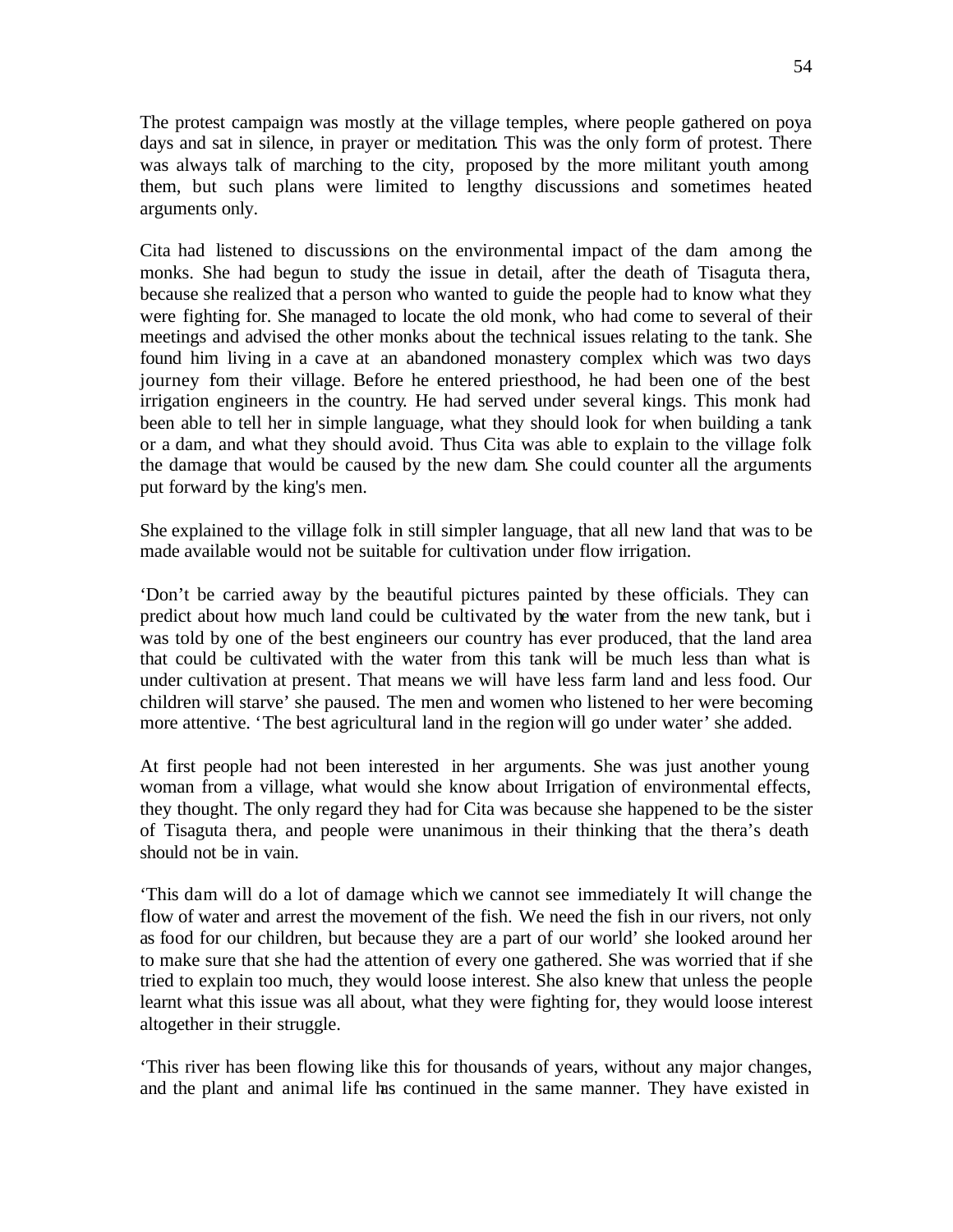harmony. If we change this into one large body of water spanning this entire valley, instead of the slowly flowing river and the forest around it, it will disrupt the entire surroundings. When water evaporates from such a large body of water it would affect the clouds over us and rainfall patterns probably for the entire country. We would not be able to plant anything, anticipating rain or dry weather at the right time. Crops could wither away by prolonged drought or be washed away in torrential floods, unpredictably'

Cita believed that when the people understood what they were fighting for, they would be better committed to the cause, rather than simply trying to tell them that the dam was harmful and they should stop it.

Next a monk would speak about the destruction of their temples.

'If we have the funds and the resources, may be we can all get together and build you new houses, perhaps better than what you have now, but can we let these ancient temples go under water? Will the new temples be the same? Can we uproot these ancient Bodhi trees and plant them somewhere else? Are we to let our sacred Bodhi trees rot in water?' he asked.

The Bodhi tree at the Mayahala temple is said to have been planted from a sapling brought from the Sacred Bodhi Tree where Buddha had attained Buddha hood. The monk asked if they wanted to see the destruction of such a sacred tree.

'The fate of this country is linked to this tree. Our country will prosper and will be blessed by the three hundred million gods, only as long as this tree survives' he told the gathered men and women. He paused for a while to let the listeners digest this information.

'The project would also drown one of the oldest temples in the country, our temple in this village. Even if we dismantle this temple brick by brick, stone by stone, carry it across and build a temple somewhere else, would it be the same, would you be able to accept it as the same temple?' he asked next.

There were no arguments, m one among the people challenged any of the statements he made.

As long as the protests were confined to the temples, the king did not worry. He believed that his informants had penetrated the movement and they would sabotage any serious uprising. The king depended on the information reported by the Chief Minister and the Forces Commanders. The king had been assured by the Chief Minister that the work on the dam was nearing completion that there was nothing that the protestors could do to stop it.

Cita too was becoming aware of their failure to stop the dam. She realized that the work on the dam was too far gone, that perhaps it was already too late when Tisaguta thera sacrificed his life. She did not want to allow any thoughts to come into her mind that her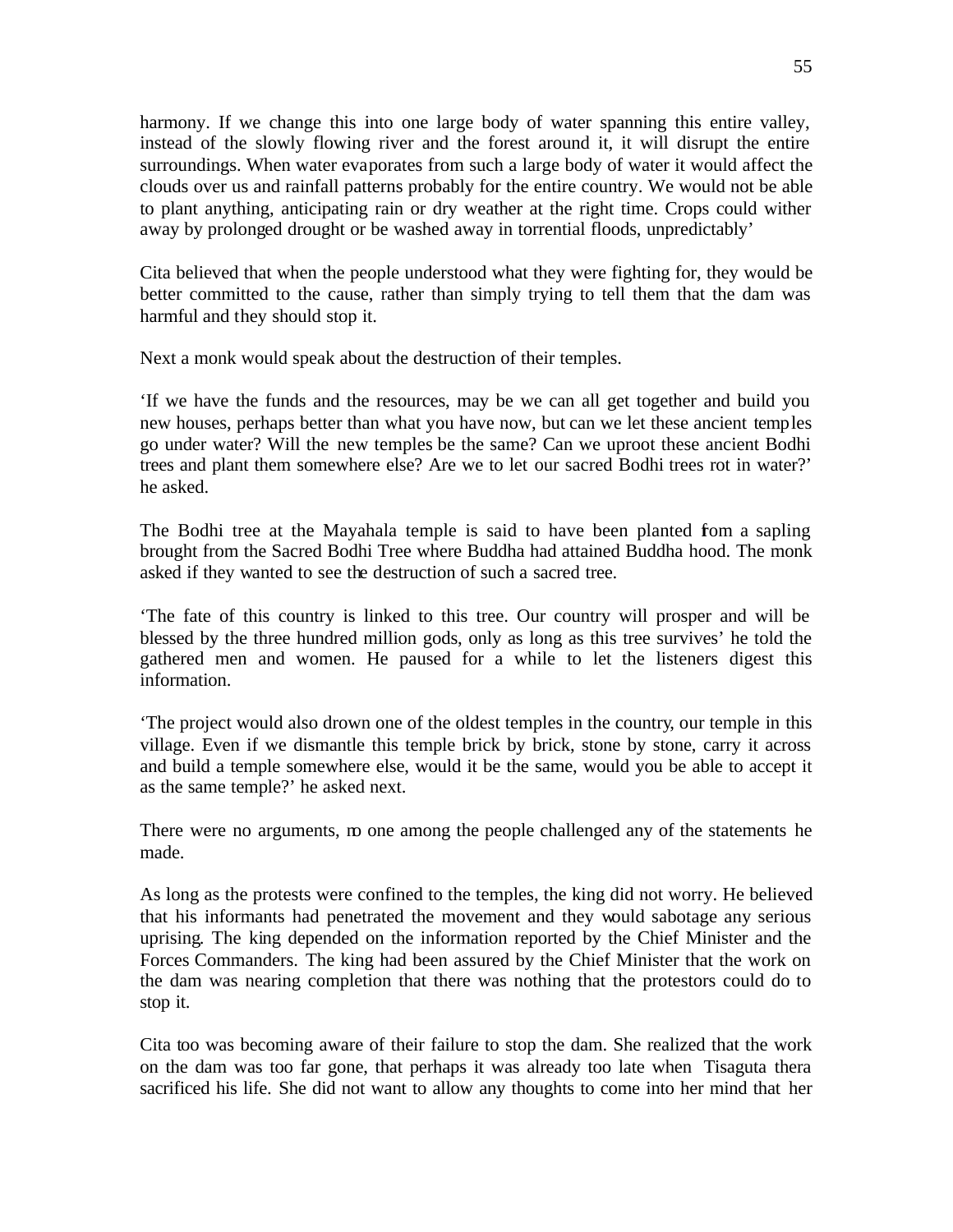brother had been wrong. She did not want to think that Tisaguta thera could have handled the protest in the wrong way, that he had misjudged the king and his officials and their own people. Yet, she would not give up. Cita was determined to continue the struggle, till the last minute, till the last stone had been fixed and the last bit of earth had been pressed down.

# **mahavapi**

As the king had expected, and his officials had predicted, the dam was completed in time, just before the rainy season.

Cita was not the only person to be disappointed. The king's face fell when he visited the reservoir after the dam had been completed.

'There should be more water in the tank. This looks smaller than some of the tanks around the city' the king turned in anger towards his Chief Minister.

'This is all the water we can collect from the river, and the flow below the dam has completely dried up already' Taba told the king. 'There will be no water for the people who live downstream'

'I expected a much greater flow of water' the king said again, ignoring the condition downstream. 'Is there any thing you can do about it?' he asked Uti.

'I have studied the problem. There is one solution i can see. We have to destroy the dam built further up, that will allow sufficient water to this reservoir' he replied immediately.

'Then what are you waiting for? Do it at once'

'That dam has been built hundreds of years ago to divert water to the main canal that leads to the tanks around the city' Reta told the king.

'I don't care where it leads to, but break it, if that is the only way you can fill this tank. I want all the water into this tank. This has to be the biggest tank in the country'

In the mood the king was in, none of his officers dared to explain the gravity of depriving the water to the city of over one million people.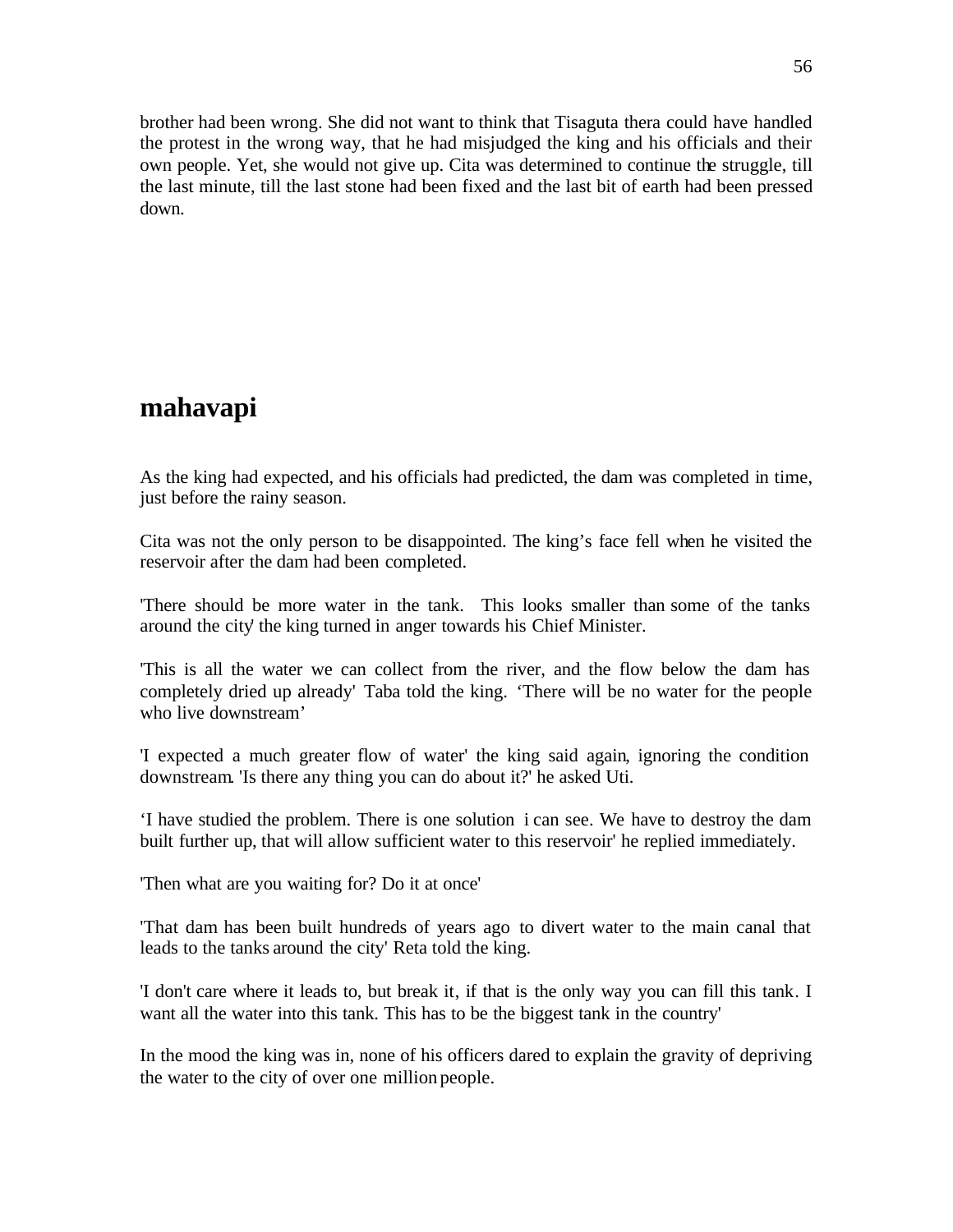Uti informed Taba that he wanted some workmen immediately. He asked his soldiers to accompany them, in case they encountered any resistance at the old dam. He did not want to delay it even for a few hours. It had to be done before people became aware of their intentions, or they would never be able to do it. His action would cut off the water supply to the entire city.

Uti did not worry about that. He had already received his payment and the king had arranged for his safe passage back to his country.

Breaching a dam was very much easier than building one, the men realized. Uti seemed to be an expert at demolition as well as construction. He knew the exact points where the rocks should be loosened, where to start digging into the earthworks.

He watched like a little child, as the earthen dam began to crumble away and then water seeped through the gaps, widening it by the minute, exposing the stone pillars and the foundation.

The breached dam did not have an immediate effect either on Mahavapi or the city tanks, and remained unnoticed by the city folk for a few days.

Uti left for the port taking his gold and his baggage. Taba ordered the dismantling of the camp and settled all the payments that were due to some of the skilled craftsmen.

As he looked at the place where the old monk had been buried alive, he recalled his attempts to prevent the tragedy.

Taba had gone to the temple in Mayahala to get the monks in the temple to convince Tisaguta thera to give up the fast. He had found only one young monk at the temple. The senior monks had gone to the temple in the next village where they were holding a meeting. Taba walked on, to the next village. At the temple he found over a hundred monks gathered inside the preaching hall. He went inside, worshipped the most senior monks and sat down on a mat.

'It is good of you to have come' the chief monk told Taba. 'Tisaguta thera's life is in your hands'

'My hands are tied, reverend Sir, I am helpless. I have to carry out His Majesty's orders'

'You have to do what you consider is right, not what you have been told to do'

'We all live under the rule of the king'

'Yes, but we are also given a brain to think, and an education to reason out the good and the bad'

'My wife and children are in the city, I have to think of them too'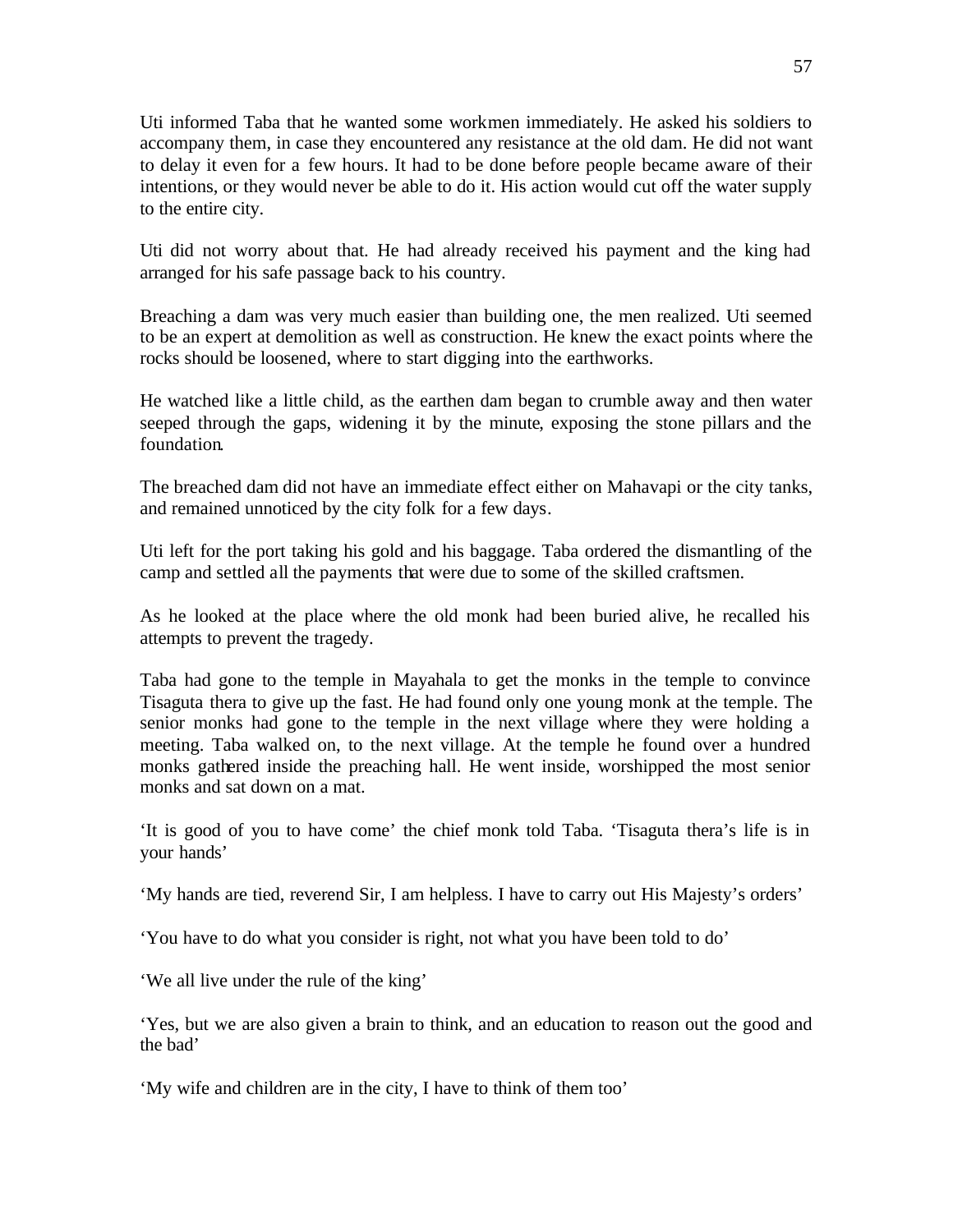'All these people here in the villages have families. They also have small children'

'I know all that, and I will do any thing in my power to solve their problems, but can't we appeal to our Rev. Tisaguta to give up his fast?'

'He believes that it is the only way left to save this valley. He has made his decision and we have to respect that decision'

'But he is trying to commit suicide, which is also wrong'

'It is not an attempt at suicide. He is seated by the river in meditation. That is all. If he dies, that death will be on your hands'

Taba saw the anger in the faces of the village men and women, He saw the resignation in the faces of the monks. The senior monks did not show any emotion. He worshipped them once again and left the temple.

The message that he had to send to the king had worried Taba. He knew the king's temper, and how he reacted to any thing or anybody that stood in his way. Taba recalled what had happened to the Irrigation Engineer who had been assigned for this project. Taba had also to think of his family. His wife was expecting their second child. His son was only three years old. Taba realized that he was helpless. He knew he was a coward, that he did not have the courage to face the truth.

It was only after he had taken up the job he learnt that the Chief Minister's daughter had been his predecessor. At first he felt degraded that he had to take over a task which had been done by a woman, a young girl at that. Slowly a respect began to grow in him for the girl he had never seen, an admiration for the way the girl had handled the Project. His respect towards her grew further, when he came to learn the circumstances under which she had decided to leave. She had been stronger and braver than he was, Taba had to admit to himself.

He had not been able to save the life of the monk. He had contributed to the successful completion of the dam, which would destroy such a fertile, beautiful valley, and disrupt the lives of hundreds of families. Taba would have to live with his guilt for the rest of his life.

Cita walked up to the top of the dam after the camp had been dismantled and every one had gone. The work was over. Her fight was over too. Tisaguta thera had failed. She had failed in her attempt. People still lived in their villages, but knew their days in the valley were numbered. She could see the houses and the cattle and the children. She looked at the river. It was swollen and spreading into the rice fields. Slowly the level would rise, drowning the gardens and then their houses. People were packing their meagre valuables. They would not demolish their houses yet, not until they had built a small hut in the new plot of land they had received down river.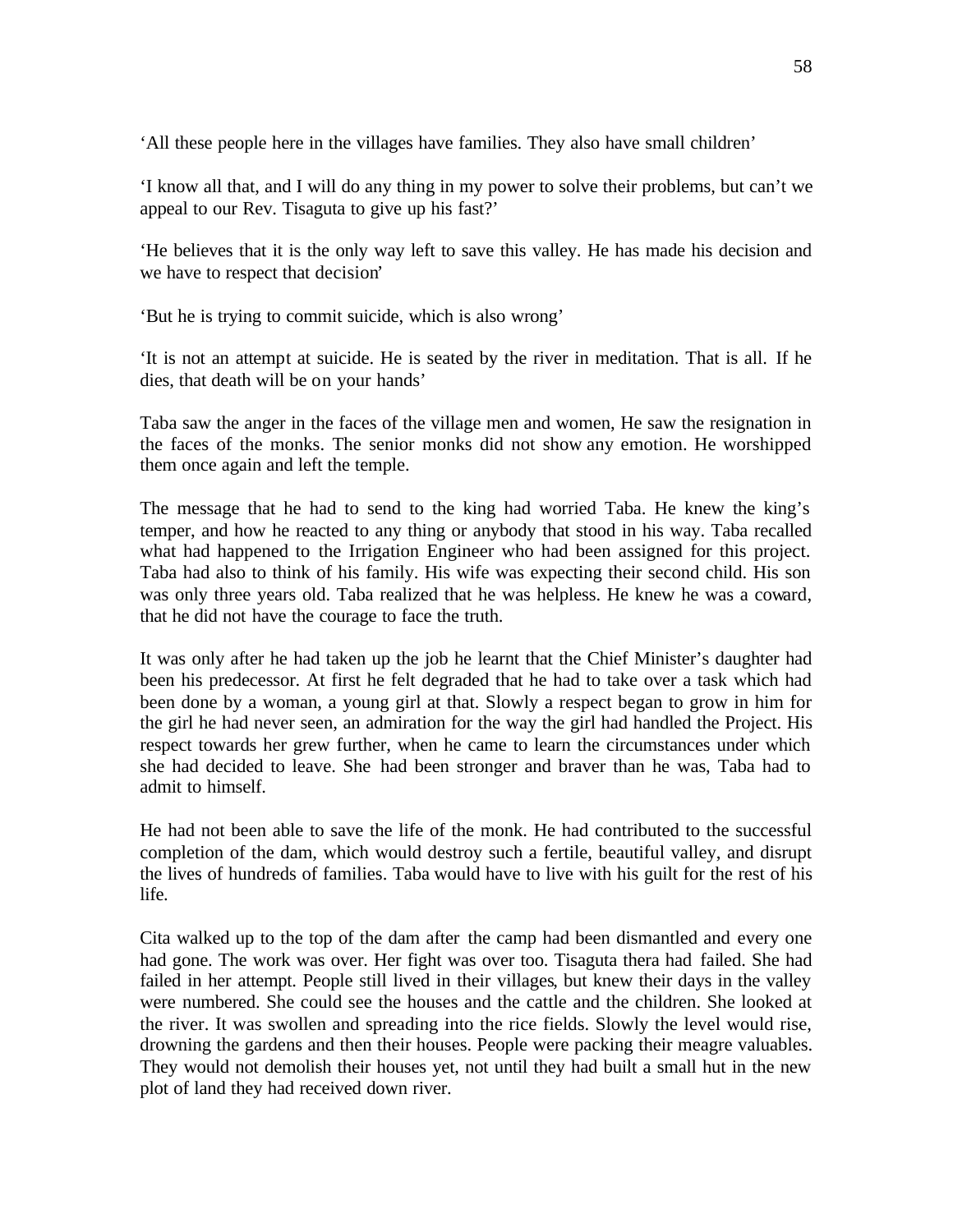The villagers who had not taken part in the protest movement, those who had actively supported the project, had received the best plots of land in the new settlements. The families of the protesting monks had got the worst. Tisaguta thera had no family, except for Cita and Cita had not applied for any land.

She looked at the place where Tisaguta thera had been seated. There was no trace of the murder, the dam continued uninterrupted. She decided to plant a tree right above where her brother was buried. A banyan tree or a Bodhi tree it should be, she thought. The people of this country should not forget him, or why he had to die.

What was she to do with her life now? She wondered. She did not want to move to the new village. She thought of remaining in her old house.

Instead of going back to the village she went up the river to the old dam that had been breached. The canal leading to the city tanks had nearly dried up. The river flowed down into the valley. Unconsciously she began to walk along the canal bund towards the city. She recalled what the engineer monk had told her about this canal, the amount of planning and hard work that had gone into its construction. The surveyors had predicted that it was not possible to take the water from the river into the city because the land was so flat. Water flowed from higher levels to lower levels. That was the way nature had planned. On very flat ground, it may not flow at all, and it would never flow uphill. The engineer in charge of the project had been the great grand father of the engineer monk. He had not given up. He found that the city was at a slightly lower level than the river. That was enough for him. He had measured the level again and again, tracing a line with a slight gradient. He reported to the king that he could build the canal. The canal that was thus built, had supplied water to the city till a few days ago.

That day the canal was dry.

Perhaps her fight was not over. She could draw the attention of the townsmen to their plight now. This incident could open the eyes of all the people in the town, including the monks in the big temples, who up to now had not shown any concern about the environmental devastation or the suffering of the people who had lived in the valley. Even the murder of the monk had passed almost unnoticed.

Cita did not feel any fear or hesitation to meet the townsmen all by herself. It did not occur to her to go back to the village and gather a few of her close supporters before she came to the city.

First she approached the market, looked around to identify the more senior traders, and among them she picked on a person who looked mature, steady and had a kind look on his face.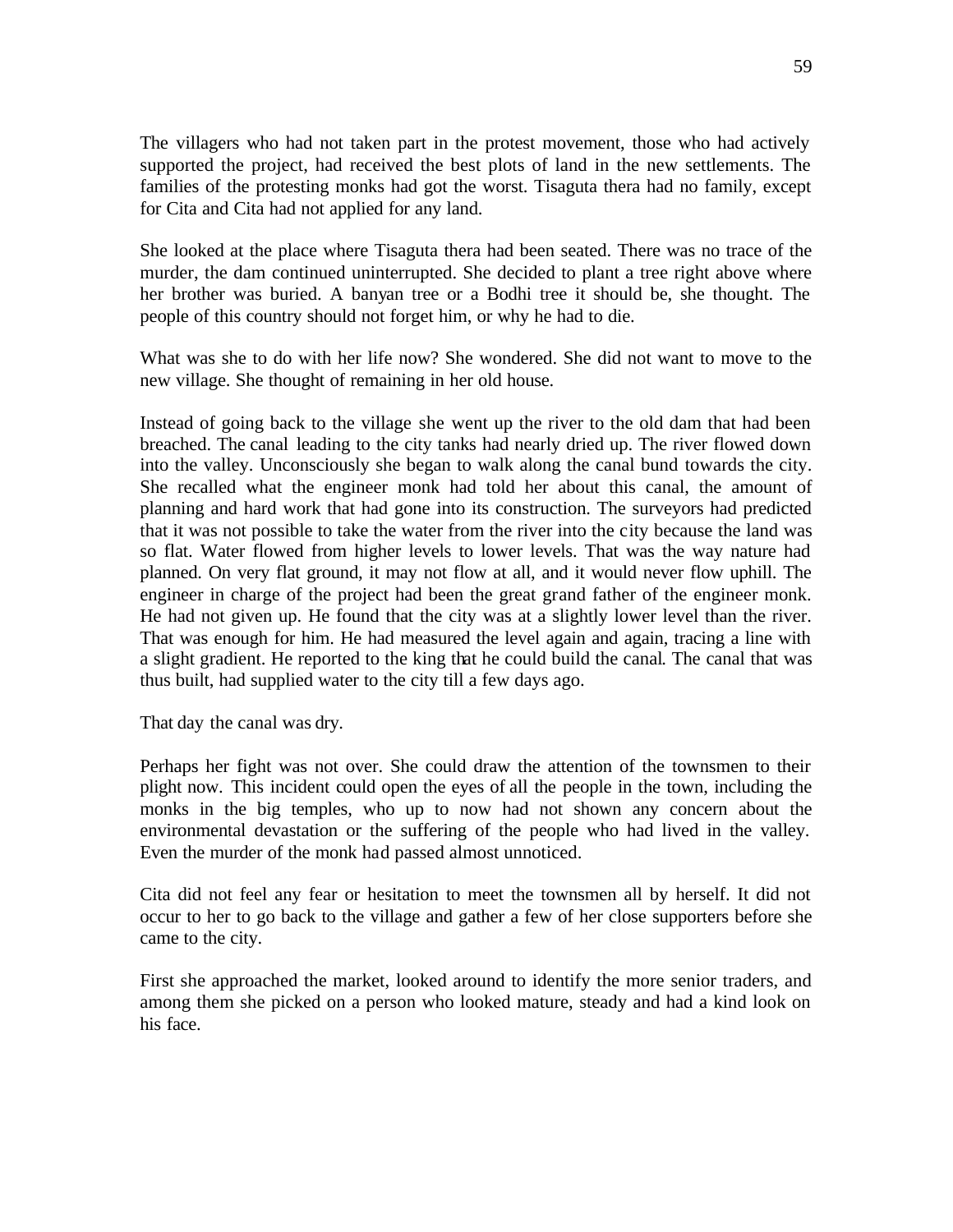'I have come from one of the villages going under water today because of the new dam' she told him. The trader looked at her with suspicion, probably expecting that she had come to seek some favour or to beg for assistance.

'It is not about our village that i came here, but only to warn you that because of the Mahavapi, this entire city faces a grave threat'

'What kind of threat' the merchant asked her now, looking at her closely. He had first seen only a beautiful, but shabbily dressed young girl. What he saw now was a girl with an intelligent and brave look in her eyes.

'To get sufficient water for the Mahavapi, they breached the dam that diverts water to the city canal. Now the canal has dried up, and very soon all the reservoirs around the city will dry up' she told the merchant, looking straight into his eyes, challenging him to ignore her statement, like all the townsmen had done when the Mahavapi villagers came begging for intervention in their problem. The townsmen were not concerned about environmental problems in other parts of the country, they were too busy making money, serving the king or plotting political coups.

The merchant asked Cita to follow him as he rushed to the trade stall of another merchant of about his age and similar appearance. He told the other merchant what he had learnt from Cita, they beckoned a few other merchants in the market. When others saw this, more people began to drift towards the gathering. Word began to spread from the centre of the crowd, into the other trade stalls and then out of the market, gathering momentum and more details which continued to add on to the original story told by Cita.

They lost their battle against Mahavapi, but if their struggle could be revived, at least some of the land could be salvaged, if the city canal dam could be rebuilt. Tisaguta thera would have been happy, had been alive today. The thought brought a smile to her tired face.

She followed the crowd to the open ground on the edge of the canal near the city tank. The already dried up canal was sufficient for the townsmen to believe what Cita had said. News spread fast, bringing more and more people, not only from the inner city, but also from the periphery, from the villages nearby. She had never seen such a large crowd, which made her sad again, with the realization that with all their efforts over the past year if they had been able to gather such a crowd, they could have forced the king to abandon the Mahavapi Project.

The first merchant she had spoken to wanted her to come to the centre of the gathering, to talk to the people, several others recognized her from her earlier visits and pushed her forward.

Cita was made to climb upon the tank bund to address the people. Several senior merchants and a few monks were already on the bund. At first the men became restless, when they saw a young woman trying to talk to them. She looked around her. She had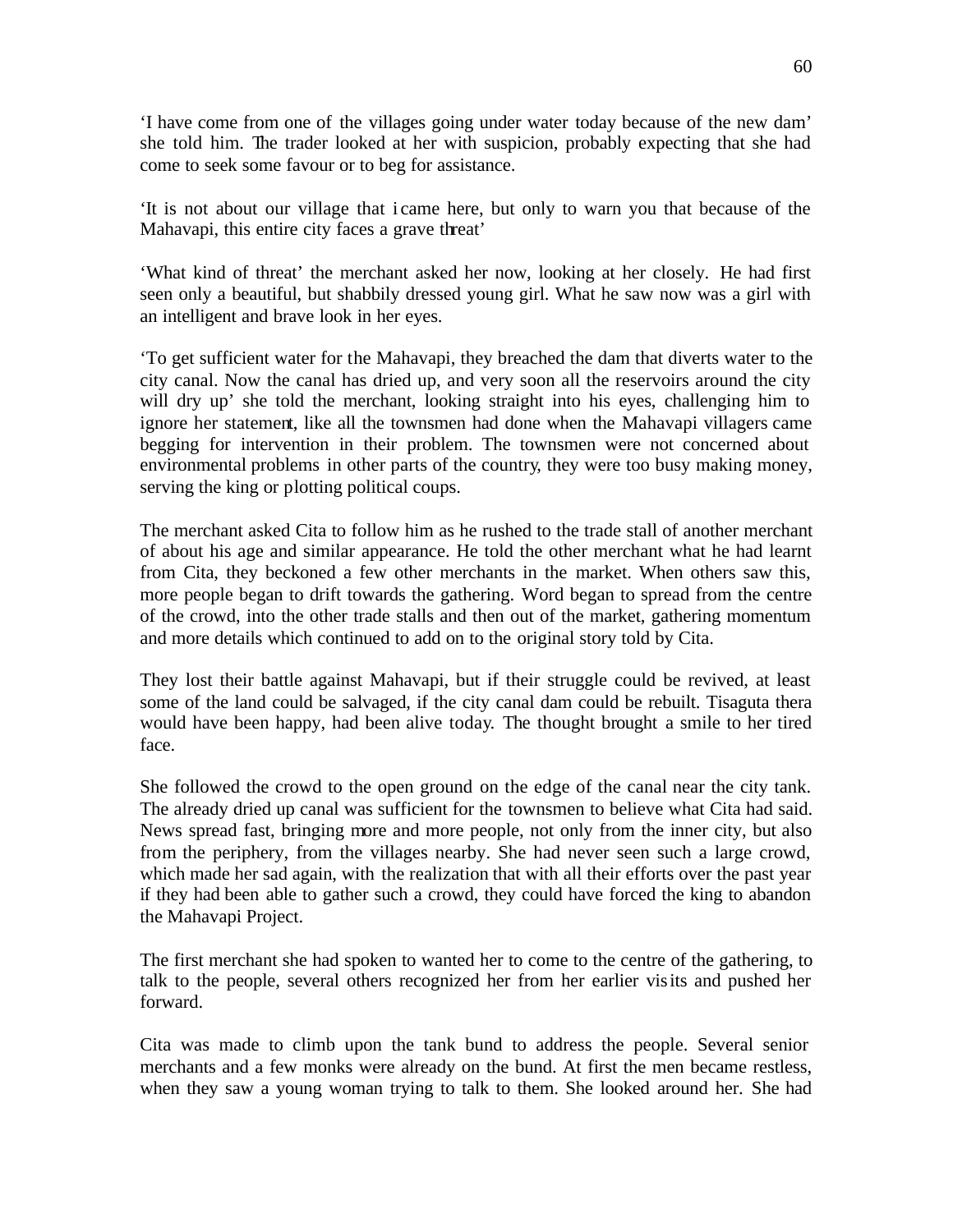never talked to such a large and angry crowd. There were soldiers a little distance away, their weapons at the ready. She closed her eyes for a moment. She saw Tisaguta thera seated at the foot of the half finished bund of Mahavapi, she saw the rocks falling on him. She saw the dust slowly settling over the rocks that covered the monk's body.

Cita began to speak. She started with the commencement of the Mahavapi project, the damage to the villages and the environment, the protests. She described the murder of the monk.

'We tried to draw the attention of the people in our country, we tried to convey the news of this murder to the other temples, but no one bothered. A Buddhist monk was murdered in cold blood, before the eyes of several hundred people' she looked towards the monks standing on the tank bund and among the crowd. They did not show any emotion on their faces. The crowd was silent.

'Had we been able to stop the construction of the bund, today you would not be faced with this situation' she ended her speech.

'We must repair the dam' a lone voice rose from among the crowd. It was picked up by others. Everyone present began to shout. The words echoed and re-echoed over the country side. 'Repair the dam', 'Repair the dam' they were shouting.

The threat of scarcity of water appeared to arouse these men more than the death of a Buddhist monk, or the devastation of several villages. The thought dampened the joy that Cita felt at the enthusiasm of the crowd to take action against the damage that had been caused.

The crowd was ready to head for the river, when a small group of young men came out of the city gate and moved towards the gathering. All attention was drawn towards them. The first impression was that the king's supporters were coming to disrupt the meeting. The man leading the group was recognized as the king's own son. The men in the crowd were getting ready to fight with the newcomers.

The prince walked through the crowd, ignoring them, pushing them aside to make way, till he reached the top of the bund. He stood near Cita. She had a close look at the prince. His dress was no different from that of most of the young people in the city, a cloth wrapped around the waist and tucked between the legs for easy mobility. Like the rest of the people he was bare bodied. He was of a fairer complexion. Muscles on his chest and arms rippled, glistening with tiny beads of sweat. He appeared to be taller than every one else.

The crowd had fallen silent. They waited for the prince to have his say. Cita wanted to see what excuses the young man could give, in support of his father's actions. She was getting ready to counter what ever arguments he brought forth. She had all the data at her finger tips.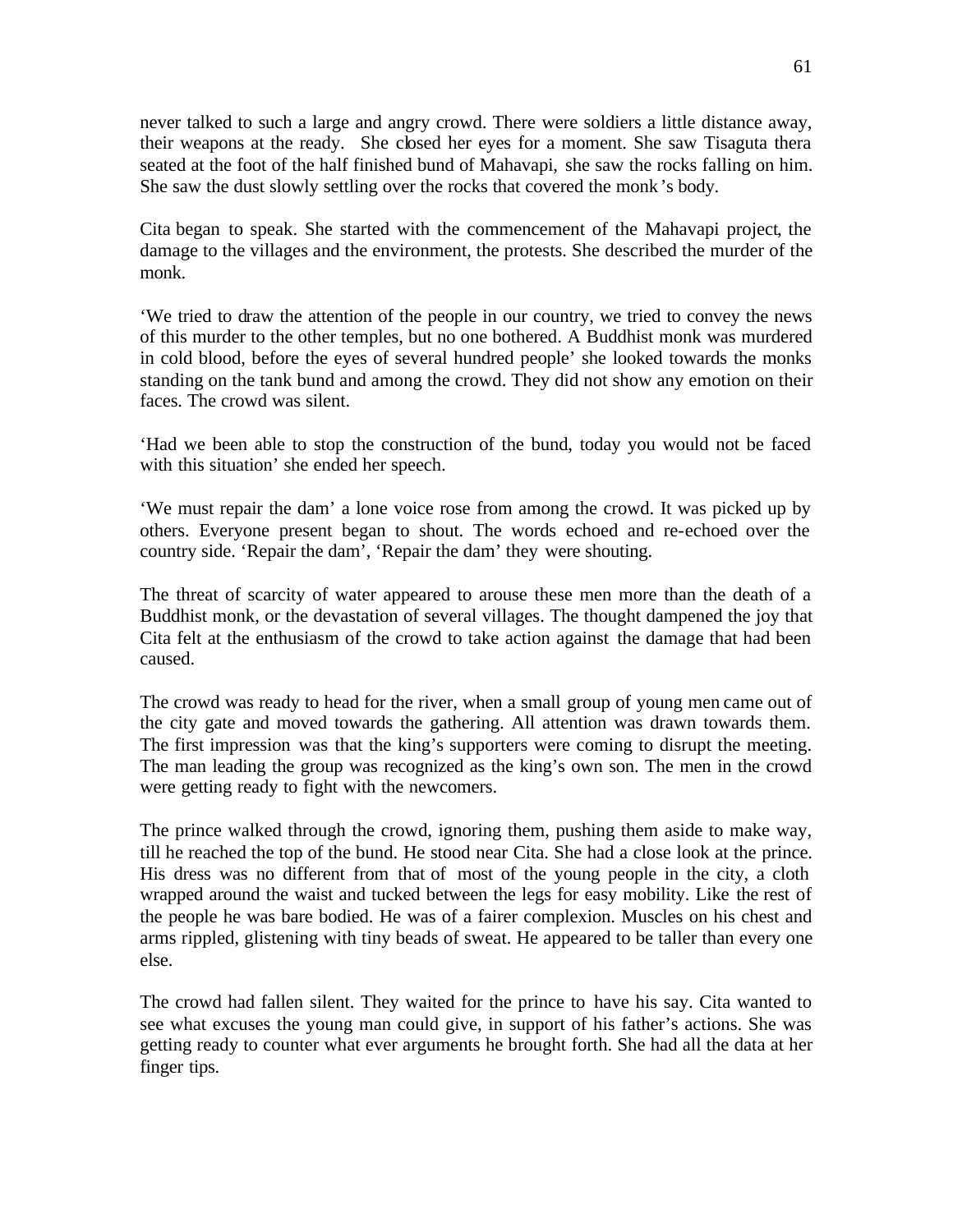'Today I am here as one of you, because I agree with you that the dam should not have been breached, that our only source of water should not have been diverted' he said. He waited for his words to be understood. All eyes were on him now.

'There has been enough murder and destruction in the country. We have seen thousands of men die in battle. We have seen many thousands more, men, women and innocent children die in the war, die of starvation, die of epidemics, all caused by the continued battles. We have seen entire villages been wiped out' he stopped again for a moment and then continued, slowly, pausing almost after each word. 'when the battles were over, all of us believed that death and destruction was over, that there would be no more misery in the country, that we could start to re-build our country to it's former glory'

The men listened to the prince, as he reminded the men of the atrocities committed by the king, of the death and destruction he had left behind him, where ever he went. Now the threat to the city, as the city tanks dried up. He painted a picture of children crying for water, women unable to wash their cooking utensils and clothes, of men unable to wash off the sweat and dust after work in the evening, of cattle dying of thirst, of jackals and crows feeding on the dead animals, and then the spread of diseases.

'What has happened here tells us what will continue to happen in this country. Today our water has been cut off. In a few weeks we will have to cut down on water consumption immediately. Even then in another few weeks we will not be able to bath or wash our clothes. Then we will not even have water to drink'

'Let us build the dam' the men began to shout again.

The prince raised his hands and asked for silence.

'We can build the dam, but that is not the answer to our problems' he said and waited for the people to calm down again.

'What do we learn at the temples, from our revered monks' he asked, now looking at the few monks on the bund. 'We learn about suffering. We learn that we have to identify the cause of that suffering. Once the cause is identified, we have to remove that cause. Isn't that the truth we have learnt?' he paused again.

'Then let us remove that cause, so that we do not have to suffer any more' he said. When the crowd did not show any emotion he knew he had to elaborate on it. The monks had begun to look worried. Cita was getting worried too. The prince appeared to be having his own agenda. Was he trying to hijack their program to attain some goal of his own, she wondered.

'The time has come to stop all this destruction', the prince was saying.

'That's what we have been trying to do' one man said.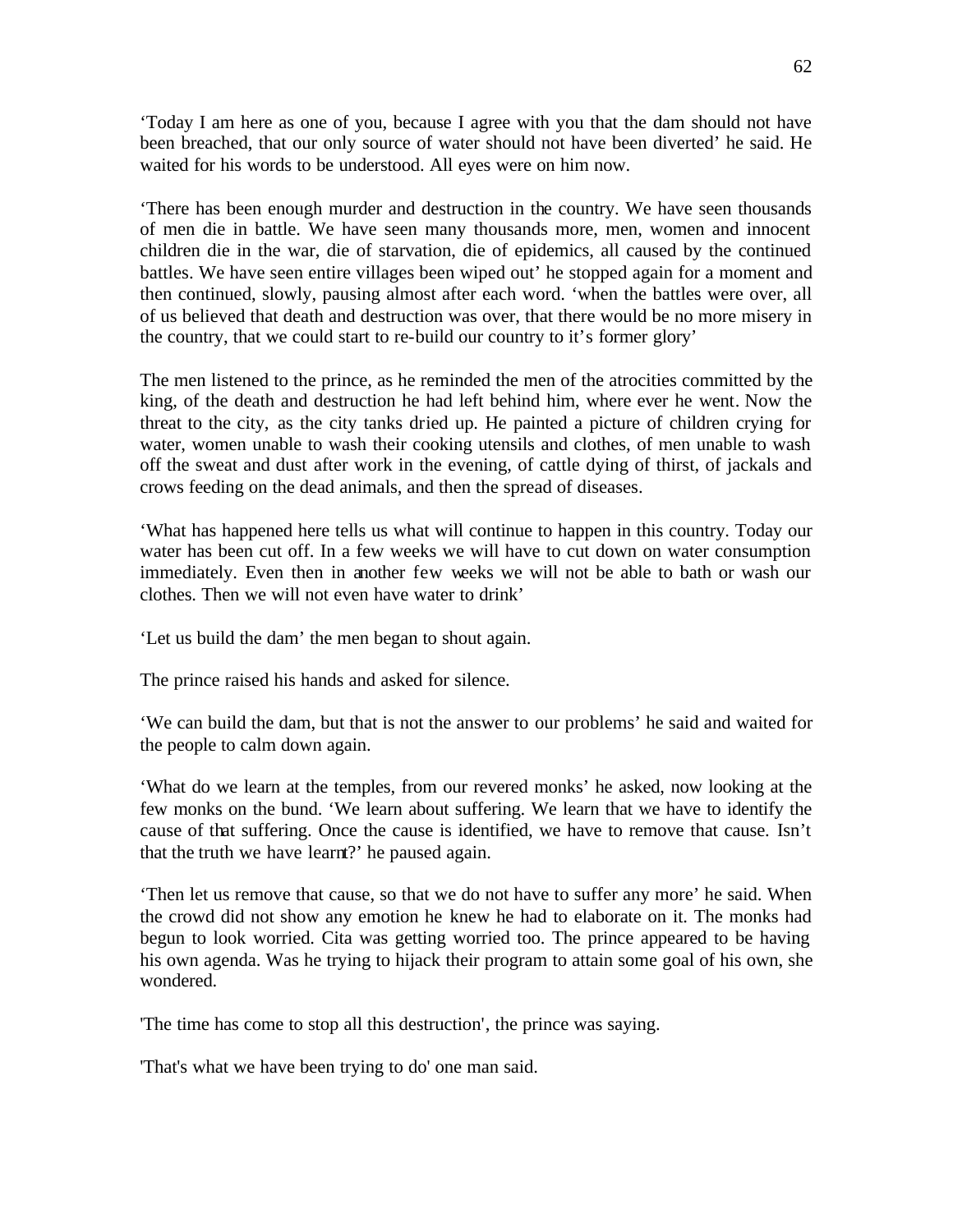'You have been only talking about it' the prince told the crowd. 'Sitting down in temples, prayer and meditation is not going to stop the cause of your suffering'

The men who listened were becoming restless, they were growing angry.

'Do you know the root cause of your suffering?' now he asked the crowd. They remained silent.

'The root cause is there, inside that new palace' he pointed towards the palace a little distance away. 'The palace that was built of your toil, with your money, with money that should have been used to build roads, hospitals, schools, money that could have fed our starving children. The root cause is there' he shouted.

Most of the men felt confused. Their faces showed that they did not understand what the prince was saying. They could not believe that the prince could go against his own father. The merchants and the monks were getting increasingly worried. Was it an attempt to grab the throne or was it a plan of the king himself to identify his enemies, who were certain to come out if there was a possibility of getting rid of the king.

'He is my father. You all know it' the prince began again. 'I will be the next king. All i have to do is wait for my time. I am not in a hurry. I am young. I can wait. I can enjoy life for a while longer before i take on the burdens and responsibilities. That's what i believed till recently, till the happenings around the country opened my eyes. If i waited any longer, there would not be a country for me to rule, there would not be a nation for which i can claim to be king'

'If i am to be king, i want it to be over a healthy, happy nation. If not i would rather die today, trying to save our nation, than go on living a lie, closing my eyes and ears to the misery and sadness around me' the prince went on. 'Let me list the crimes committed by my father, which makes me ashamed to admit it. I am ashamed of my royal birth, today i would be a prouder man if i had been fathered by an untouchable or a poor farmer or a washer man. Now i understand what Buddha meant, when he said that man is a Brahmin or an untouchable not by birth but by his deeds. My father claims he is a descendant from the Solar Race, but he has forgone his right to make such a claim.'

'He is directly responsible for the murder of over twenty five thousand eight hundred and fifty men in battle' The prince started counting the crimes on his fingers. 'Indirectly he murdered another eight thousand one hundred and ninety men, who were his own soldiers, who died in battle because of him. Then there were another six thousand four hundred and twenty five women and children who died in the villages that had been burnt down.

Cita as she listened to the prince wondered where he had got these statistics from, and then the prince answered her question, as if reading her mind.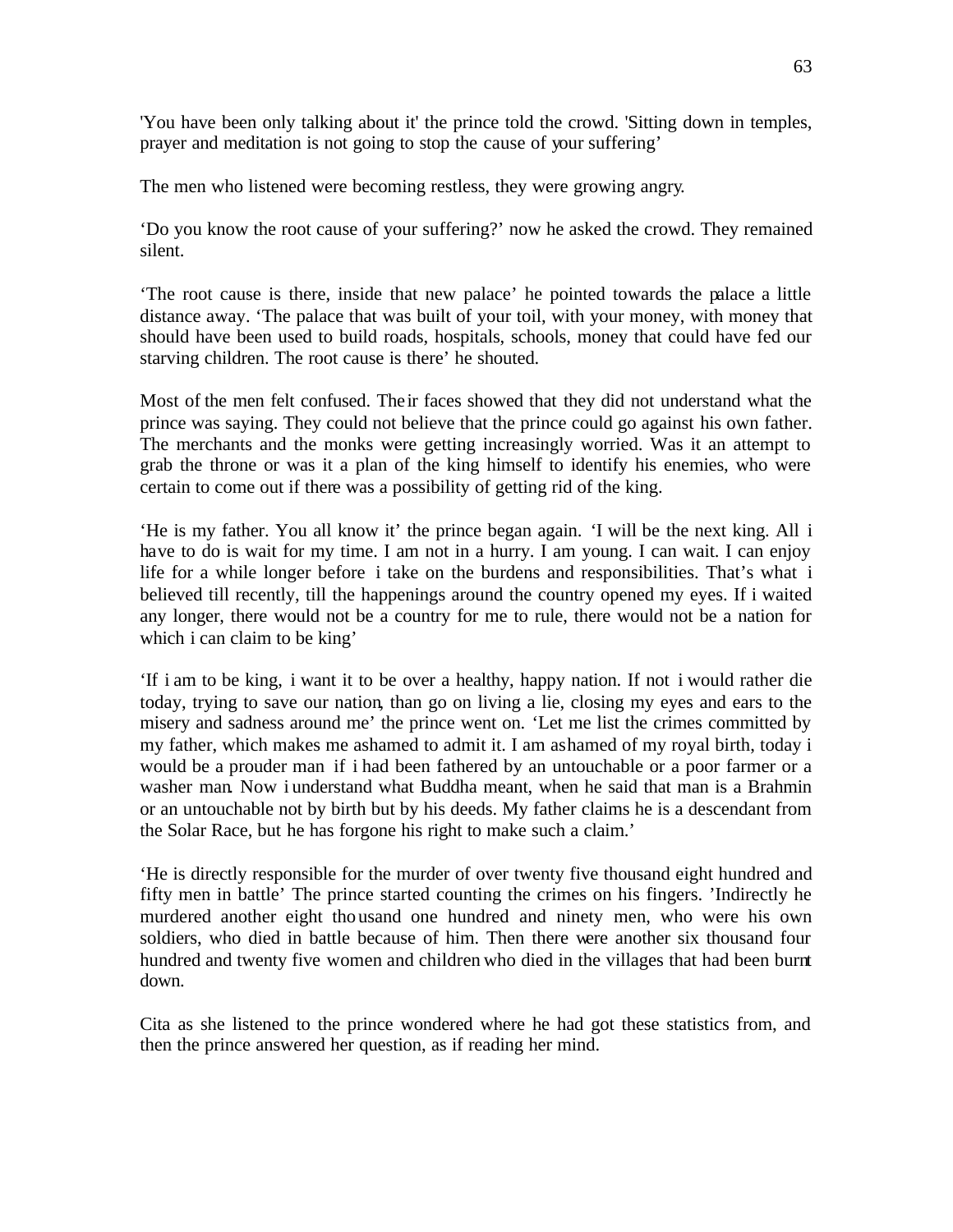'I am not plucking these numbers out of thin air. I have done my research, i have travelled form village to village, collecting these data and i had my men going around, talking to people who were affected' he said. How true his figures were only he would know. No one else could confirm these numbers because no else would have bothered to collect such data. The prince could still be plucking the numbers out of thin air.

'Because of his hunger for power he had caused the death of a total of thirty thousand four hundred and sixty five of our country men. He will try to justify this by saying he was doing it to save his country and religion, to bring the country under one flag to be strong against foreign invasions. But you and i know why he did it. He did it because of his obsession to be the monarch of the whole country. He was not satisfied with being a local ruler, he wanted more. Do you think he will stop with this? Next he will want to invade our neighbouring countries, to try to capture more land. This would result in the death of more of our people in battle. It would also be a terrible drain on all our resources' he continued.

'The worst crime he has committed in his life time, is something unthinkable for us Buddhists in this country. It is also unforgivable' he looked around him before continuing. 'The king has committed the ultimate crime. He has killed a Buddhist monk. A man who calls himself a Buddhist, a champion of the Buddhist cause has killed an innocent, respected, very senior Buddhist monk. Though he is my father, I have to tell you today, that he has no right to call himself a Buddhist. He is a follower of Yama, not of Buddha or any other world religious leader'

The prince did not appear to be in any hurry. Cita watched him, and she looked at the crowd, who hung on to every word the prince was saying.

The Commander had appeared among the group of soldiers who were standing at a distance. He was a worried man too. Immediately after the construction of Mahavapi he had discharged most of his men. He had allowed the men in the regular forces to go on leave. Some of them were returning to their homes after several years of service. They deserved it. Here was a problem he had not anticipated. He should have realized that the people in the city would not accept a scarcity of water. Yet he had not been worried much, because all he expected the crowd to do was to go down to the river and block it again, rebuild the dam and divert the water back into the canal and their tanks. He had already planned to send a few soldiers to the breached dam to show that he was protecting it. The soldiers were faithful to him and they had instructions to let the protestors overrun their barricades.

The arrival of the prince had changed the situation, making him come out of the city to assess for himself the situation. He would have to change his plans. His safety came before that of the king.

The Commander had only a handful of native soldiers. The others were mercenaries from the neighbouring countries. In a situation where the king's own son was getting involved,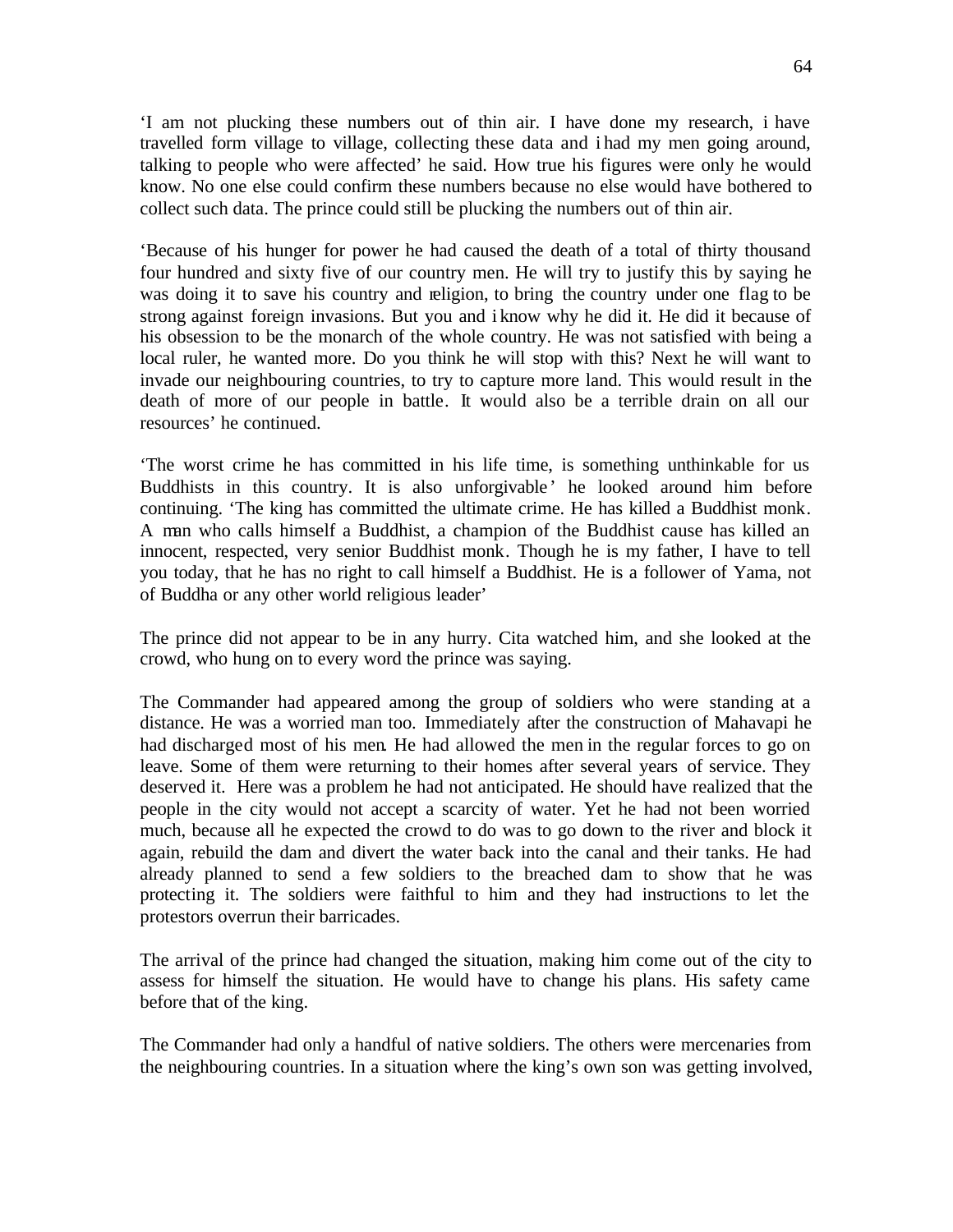the Commander did not know if he could trust his officers. He would not know who would back the king or who would join the prince.

The Commander knew that he too would have to take a decision.

The Chief Minister came up to where the Commander was standing. He had aged by about ten years over the past month. He was a beaten man, who appeared to have resigned himself to old age and death. He had failed his country, failed his king and failed his family. For his daughter's revolt he blamed himself. He knew that Puna was right.

'What is your assessment?' Reta asked the Commander.

'It's not very good. Now do you understand why i protested when the king wanted to build his palace outside the inner city? If he had been in the old palace i need not have to worry at all. I could have protected him with a handful of my good men'

The Chief Minister did not comment. He wondered where his loyalty should be. He knew that the people held him also responsible for the events of the past few years. They would not forgive him. He was prepared to face his fate. But he had to make certain that after he was gone, his family would be safe. Could he depend on the Commander to take care of his family? Reta knew that the Commander would somehow survive.

The king was the root cause of all their suffering, of all their problems. The prince told the people. So we have to remove the cause of suffering.

'To add to all these crimes, now he has committed a grievous crime against our city. The king has committed one million men, women and children to die of thirst. He has deprived our source of water, simply to feed his megalomaniac idiocy of trying to build the Mahavapi. We have to change the name to Mahavinasa, the great tragedy, because it is the greatest tragedy of our times, which could bring a worst calamity than the famines our country has gone through'

'We can't stop a sword with a blade of grass, we can't stop an arrow with our hand, we can't face violence with prayer and meditation. You all know what happened to the monk' the prince urged the crowd.

'The time for passive resistance is over. As long as you accept all suffering and humiliation meekly, those who cause such suffering will go on heaping more suffering on you. It is when a dog tucks its tail between its legs and start squealing, that we feel like kicking it, if it growls at you and try to snap at you, then you pat its head and try to make friends'

There was no one to counter his arguments. The monks kept silent.

The tide had turned. What Cita and all the others in their villages had attempted to do for many months, had happened within a matter of a few hours. A few thousand people were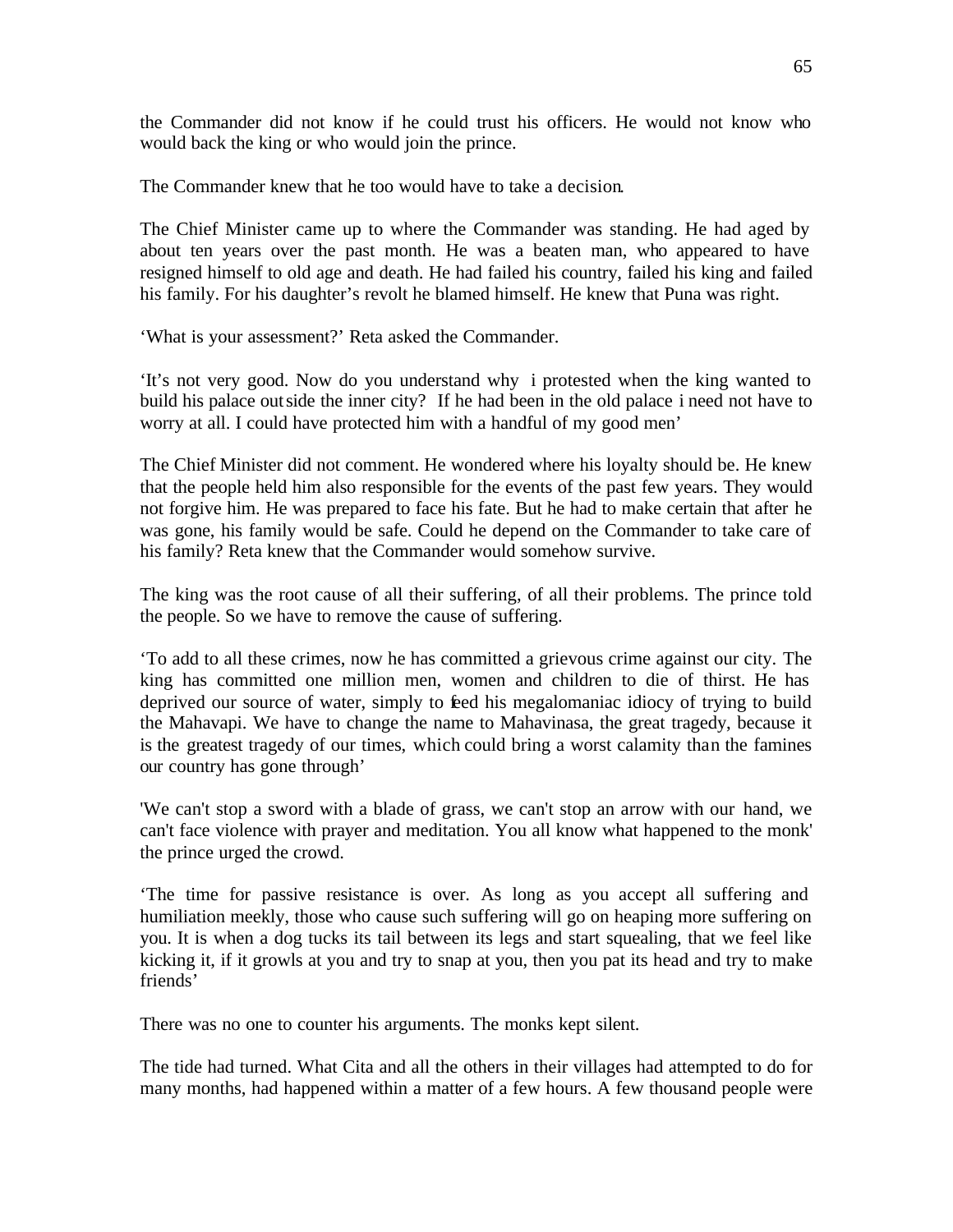gathered near the tank. They were ready to fight for their rights. Cita wondered why she did not feel any happiness about it.

'The time is now, to act. Let's go' The prince jumped down from the bund. 'Destiny is in our hands now'

The men fell in behind the prince, shouting at the top of their voices. Still they were empty handed. Cita noticed that instead of turning towards the river along the canal, the prince was leading the men towards the palace.

Within a short distance, weapons appeared in the hands of the men. Cita could not see how and from where the weapons had come. She looked around her, more carefully. Then she noticed some young men who were passing knives and swords to the men.

The prince had come prepared. Perhaps he had been getting ready for a revolt, when Cita delivered this opportunity right into his lap. Those who did not have weapons began to pull out stakes from fences and others picked up large rocks. More men were pouring in to the city. They carried agricultural implements and knives, the only items they had at hand, which could be used as weapons.

Their shouts could be heard long before the rioters reached the palace gates. When the king inquired from the Chief of palace security he informed the king that a few disgruntled men were shouting slogans. He mentioned that the elder prince was with the crowd.

'He is waiting for any opportunity to create problems in the country', the queen whispered to the king.

'He has changed, since your second son was made the Yuvaraja' the Chief of Security told the king.

'How can he be made Yuvaraja? How can the son by a woman of lesser birth become the next king?' the queen hissed at the officer.

'Let them shout as much as they want. Barking dogs can't bring down a mountain' the king ended the conversation.

### **whirlwind**

The Chief of Security ordered the palace gates to be shut. The word had spread among the palace servants that the prince was leading an army against the king, to restore the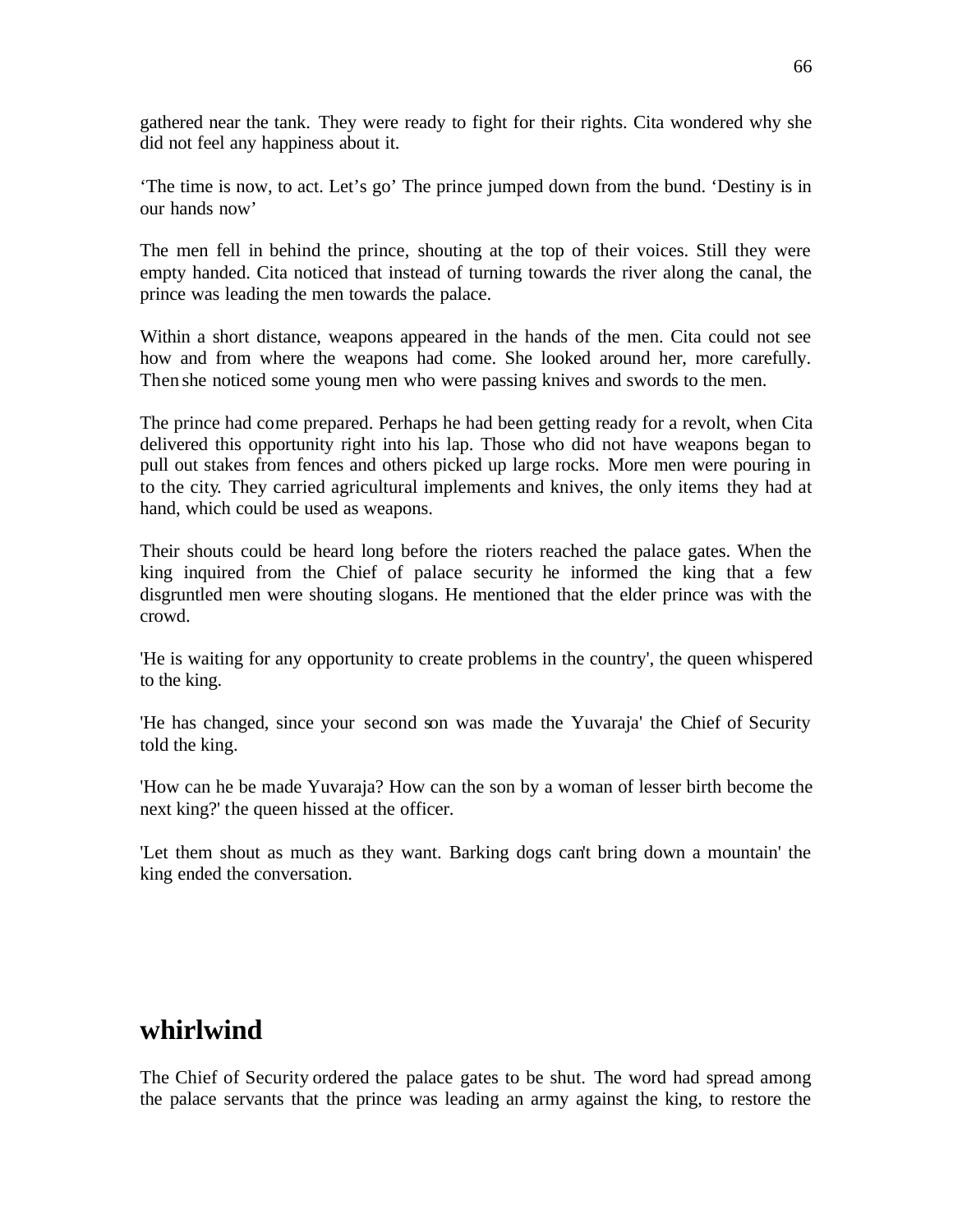water to their tanks. Water was the magic word. Those men who were loyal to the prince, and those who had suffered under the oppressive rule of the king, urged the other servants to join the uprising. Some of these men had been briefed by the prince, some time back, on how they should act in such a situation.

These selected few collected their weapons which had been cleverly concealed in strategic places. The extra weapons were passed on to other servants who could be depended upon. These men approached the palace gate. They far outnumbered the mercenary soldiers who had been guarding the gate. Within minutes the guards had been killed and the gate was secured. The gates were flung open as the prince walked across the moat. To the men inside the palace, it appeared as if almost half the country was coming behind the prince.

The men poured in to the palace garden as the water had gushed out of the breached dam a few days ago. Cita followed the crowd, along with a few other young girls and women. Among the girls she recognized Puna. What was she doing here, was the first thought that came to Cita's mind. Then she thought that if the prince could revolt against his father, why couldn't Puna do the same.

Cita approached Puna. Puna recognized her.

'What will happen now?' Puna asked from the other girl.

'I don't know. The men are totally out of control now. Any thing is possible'

The prince and his men found very little resistance. The Chief of Security had disappeared. He was helpless. The Commander had not responded to his messages. Either he too had vanished or had already been killed by the rioters, the chief thought, and decided he would be safer away from the palace. He was helpless. The few mercenary soldiers who were with him could not guard the entire palace complex. He cursed the Commander for releasing most of the soldiers from service and sending others on leave at the same time. Then the thought came to him that probably that too had been part of an overall plan.

The men broke into the palace buildings. They lost all further interest in the uprising and the issue of water. Some began looting, carrying away any valuable items they could get hold of. Others went in search of the young female servants. Cita watched from a distance as the kitten she had nurtured turned into a vicious tiger.

The king had been dragged out of the building. Someone had thrown a rope around his neck and was dragging the king along the ground.

'Let's hang him from the nearest tree' one of the ministers, who had crossed over to the prince shouted.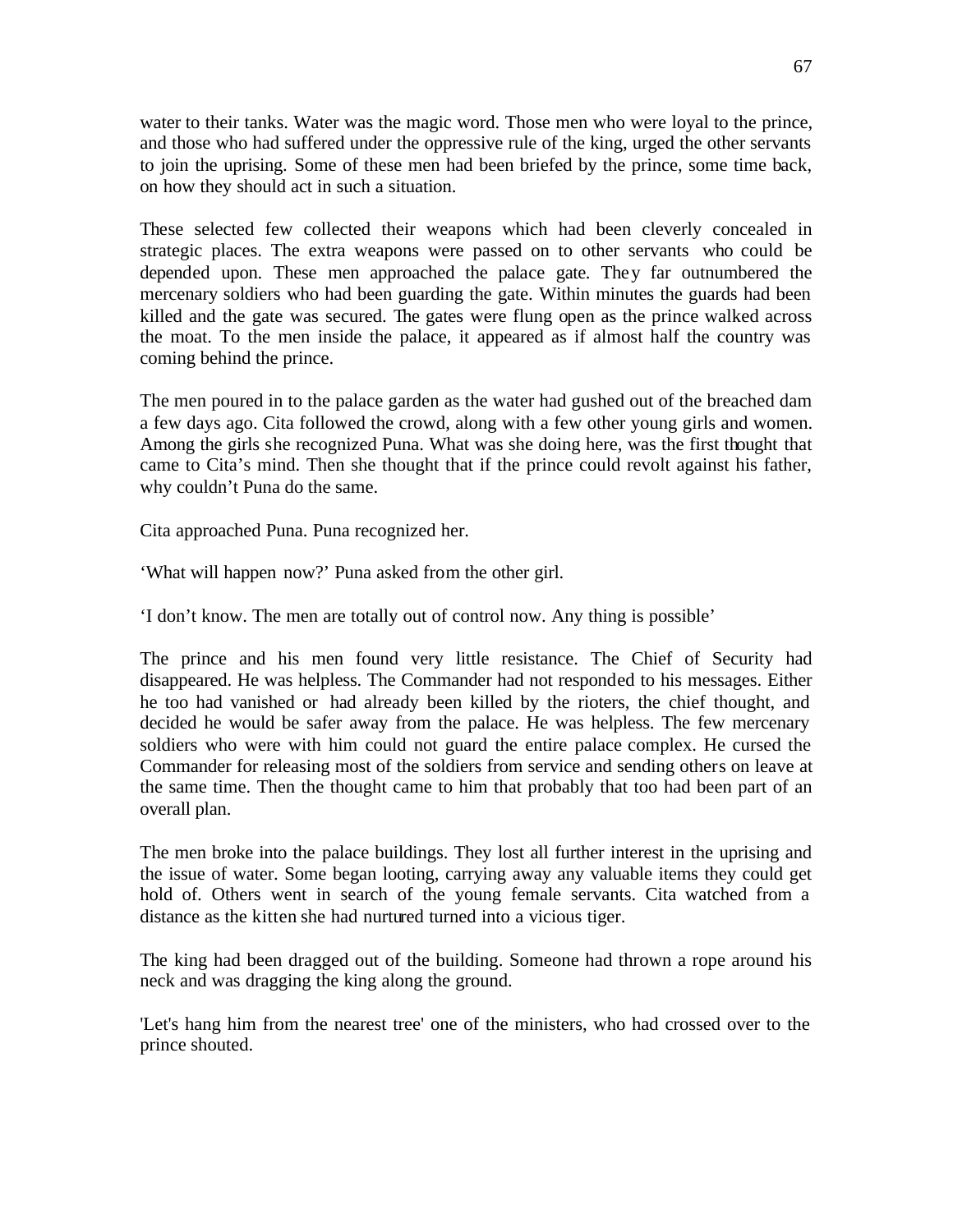'No' the prince shouted. 'Who are you to tell us what we should do?' the prince barked at the minister. The men pounced on the minister, beating him down to the ground.

The prince ordered his men to drag the king out of the palace and along the canal to the river, to where the dam had been breached on the orders of the king.

The prince followed his men.

'I know what should be done with the king.' He told his followers.

When the rioters reached the destroyed dam, they dropped the king on the ground. He was bleeding all over where the skin had been torn by the roots and stones in the path. His silk robe was covered with mud and his own blood.

'Let's start rebuilding the dam. Before all the water flows into the new tank' the prince shouted and the men started work, gathering the boulders that had been washed away, while others went in search of carts to haul earth and gravel and timber.

The king was thrown to the ground. His hands and feet were tied.

'What shall we do with this traitor?' the prince asked his men.

'Kill him' was the unanimous shout.

Cita rushed to the dam trying to protest.

'Vengeance is not the answer. It is not the way we have lived all these years' she cried.

'Death to the king' the men shouted, drowning her protests.

'Hang him'

'Impale him'

'Let's cut his hands and feet off, first'

'Skin him alive'

'No. There is a better way' the prince moved in front of the crowd, after he had let the men let off their anger.

'How?'

'Take him down to the river' the prince ordered, pointing down to the place where the dam had been breached.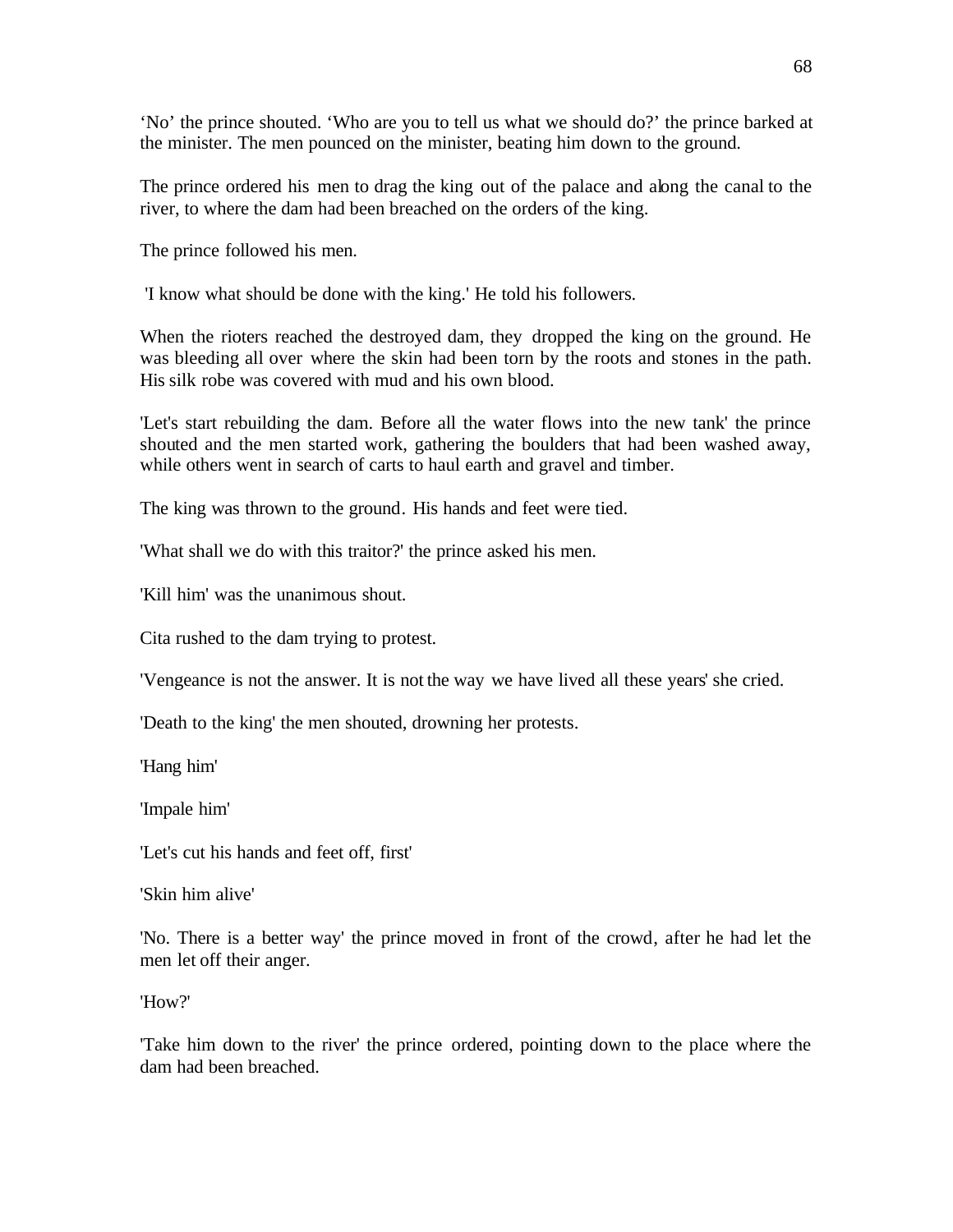'Now tie him up to this post' the prince pointed out one of the stone pillars of the old dam, which had survived the rush of water, standing erect on the river bed.

He watched the king struggling against the ropes.

'Be careful to keep his head out of the water' the prince advised his men. 'We can't let him die yet' He watched as the king was firmly tied to the post. The king was staring at his son, in silence. The blood from his wounds flowed down the river leaving red trails.

'Now you can start work. Go ahead and build the dam' the prince ordered, as he climbed out of the river.

'This is what he did to your brother, Tisaguta thera. So he deserves to die in the same manner' the prince told Cita. 'Aren't you pleased?'

'If we do this, we would be worse than His Majesty. Killing him today is not what we have been fighting for. It will not bring back the monk to life, nor can it wipe off the suffering we have endured. It will take months for us to re-build our homes, and several years to carry out a re-forestation of the valley' she started saying.

'We don't have the time to listen to your sermon. We have more important things to attend to' the prince went back, to urge his men working on the dam.

The woman watched, once again helpless, as rocks and earth fell over the king's body. The dam filled up, faster than at the Mahavapi dam, because there were more people at work, and they worked with anger and eagerness. They wanted to restore water to their city tanks.

Cita walked away, slowly. She was walking away from society, a society that had lost all human values. She would seek ordination as a nun at the small nunnery in the nearby town. She would have preferred to find a cave somewhere in the deep jungle, but knew that as a woman, she did not have such freedom.

Only Puna noticed her departure. She ran up to Cita, held her by the hand.

'Can I go with you, where ever you are going?' she asked.

'No. You have a family. They all love you, you love them. You have a nice home to go to. You can't leave them' Cita told her.

'But I am really disappointed with every one around us. I don't want to live around them' Puna insisted.

'I don't have a place to go. I don't have any one left. That's why I am going. You have a long life ahead of you and a good future. Now you have learnt a good lesson about human nature. You are much stronger now to face our society, and may be do something